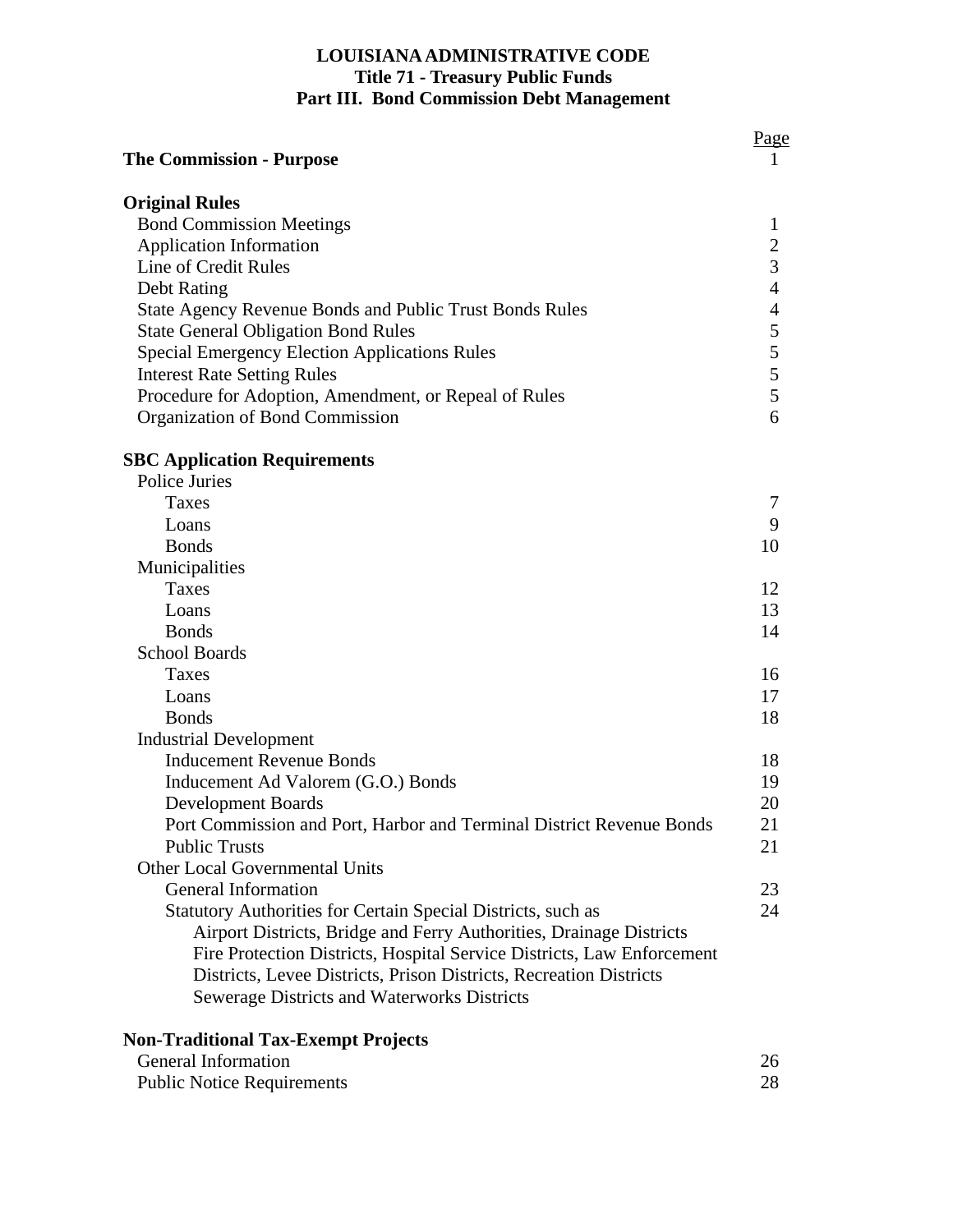# **LOUISIANA ADMINISTRATIVE CODE Title 71 - Treasury Public Funds Part III. Bond Commission Debt Management**

|                                                                                                       | Page |
|-------------------------------------------------------------------------------------------------------|------|
| <b>Housing</b>                                                                                        |      |
| Second Issues of Mortgage Revenue Bonds                                                               | 28   |
| <b>Vacancy Guidelines</b>                                                                             | 29   |
| Definitions of Income Class                                                                           | 29   |
| <b>Multifamily Housing Applicants</b>                                                                 | 30   |
| <b>Costs of Issuance and Reporting Requirements</b>                                                   | 31   |
| <b>Expedited Review of Certain Leases</b>                                                             | 32   |
| <b>Expedited Review of Financings of Movables</b>                                                     | 34   |
| <b>Disclosure of Agreements between Financial</b><br><b>Professionals for Negotiated Transactions</b> | 35   |
| <b>State Debt Limit</b>                                                                               | 36   |
| <b>Reimbursement Contracts</b>                                                                        | 38   |
| <b>Fee Schedule</b>                                                                                   | 42   |
| <b>Electronic Bidding</b>                                                                             | 42   |
| <b>Surety Bond Deposit</b>                                                                            | 43   |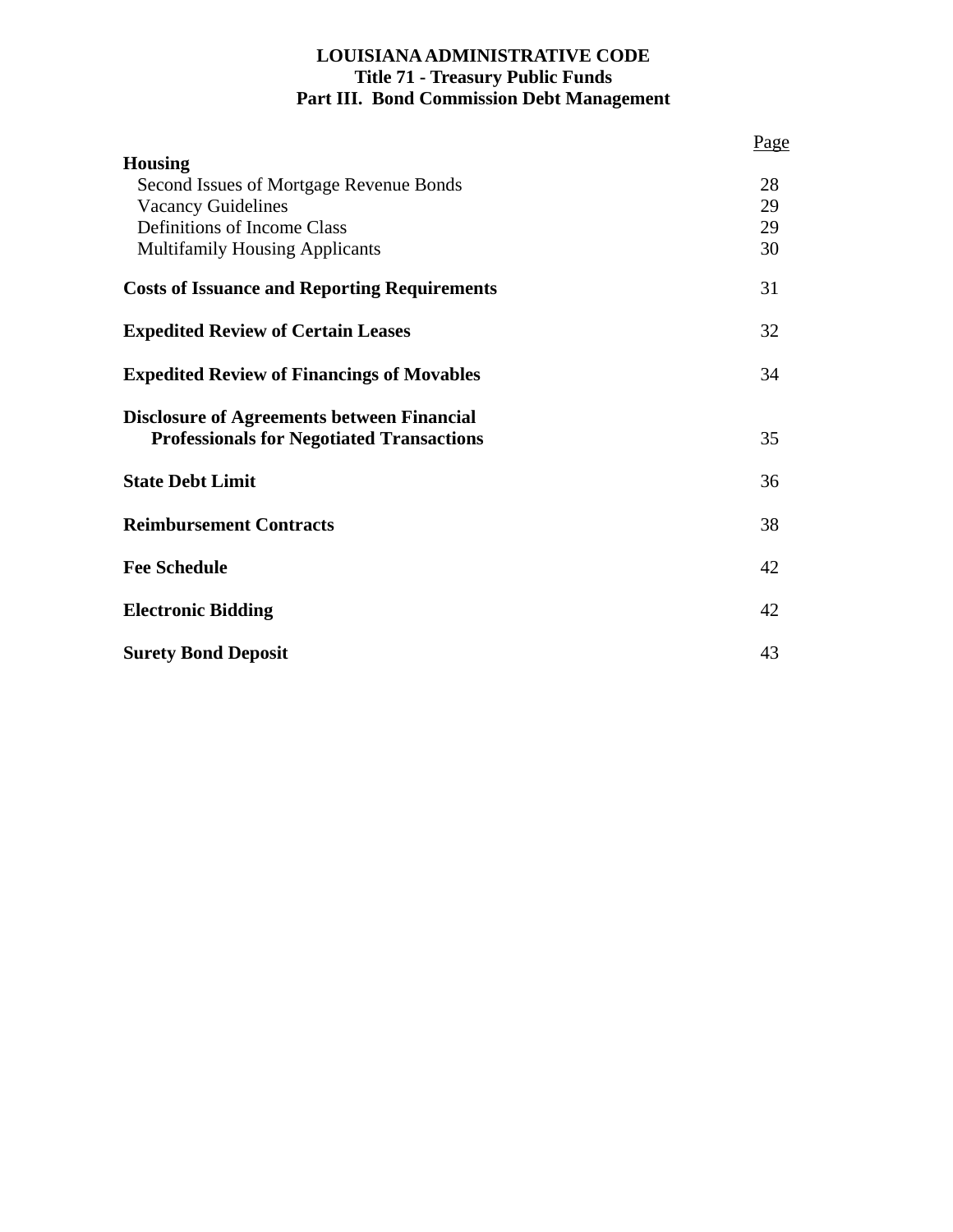# **TITLE 71 TREASURY PUBLIC FUNDS Part III. Bond Commission Debt Management**

#### **Chapter 1. The Commission**

#### **§101. Purpose**

A. The following constitutes a full and complete description of the organization and the general course and method of operation of the commission, the organizational chart of which is attached hereto as §107, Exhibit A, and is made a part hereof.

B. By law, the commission shall have a chairman and a secretary and such other officers as the commission may elect. Present law provides that the chairman of the commission shall be the state treasurer, who is authorized to appoint the secretary. The duties of the chairman are defined by law and are generally those performed by the principal officer of a board or commission. The secretary is responsible for certifying all official proceedings and acts of the commission and is custodian of its official records and documents, performing such additional duties as are normally undertaken by the secretary of a commission or board. Also, the secretary shall assume certain duties of the chairman in his absence, or at his direction, and shall perform such other tasks as may be assigned by the chairman or commission.

C. The commission is a constitutionally created body and, under constitutional and statutory authority, the state agencies and political subdivisions may not incur debt or levy taxes or hold elections therefor without the approval or the authorization of the commission.

D. The commission receives applications from parishes, municipalities, special taxing districts, and other political subdivisions of the state, requesting authority to incur debt or levy taxes. These applications are reviewed for compliance with constitutional and statutory requirements and feasibility, including the ability to repay any indebtedness incurred. If the applications are in order, they are placed on an agenda for consideration by the commission at a regular or special meeting. At the meeting the commission

either approves or disapproves the application or defers action on the application for further discussion. Certified copies of excerpts of minutes showing approval are sent to those who have submitted applications which are approved. Those whose applications are disapproved are notified.

E. The commission prepares all resolutions, official statements, notices, and all other proceedings in the issuance of state general obligation debt. In this regard, the commission publishes notices for receipt of bids on state debt and receives bids from underwriters seeking to purchase bonds of the state. The commission sees that the bonds are printed and delivered to the successful purchaser. The commission also issues obligations representing any debt which state agencies and authorities may incur.

F. Applications may be submitted and information may be obtained by writing to Bond Commission, Box 44154, Baton Rouge, LA 70804, Attention: Secretary, Bond Commission. Inquiries may be made by calling (225) 342Β0067.

AUTHORITY NOTE: Promulgated in accordance with R.S. 49:950 et seq.

HISTORICAL NOTE: Promulgated by the Department of the Treasury, Bond Commission, LR 2:343 (November 1976), amended LR 4:393 (October 1978).

#### **§103. Original Rules (1975)**

A. The following constitutes all of the existing rules, as defined in the Act, including all rules in existence on January 1, 1975, and all other written statements of policy or interpretations formulated, adopted, or used by the commission in the discharge of its functions, including all final orders, decisions and opinions, as amended.

B. The following has been adopted concerning meeting dates: Regular meetings shall be held at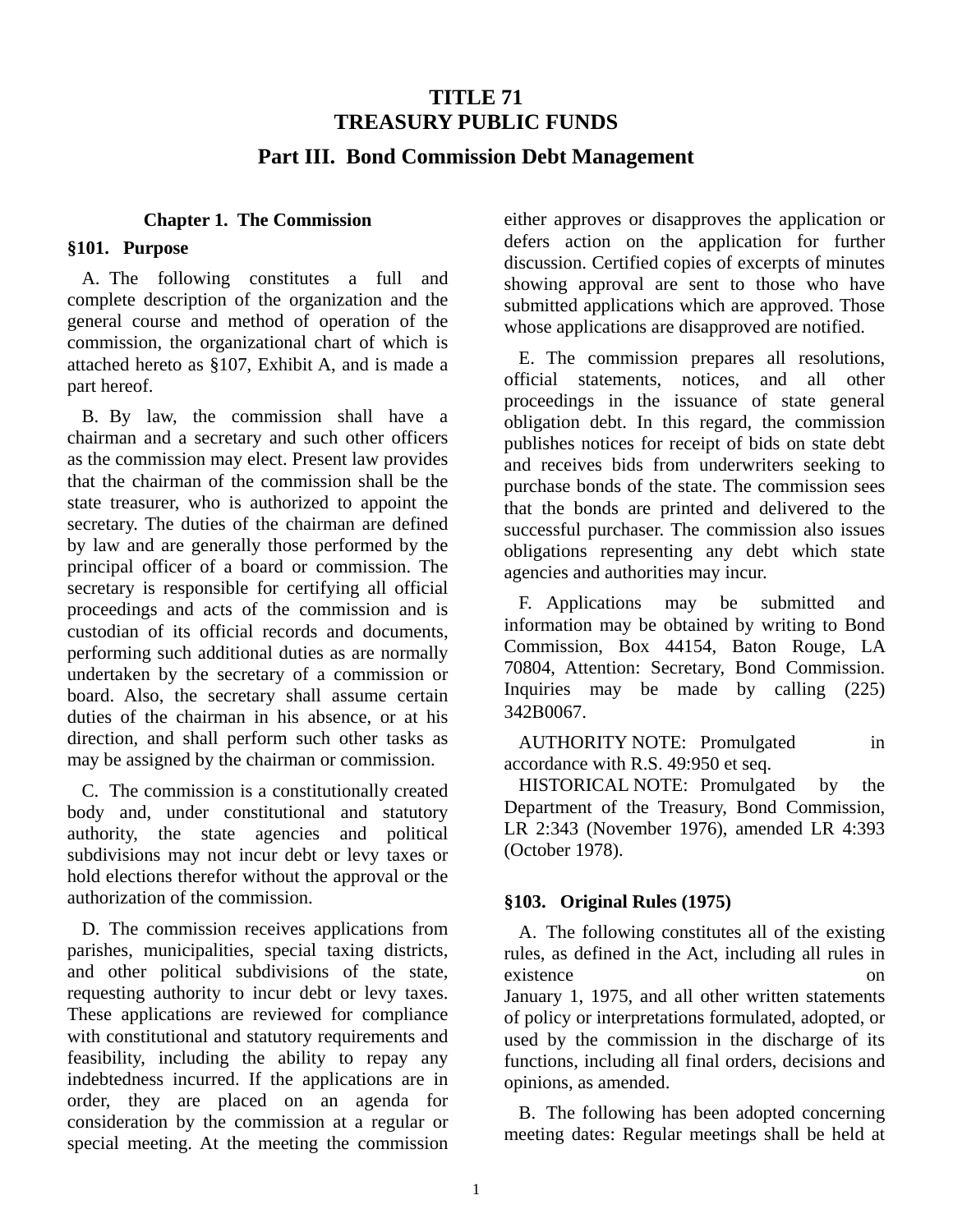10 a.m. on the third Thursday of each month, provided that:

1. any meeting at which bids are to be received for the sale of bonds may be held at either 10 a.m. or 11 a.m., any meeting held during Legislative Sessions will be held at 8 a.m. unless bids are to be received for the sale of bonds; and

2. any meeting held in lieu of a regular meeting date due to state holidays shall be deemed a regular meeting, and such new meeting date shall be determined by the chairman of the commission; special meetings may be called by the chairman of the commission on any date.

C. Applications, to include the name, address, and telephone number of the responsible official, must be filed with the commission at least 20 working days prior to the commission meeting at which the application will be considered. However, the secretary of the commission may approve a later filing for an emergency or an extraordinary situation. One copy of any related resolution or ordinance, certified by a duly authorized official, and one copy of the financial statements described in §103.E shall be submitted with the application. Unless otherwise provided by these rules, all information relating to an application shall be submitted to the commission no later than 10 working days prior to the commission meeting at which the application will be considered; otherwise, the application will not be docketed for consideration.

D. Notices of meetings and tentative agendas will be mailed or otherwise made available to each member and any other party who has requested same at least six days prior to the meeting, and notices of meetings will be posted in accordance with law.

E. Financial statements, as described below, must be submitted with all applications to incur debt.

1. If the recently completed operating year ended less than 90 days prior to the date of the application to incur debt, the following financial statements must be submitted with the application:

a. financial statements covering all funds for the second preceding year; and

b. interim financial statements, for the General Fund and for the fund from which the debt will be paid, from the date of the last financial statements to three months prior to the date of the application.

2. If the most recently completed operating year ended 90 days or more prior to the date of the application to incur debt, the following financial statements must be submitted with the application:

a. prior year financial statements covering all funds; and

b. interim financial statements, for the General Fund and for the fund from which the debt will be paid, from the date of the prior year financial statements to three months prior to the date of the application.

F. The secretary of the commission shall be responsible for docketing all matters to be considered by the commission, and no matter will be docketed that does not comply with commission policy or that cannot otherwise be legally considered.

G. A personal appearance by a representative of the applicant is necessary in emergency matters; no such personal appearance is otherwise necessary unless specifically requested by the commission staff.

H. The secretary or assistant secretary of the commission shall be responsible for presenting all matters to the commission and will report all matters with a recommendation for approval, disapproval, deferral, or no recommendation.

I. A docket meeting among representatives of the commission staff, the Legislative Auditor's Office, and the Attorney General's Office will be held prior to each commission meeting to review all matters on the agenda.

J. The following shall be furnished to the commission staff in regard to the issuance of bonds or other evidences of debt:

1. a copy of the official statement when prepared; and

2. a copy of the bid submitted by the bidder or bidders to whom the bonds were awarded and an amortization schedule when available.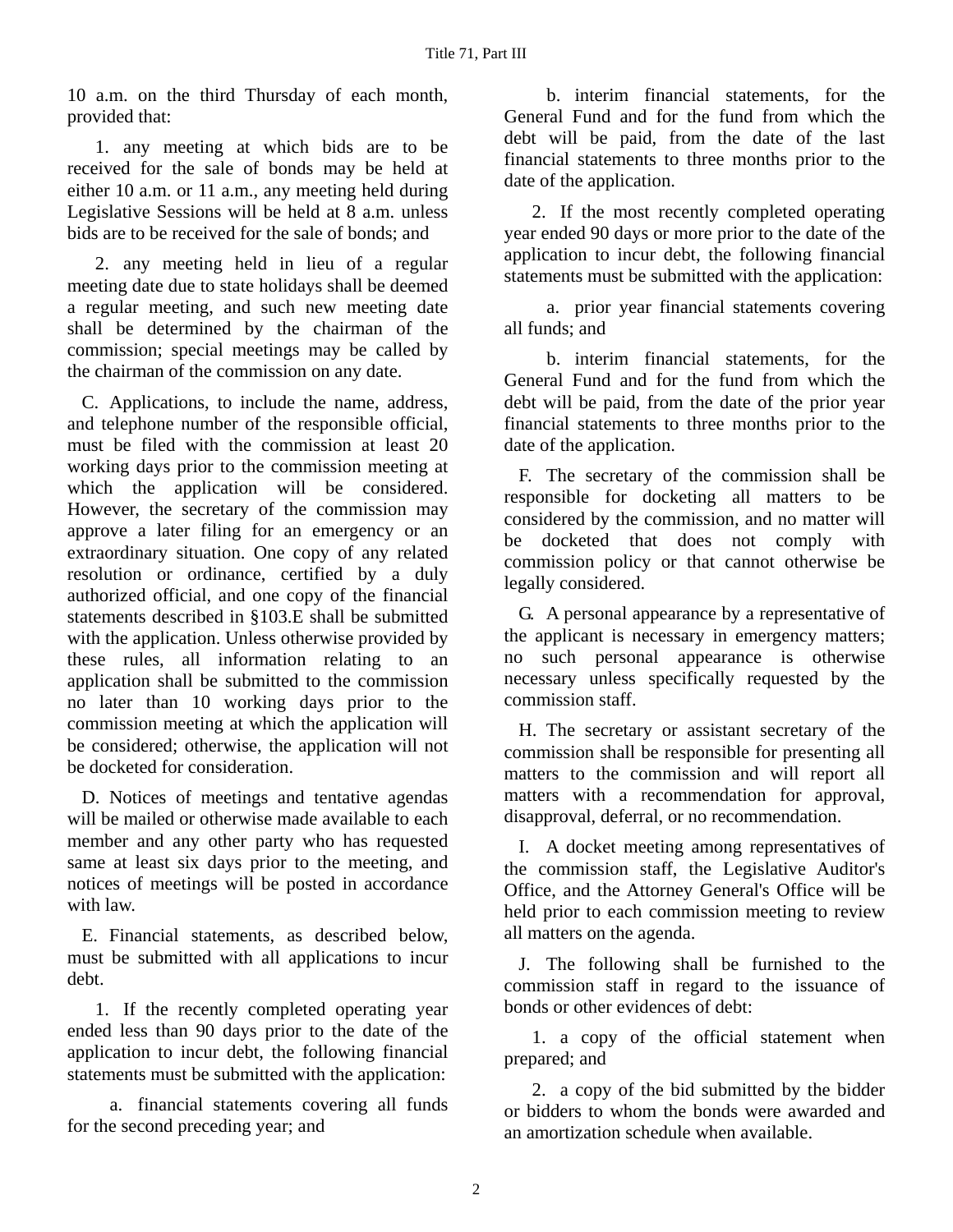K. All legal fees to be paid in connection with all applications shall be in accordance with the Attorney General's fee schedule and shall be subject to his approval. Each applicant shall state the amount of the attorney's fee or that said fee does not exceed said schedule, in order to comply with this rule.

L. The maximum financial advisor's fee and maximum underwriter's compensation on negotiated sales shall be approved by the commission; provided, however, that, in the case of industrial revenue bonds, no commission approval shall be required.

M. Approval of the Department of Commerce and Industry must be obtained for projects to be funded by industrial revenue bonds, including industrial development board and public trust projects, which approval shall certify compliance with the provisions of Rule 1 adopted by the Board of Commerce and Industry. If such approval is not obtained prior to submission of the application to the commission, then any approval of the commission will be made subject to approval of the Department of Commerce and Industry.

N. The results of all elections which are authorized by the commission shall be reported to the commission by a representative of the applicant as soon as they are promulgated.

O. All advance refundings must be conducted strictly in compliance with all proposed federal regulations regarding arbitrage or any other matter relating thereto.

P. Line of Credit

1. A *cash line of credit* is an authorization to a state agency to proceed with a project and draw from the State Treasury funds for the project prior to the sale of bonds for that project. The maximum amount of lines of credit in any fiscal year which may be authorized by the commission shall be the amount set forth in the comprehensive capital outlay act adopted by the Legislature. Bonds shall be issued to replenish lines of credit granted in the fiscal year in which the line of credit was granted. No lines of credit may be granted for a project unless and until either the bonds have been sold, lines of credit have been granted, or a certificate of impossibility and impracticality has been issued for all projects of higher priority as stated in the comprehensive capital budget adopted by the Legislature. The maximum amount of lines of credit provided herein shall not apply in cases where the commission shall deem an item to be an emergency matter.

2. Monies advanced on a line of credit for any project shall be spent only in accordance with the description in the bond authorization act authorizing bonds to be issued for that project.

3. Prior to the execution of any contract or agreement obligating the expenditure of monies received by any state department or agency or any other entity from line of credit funds, the Attorney General's Office shall be requested to review such proposed contracts or agreements for the sole purpose of determining whether expenditure of funds thereunder is for the purpose of furthering the applicable project adopted by the Legislature. If given, such prior approval by the Attorney General's Office shall be in writing to the appropriate state department, agency, or other entity with a copy to be furnished to the Bond Commission.

4. Should the Attorney General's Office determine that the proposed expenditure of line of credit funds not be in order, no funds may be used to pay obligations which may be incurred if such contracts are executed after an adverse conclusion by the Attorney General's Office.

5. All approvals of lines of credit shall be conditioned on compliance by the state department, agency, or other entity with the aforementioned procedure, and it shall be their duty to request approval from the Attorney General's Office, stating to which bond act and to which project the contract or agreement in question pertains. Failure to comply with such procedure by any such department, agency, or other entity shall result in the immediate revocation of the line of credit, and all information regarding the possible expenditure of line of credit funds for other than authorized purposes shall be forwarded immediately by the commission to the Attorney General's Office and the District Attorney's Office.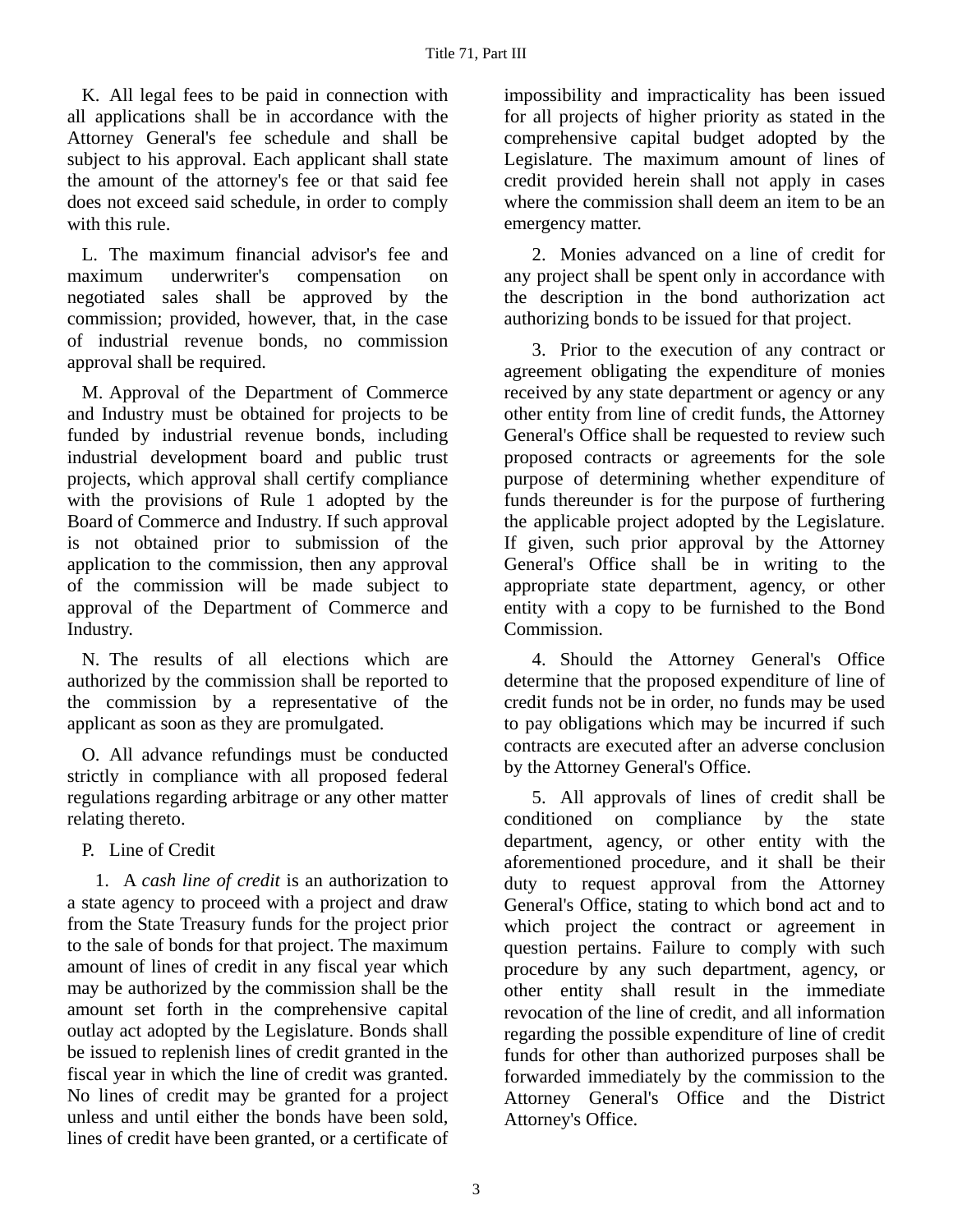Q. Concerning the matter of ratings obtained from rating agencies for issuances of debt, the commission has adopted the following policy.

1. The commission staff will request of the rating agency in writing what information the rating agency requested the issuer to furnish, which has not been so furnished.

2. The commission staff will ask that the rating agency inform the commission when such rating agency requests information from an issuer by providing the commission with a copy of the request.

3. The commission staff will send a letter to the issuer from whom the rating agency has requested information, with a copy to the issuer's bond attorney, and will assist the issuer and the bond attorney in preparing responses to the rating agency.

4. Once a rating has been obtained, the issuer will put forth its best effort to furnish the requested information to the rating agency.

R. Meetings of the commission shall be conducted in accordance with *Robert's Rules of Order*.

S. The attached guidelines are provided in part for informational purposes but also set forth requirements for approval of applications submitted to the commission.

T. Commission rules regarding revenue bonds of state agencies and public trust bonds if the state is the beneficiary are as follows.

1. No state agency or public trust authority will begin planning a project without first notifying the secretary of the commission of the details of such plans.

2. The secretary will either report the undertaking to the commission or arrange for the principals involved to appear before the commission for a preliminary presentation.

3. The secretary of the commission will be advised of all meetings as plans progress and will be furnished copies of all written documents in order that the staff of the commission may participate in and/or be kept abreast of all developments.

4. At such time as the secretary determines that the project will be undertaken and prior to any commitments by any of the parties involved, a preliminary presentation will be scheduled for commission consideration. This presentation will consist of a complete report of progress to date and future plans. The commission will either preliminarily authorize or disapprove proceedings with the project.

5. All third party contracts will be subject to review by the secretary of the commission and all contracts which directly relate to a determination which must be made by the commission will be subject to review by the commission.

6. Applications to the commission to sell bonds on behalf of an agency or public trust authority will be made by certified resolution duly adopted by the issuing authority and will be accompanied by such documents as are necessary to justify the need and feasibility of the undertaking.

7. The following acts, documents, and contracts shall either be approved by the commission prior to consummation or entered into subject to the approval or ratification of the commission (unless the authority for such approval or ratification is vested in the chairman or secretary of the commission):

a. appointment of bond counsel;

b. appointment of special legal counsel;

c. appointment of financial advisors;

d. appointment of underwriters;

e. appointment of trustee banks and paying agents banks;

f. employment of firms to undertake feasibility studies;

g. appointment of all other consultants not referred to in Subparagraphs a.-f. above;

h. official statement;

i. notice of sale;

j. authorizing bond resolution;

k. bond indenture;

l. agreement to purchase bonds;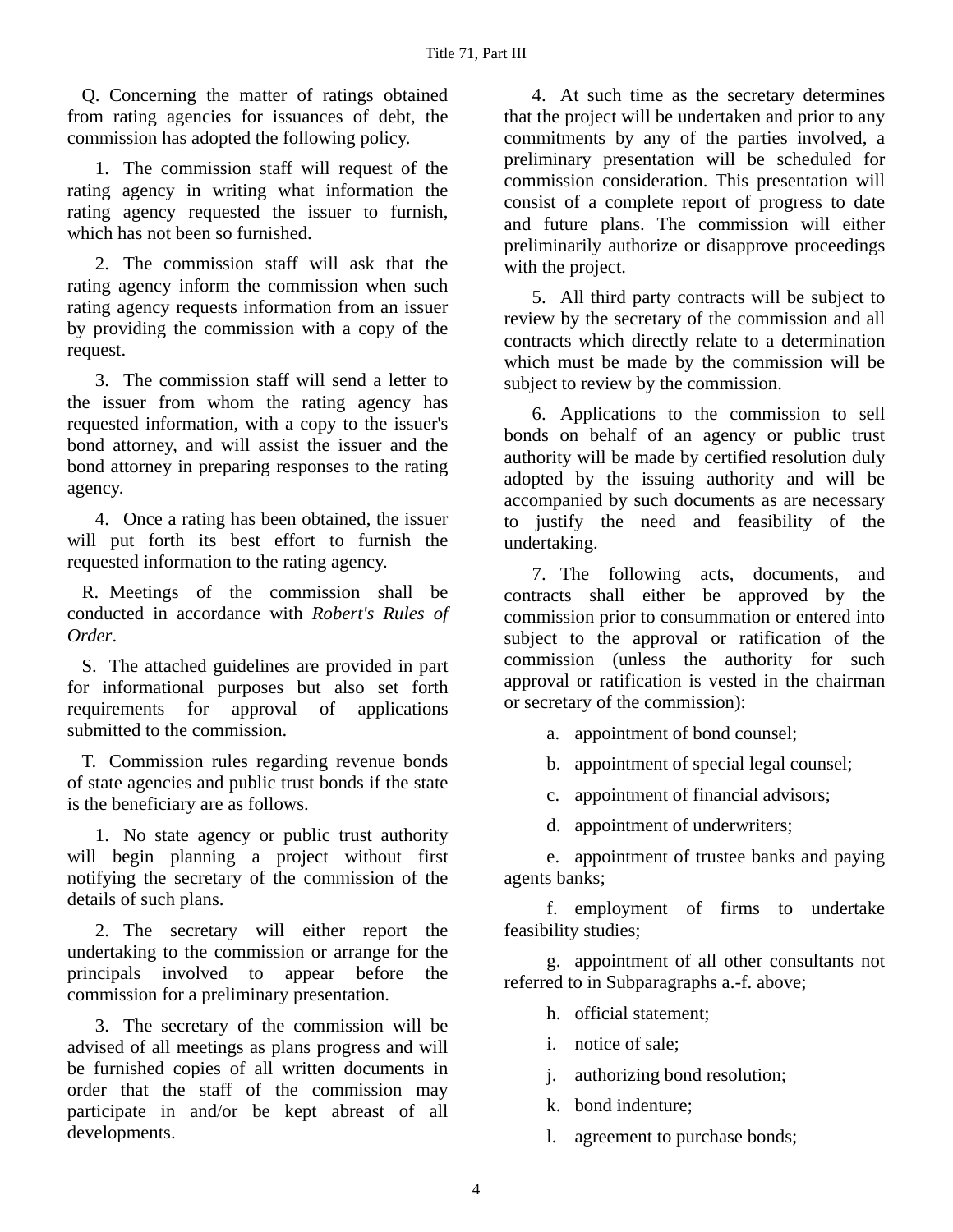m. all other contracts that relate to the sale or security of the bonds, the disposition of bond proceeds, or the operation of the project or undertaking.

U. Those portions of the Debt Policy and Procedures Law, R.S. 39:1361-66, and the Bond Commission Law, R.S. 39:1401-10, and any other law pertaining to the issuance of state general obligation bonds, are hereby declared to be the rules and procedures under which state general obligations bonds shall be authorized, issued, sold, and the procedures therefrom applied.

V.1. All applications for special emergency elections, as allowed under the authority of R.S.  $18:402(F)(6)$ , shall first be reviewed by a special committee appointed by the chairman of the Bond Commission, to review applications for the granting of special emergency election dates. The following criteria shall be used by the committee to determine whether an emergency situation exists.

a. An emergency shall be a sudden, unexpected occurrence or set of circumstances which is beyond the control of the governing authority of the parish, municipality, or parish or city school board.

b. The resolution of the emergency situation can be accomplished only with the approval of a special emergency election date.

c. A substantial loss, either financial or nonfinancial, to the public, or the foregoing of a substantial gain by the public, will occur.

2. A governing authority may request approval of an election date only or approval of both the date and the actual holding of the election. Should the governing authority request approval of an election date only, then it shall specify such date and request such approval in resolution form prior to review by the committee. Should the governing authority request approval of both the date and the actual holding of the election, it shall submit the following in resolution form prior to review by the committee:

a. the date of the proposed election (must be on a Saturday);

b. declaration of an emergency by the governing authority of the parish, municipality, or parish or city school board;

c. written reasons for requesting a special emergency election date;

d. sufficient data for approval of a bond, tax, or other election at which a proposition or question is to be submitted to the voters; and

e. cost of the proposed emergency election.

3. After review, the committee will recommend to the Bond Commission that the application for an emergency election date be either approved or disapproved.

W. It is the policy of the Bond Commission that the interest rate be established and submitted with applications for budgetary or excess revenue loans, and for loans secured by the pledge of the avails of a special tax. Where such interest rate is above six percent, the applicant must apply for the loan at not less than two lending institutions and must have received replies from such institutions stating either the interest rate at which such institution will grant the loan, or that such institution will not grant the loan. Such replies must be submitted with the application to the Bond Commission.

X. Procedure for Adoption, Amendment, or Repeal of Rules of the Bond Commission [as defined by R.S. 49:951(6)]

1. The Bond Commission shall, prior to the adoption, amendment, or repeal of any rule, afford all interested persons reasonable opportunity to submit data, views, or arguments, orally or in writing. In case of substantive rules, opportunity for oral presentation or argument shall be granted if requested by 25 persons, by a governmental subdivision or agency, by an association having not less than 25 members, or by a committee of either house of the Legislature to which the proposed rule change has been referred under provisions of Section 968 of Title 49.

a. At least eight working days prior to the meeting of the Bond Commission at which a rule or rules are proposed to be adopted, amended, or repealed, notice of an intention to make an oral or written presentation shall be given to the director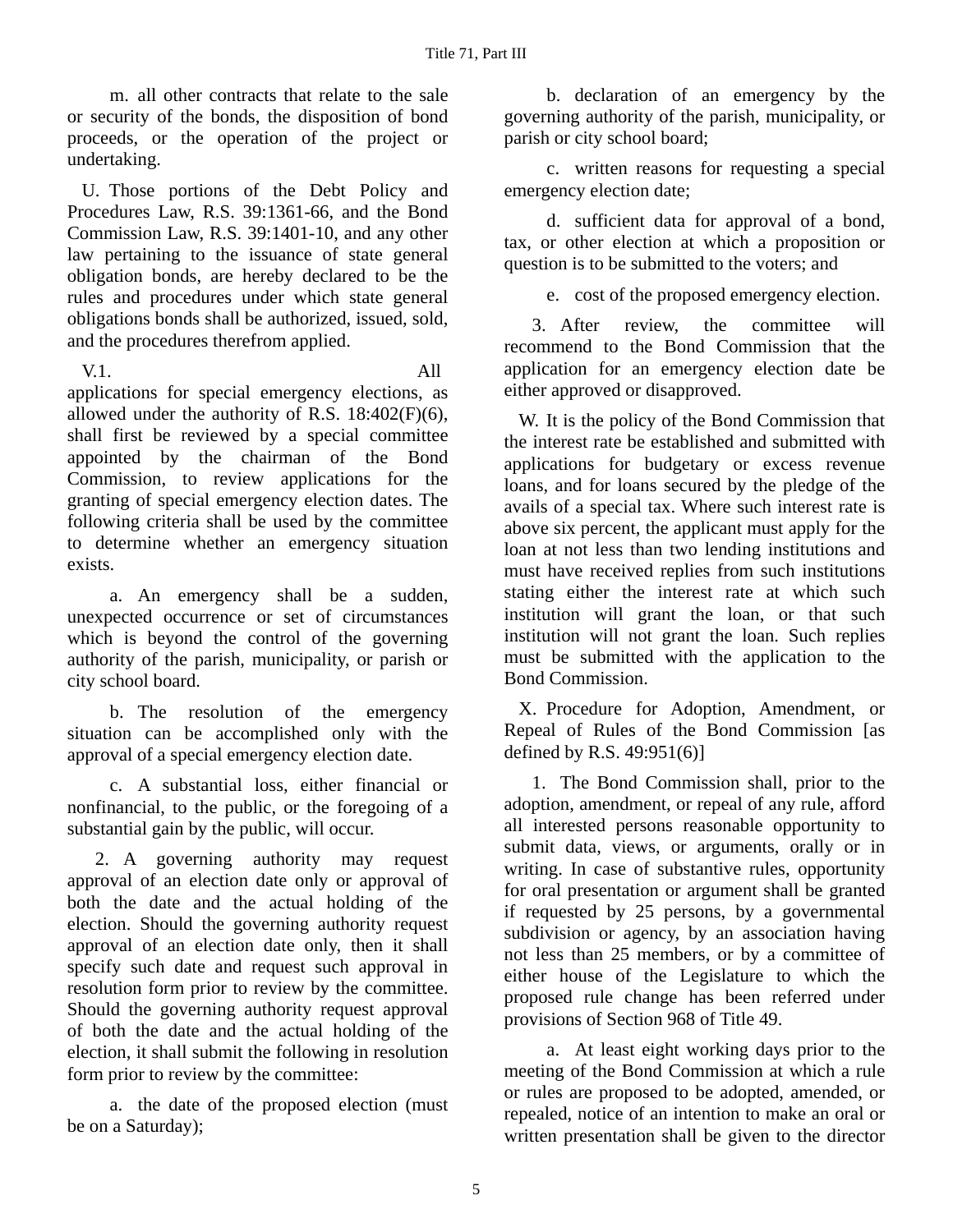or assistant director of the Bond Commission. If the presentation is to be oral, such notice shall contain the name or names, telephone numbers and mailing address of the person or persons who will make such oral presentation, who they are representing, the estimated time needed for the presentation, and a brief summary of the presentation. Notice of such oral presentation may be sent to all Bond Commission members prior to the meeting. If the presentation is to be written, such notice shall contain the name or names of the person or persons submitting such written statement, who they are representing, and a copy of the statement itself. Such written statement will be sent to all Bond Commission members prior to the meeting.

b. The commission shall consider all written and oral submissions respecting the proposed rule. Upon adoption of a rule, the commission, if requested to do so by an interested person either prior to adoption or within 30 days thereafter, shall issue a concise statement of the principal reasons for or against its adoption.

2. Any interested person may petition the Bond Commission requesting the adoption, amendment, or repeal of a rule. Each request must state either the present rule to be amended along with proposed changes, or text of the proposed new rule to be presented to the Bond Commission for adoption. Upon receipt by the director, notice of such request, and such other information as he may deem appropriate, shall be sent to all Bond Commission members. The person requesting the change or his representative shall be present at the

# **§107. Organizational Chart**

Bond Commission meeting to make a presentation and/or to answer any questions. Within 90 days after submission of a petition, the Bond Commission shall either deny the petition in writing, stating reasons for denial, or will initiate rulemaking proceedings.

AUTHORITY NOTE: Promulgated in accordance with R.S. 49:950 et seq.

HISTORICAL NOTE: Promulgated by the Department of the Treasury, Bond Commission, LR 2:344 (November 1976), amended LR 4:393 (October 1978), LR 7:12 (January 1981), LR 7:50 (February 1981), LR 8:523 (October 1982), LR 11:643 (June 1985), LR 14:231 (April 1988), LR 15:197 (March 1989), LR 20:1020 (September 1994), LR 22:1244 (December 1996).

### **§105. Organization**

A. The staff of the commission is hereby further authorized and directed to file in the office of the Division of Administration and to make available to the Division of Administration for publication all necessary information and data, including that contained in this Resolution, and to take any and all additional action necessary to implement the provisions of the Act, as the Act applies to the commission.

AUTHORITY NOTE: Promulgated in accordance with R.S. 49:950 et seq.

HISTORICAL NOTE: Promulgated by the Department of the Treasury, Bond Commission, LR 2:349 (November 1976), amended LR 4:395 (October 1978).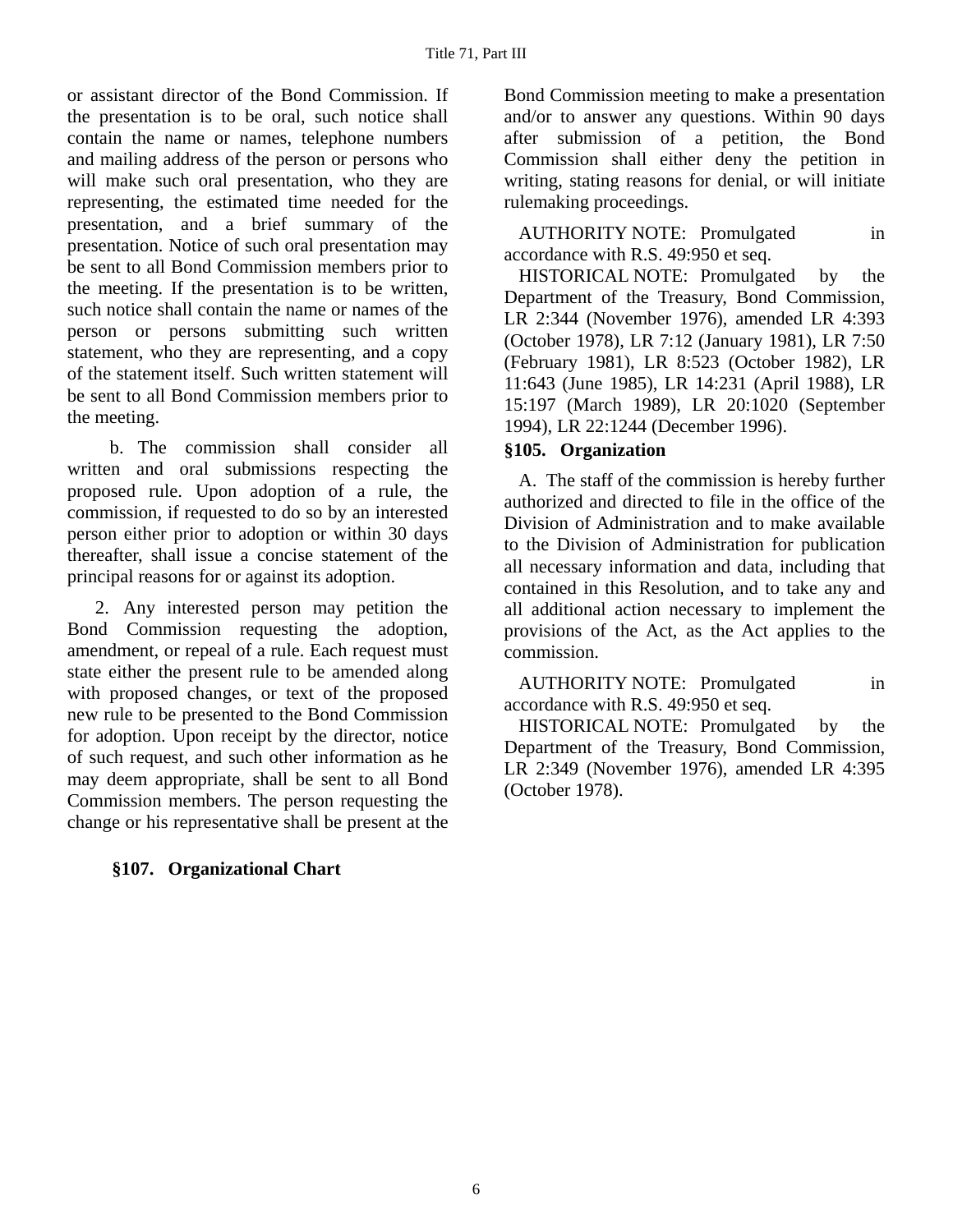

\*Commission Members are as follows: State Treasurer (Chairman), Governor, Lieutenant Governor, Secretary of State, Attorney General, President of the Senate, Speaker of the House, Chairman of the Senate Finance Committee, Chairman of the Senate Revenue and Fiscal Affairs Committee, Chairman of the House Committee on Appropriations, Chairman of the House Committee on Ways and Means, Commissioner of Administration.

AUTHORITY NOTE: Promulgated in accordance with R.S. 49:950 et seq.

HISTORICAL NOTE: Promulgated by the Department of the Treasury, Bond Commission, LR 2:350 (November 1976), amended LR 4:396 (October 1978).

EDITOR'S NOTE: The footnotes referenced in the following Sections can be found in §133.

#### **§109. Police Juries Taxes**

A. General Ad Valorem Tax. A parish may levy annually an ad valorem tax for general purposes not to exceed four mills of assessed valuation [Article VI, Section 26(A), 1974 Constitution]. Millage may be increased when approved by a majority of electors voting in an election held for that purpose in any parish. (Orleans Parish, seven mills; Jackson Parish, five mills.) Parish tax in municipalities except Orleans is limited to onehalf of the tax levy for general purposes. The following information is required:

1. a copy of the resolution adopted by the governing authority setting forth $1$  the millage to be levied;

2. duration of tax;

3. purpose;

4. whether new tax or reinstitution of existing tax;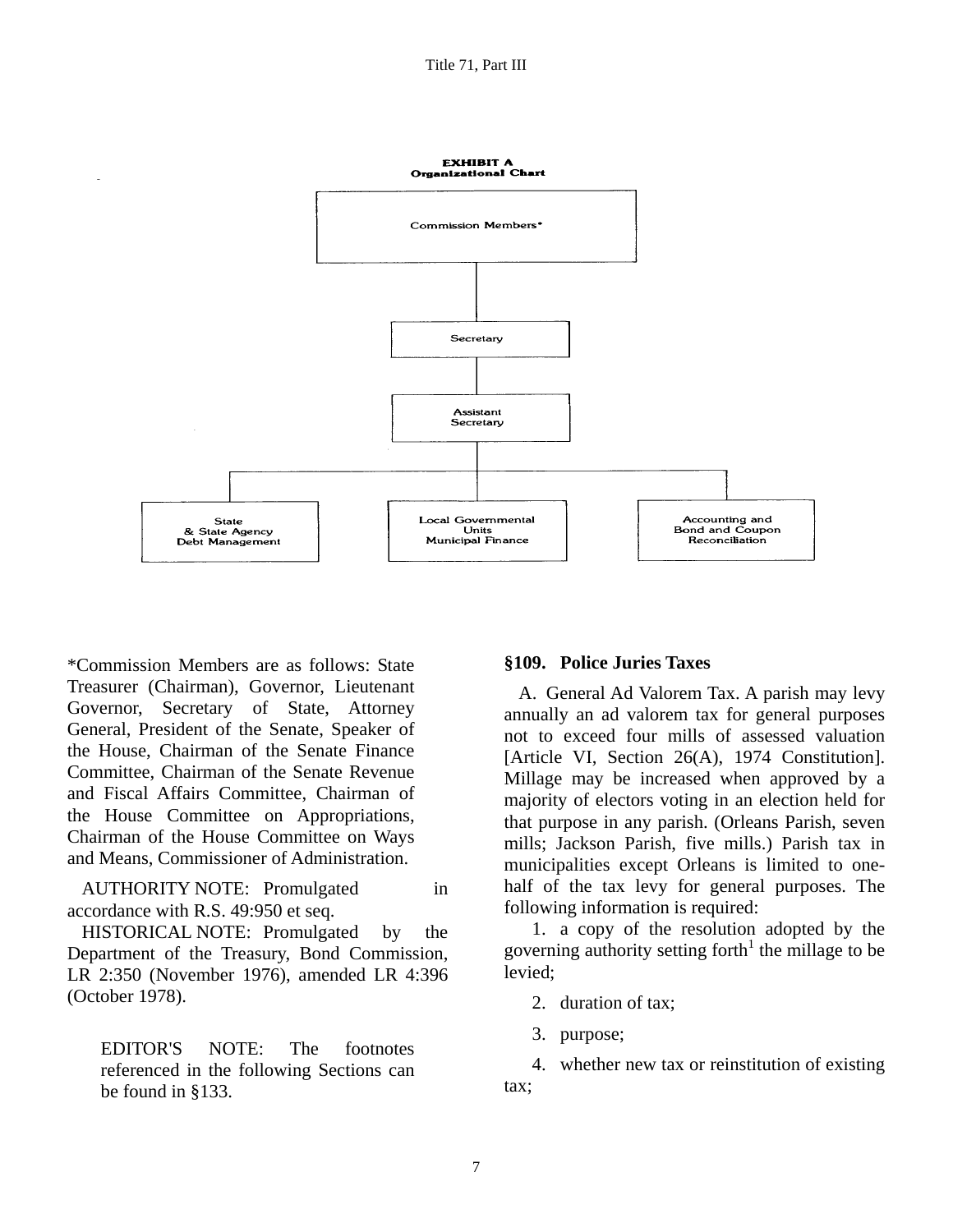5. millage currently being levied (if applicable);

6. authority under which tax is being levied; and

7. election date (if applicable).

B. Ad Valorem Tax (not for general purposes). The proposition shall state specific purpose and length of time tax is to be levied [Article VI, Section 26(B), 1974 Constitution]. The following information is required:

1. a copy of the resolution adopted by the governing authority setting forth $1$  the millage to be levied;

- 2. duration of tax;
- 3. purpose;

4. whether new tax or reinstitution of existing tax;

5. millage currently being levied (if applicable);

- 6. authority under which tax is being levied;
- 7. election date; and
- 8. proposition.

C. Sales Taxes [Article VI, Section 29(A), 1974 Constitution]. The governing authority of local governmental subdivisions may levy a tax upon the sale at retail, the use, the lease or rental, the consumption, and the storage for use or consumption, of tangible personal property and on sales of services as defined by law, if approved by a majority of the electors. The rate cannot exceed 3 percent within any local governmental subdivision. The following information is required: $2$ 

1. a copy of the resolution adopted by the governing authority setting forth<sup>1</sup> the percent tax to be levied;

- 2. duration of tax;
- 3. purpose;

4. percent tax presently being levied within parish (local governmental subdivision);

- 5. election date; and
- 6. proposition.

D. Additional Sales Tax Authorized [Article VI, Section 29(B)]. The Legislature may authorize additional sales taxes if approved by a majority of the electors. The following information is required:

1. a copy of the resolution adopted by the governing authority setting forth<sup>1</sup> the percent tax to be levied;

2. duration of tax;

3. purpose;

4. percent tax presently being levied within parish (local governmental subdivision);

5. election date;

6. proposition; and

7. legal authority for increased percentage.

E. Special Taxes (Article VI, Section 32 of 1974 Constitution and R.S. 39:801 et seq.). Political subdivisions may levy special taxes when authorized by a majority of electors for the purpose of acquiring, constructing, improving, maintaining, or operating any work of public improvement. The following information is required:

1. a copy of the resolution adopted by the governing authority setting forth<sup>1</sup> the amount of tax;

- 2. duration;
- 3. purpose;
- 4. proposition;

5. request for authority to hold election and to levy and collect tax if approved by electors; and

6. election date.

F. Local or Special Assessments (Article VI, Section 36). The Legislature shall provide by general law or by local or special law the procedures by which a political subdivision may levy and collect local or special assessments on real property for the purpose of acquiring, constructing, or improving works of public improvement. Certificates of indebtedness may be issued to cover the cost of any such public improvement. They shall be secured by the pledge of local or special assessments levied therefor and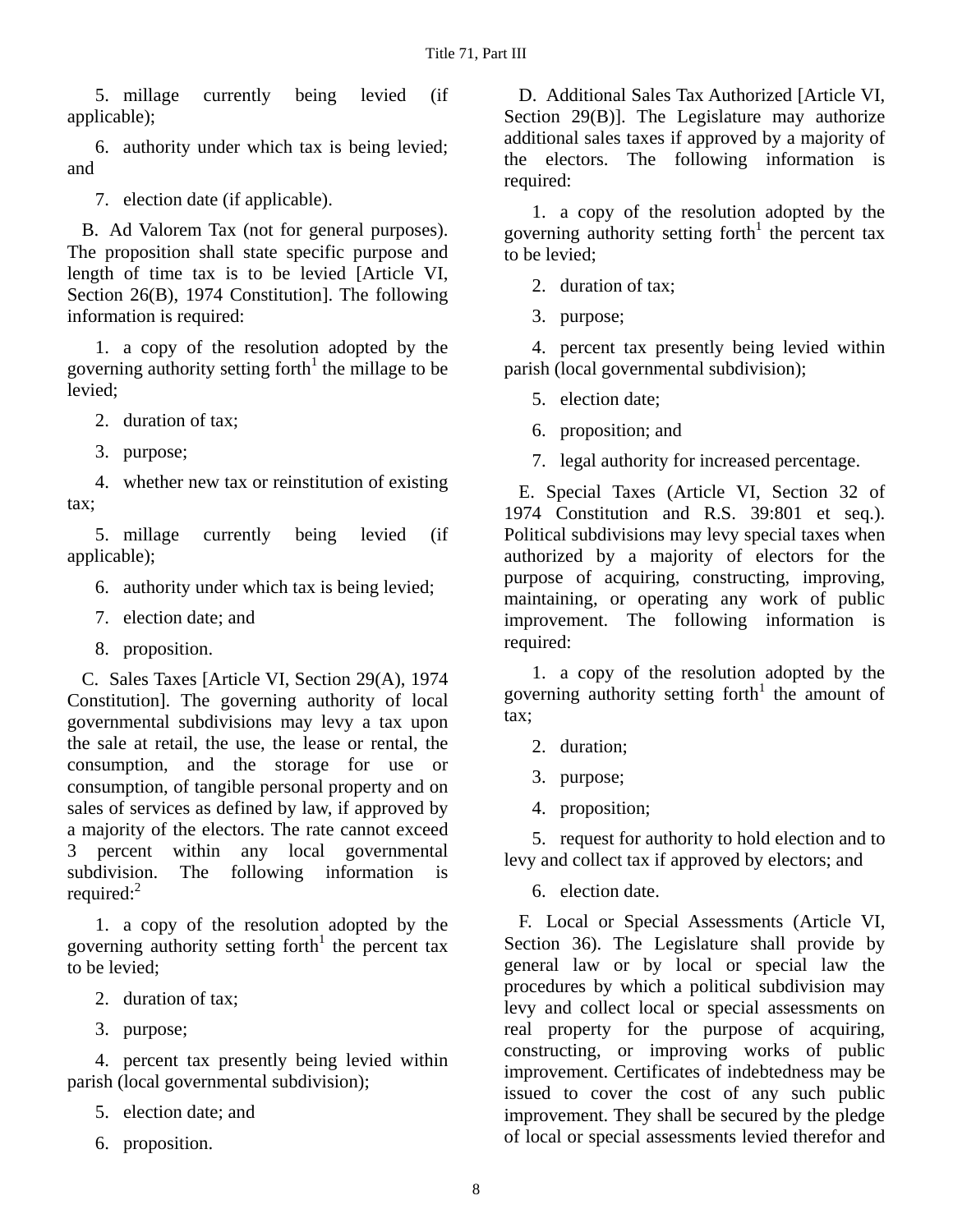may be further secured by the pledge of the full faith and credit of the political subdivision. The following information is required:

1. a copy of the resolution adopted by the governing authority setting forth:<sup>3</sup>

a. a list of the streets and property affected by the proposed work or improvement;

b. the ordinance, petition, or resolution authorizing public improvement and levying local or special assessment;

2. an engineering report, which shall set forth the total cost of the improvement, engineer's fees, attorney's fees, other expenses chargeable to the cost of improvement, total front footage affected, cost per front foot (with a description of the property affected);

3. statement of benefit (benefit to each lot exceeds local or special assessment);

4. copy of contract awarded for public improvements (if applicable) or certified statement of engineer;

5. when certificates of indebtedness are issued, the following information is required:

a. amount of certificates to be issued;

- b. duration;
- c. interest rate; and
- d. security.

AUTHORITY NOTE: Promulgated in accordance with R.S. 49:950 et seq.

HISTORICAL NOTE: Promulgated by the Department of the Treasury, Bond Commission, LR 2:347 (November 1976), amended LR 4:396 (October 1978).

### **§111. Police Juries Loans**

A. Budgetary (R.S. 39:745-747). Current expenses only as set up in budget. May anticipate regular revenues. Cannot borrow more than estimated income. The maximum interest rate for securities is 8 percent (R.S. 39:1424). Maturity no later than March 1 of the year following that in which loan is made (R.S. 39:747). The following information is required:

1. a copy of the resolution adopted by the governing authority setting forth $3$  the amount of loan, maturity, interest rate, $\frac{5}{3}$  purpose, and security;

2. a copy of the budget adopted by the governing authority for the current year.

B. Anticipation of Avails of Special Taxes Levied under Article VI, Section 32 of 1974 Constitution and R.S. 39:801 et seq. Tax must be authorized to be levied for the period of the loan. The amount which can be borrowed is limited to 75 percent of the avails of the tax. Anticipation of taxes (R.S. 39:741-744). The following information is required:

1. a copy of the resolution adopted by the governing authority setting forth $3$  the amount of loan, maturity, interest rate<sup>5</sup>, purpose, and security;

2. a certified statement of expected yield from the special tax levy according to last assessment roll of record.

C. Excess Revenue Certificates of Indebtedness (R.S. 33:2921 et seq.). Provides for pledging excess of revenues (as shown by current budget) in an amount sufficient to pay annual debt service (principal and interest) on the loan, R.S. 33:2923 sets maximum interest rate at 8 percent. The following information is required:

1. a copy of the resolution adopted by the governing authority setting forth $3$  the amount of certificates, maturity, interest rate<sup>5</sup>, purpose, security (dedication of surplus or excess revenues accruing to the parish above statutory, necessary, and usual charges for number of years over which certificates mature);

2. a copy of the budget adopted by the governing authority showing expected revenues and expenditures, and excess of revenues over statutory, necessary, and usual charges for current year.

D. Federal (Article VII, Section 17 and R.S. 39:821-841). Political subdivisions may borrow from any governmental agency of the United States or from other sources provided said loan is insured, endorsed, or guaranteed by any governmental agency of the United States for any purpose. Political subdivision authorized to incur debt may issue bonds, notes, certificates of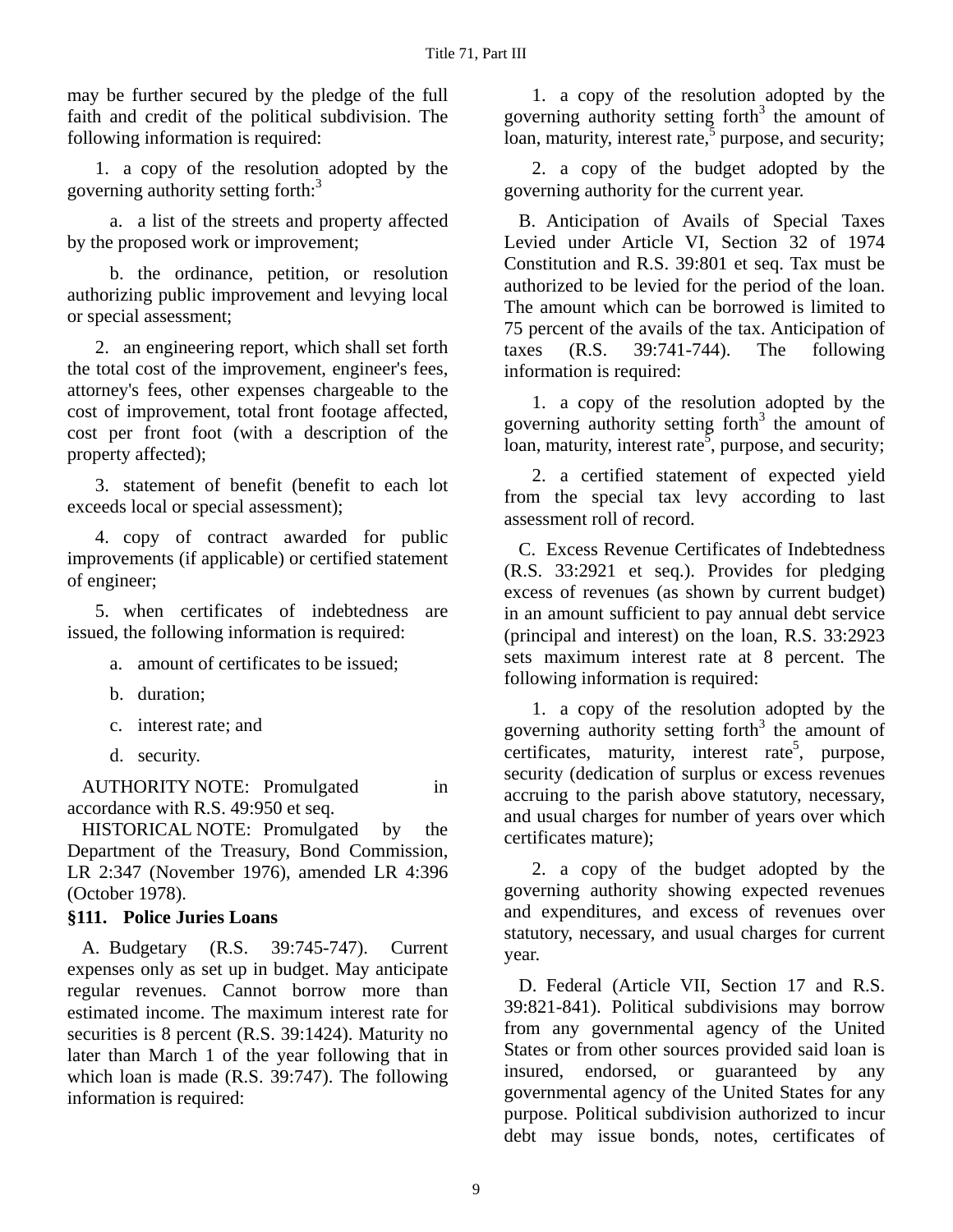indebtedness (R.S. 39:822). Description of bonds, notes or certificates of indebtedness issued under R.S. 39:821-841 (R.S. 39:825). Interest rate limited to 6 percent (R.S. 39:826). No debt shall be incurred or bonds issued in excess of constitutional limitation and laws of the state, except where the President, or a designated authority, in his or its discretion, and under such terms as he or it may prescribe, may extend any of the benefits of any act of Congress to any political subdivision (R.S. 39:823). Where under any provision of the Constitution of Louisiana, any proposition to incur debt and issue bonds is required to be submitted to a vote of qualified electors, no debt shall be incurred and no bonds shall be issued, except as provided in R.S. 39:824. The information required is the same as for similar borrowings where the United States government or agency is not the lender, endorser, insurer, or guarantor.

AUTHORITY NOTE: Promulgated in accordance with R.S. 49:950 et seq.

HISTORICAL NOTE: Promulgated by the Department of the Treasury, Bond Commission, LR 2:348 (November 1976), amended LR 4:397 (October 1978).

### **§113. Police Juries Bonds**

A. Article VI, Section 33, and R.S. 39:551 provides for incurring debt and issuing bonds by political subdivisions of the state. R.S. 39:552 states parish purposes for which debt may be incurred and bonds issued. Bonds are limited to 40 years duration (R.S. 39:562). All bond issues secured by ad valorem taxes are limited to 10 percent of assessed valuation, except school boards which have a 25 percent limitation and certain industrial bonds which are limited to 20 percent (R.S.  $39:562$ ).<sup>4</sup> Parishes may assume the debt of districts wholly within said parish and of the portions of multi-parish districts within that parish, and refund bonds issued for the purpose of readjusting, refunding, extending, or unifying the whole or any part of any such assumed indebtedness which may be issued as authorized by law without being charged against the 10 percent debt limit imposed by R.S. 39:562 (R.S. 39:562.1). The maximum interest rate on ad valorem bonds is 8 percent (R.S. 39:1424). The following information is required.

1. Ad Valorem Tax Secured Bonds (General Obligation or G.O. Bonds):

a. a statement of the assessed valuation according to the last assessment roll of record;

b. a statement of the outstanding ad valorem tax bonded indebtedness and the purpose for which debt was incurred;

c. a copy of the resolution adopted by the governing authority setting forth<sup>1</sup> the amount of issue, duration (including schedule of bond maturities), interest rate, purpose, security, proposition, request to commission to authorize issuance, sale and delivery of bonds if election is carried, and election date;

d. a description of the project, including an estimate of the cost of the project and of the cost of issuing bonds.

2. Revenue Bonds

a. Revenue Bonds Where Election Held (Article VI, Section 37). Secured solely from revenue of utility (R.S. 33:4161-4262). Secured by mortgage and pledge of revenues from the utility (R.S. 33:4221-4230). Legislature by law may authorize political subdivisions to issue bonds or other debt obligations to construct, acquire, extend, or improve any revenue-producing public utility or work of public improvement. The following information is required:

 i. a copy of the resolution adopted by the governing authority setting forth<sup>1</sup> the amount of issue, duration (including schedule of bond maturities), interest rate, purpose, security (revenue pledged, property mortgaged, etc.), proposition, request to commission to authorize issuance, sale and delivery of bonds if election is passed, and election date;

 ii. a description of the project, including an estimate of the cost of the project and the cost of issuing bonds; and

 iii. a preliminary report of economic feasibility, including projection of revenues available to service bonds. Approval of the holding of the election only may be given where feasibility report is not received.

b. Revenue Bonds Which May Be Issued without Election (Article VI, Section 37) (R.S.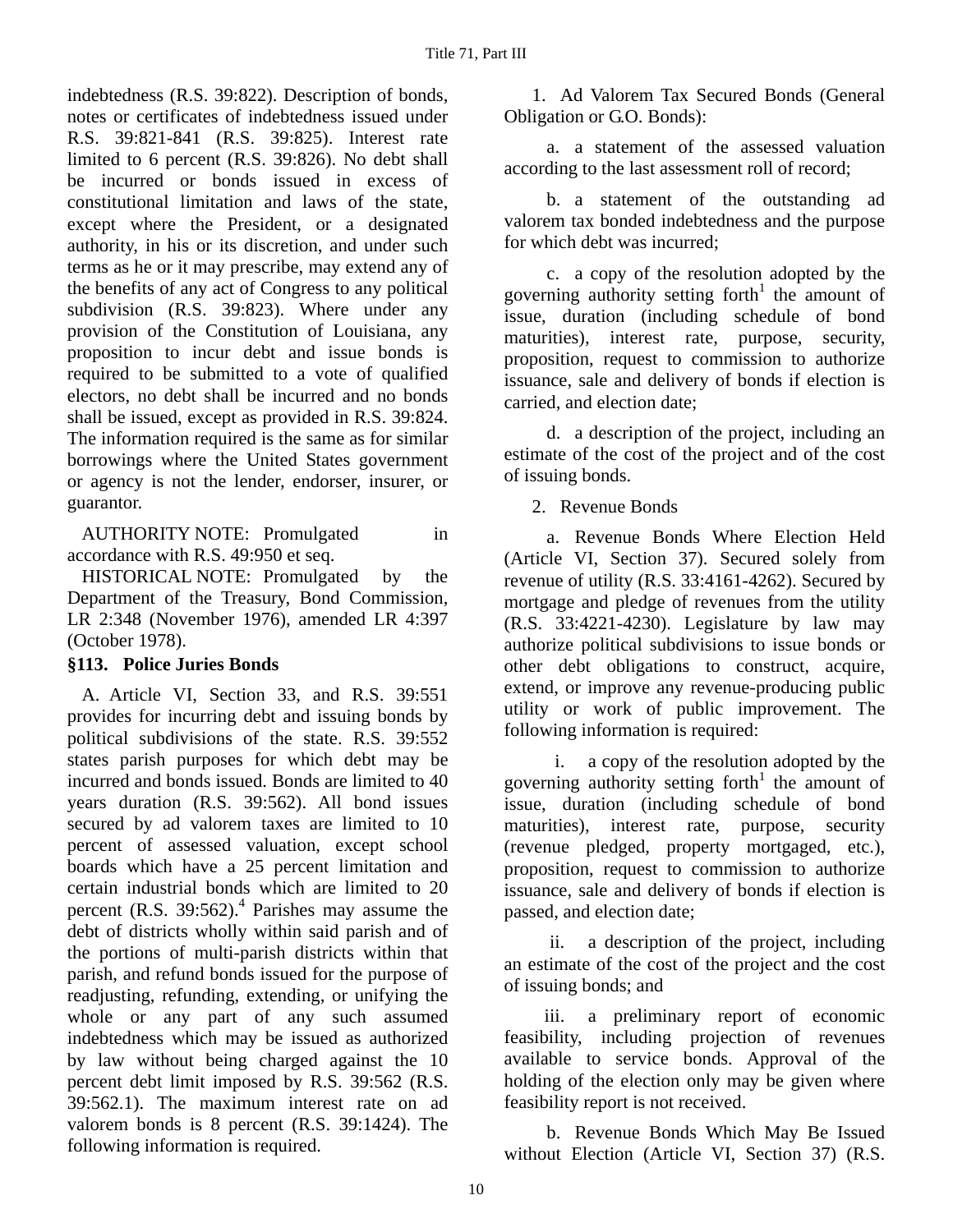39:1011-1024). Any political subdivision, except school boards, may issue bonds or other obligations to construct, acquire, extend, or improve any work or public improvement. Said bonds or other debt obligations may be secured by mortgage on the buildings, machinery, and equipment or by the pledge of the income and revenues derived or to be derived from the work of public improvement owned, leased, or operated by such political subdivision. Said bonds and other debt obligations shall not be a charge upon the other income and revenues of the political subdivision. Such bonds or other debt obligations shall be authorized by resolution of the political subdivision, and shall be limited to 25 years duration and at a rate not to exceed 8 percent per annum. Said bonds and other debt obligations shall not be issued until a notice of intention is published and a public meeting is held on the issuance of bonds or incurring of debt. If, at this public meeting, a petition is presented with the names of 5 percent of the qualified voters of the political subdivisions objecting to the issuing of bonds or incurring of debt, then an election shall be required; otherwise, the bonds, after approval by the Bond Commission, may be issued. The interest on the bonds or other evidence of indebtedness are tax-exempt (R.S. 39:1023). Said bonds are incontestable after 30 days (R.S. 39:1022). Bonds may be refunded (R.S. 39:1021). The following information is required:

- i. a copy of the notice of intent;
- ii. proof of publication of notice of intent;
- iii. minutes of public meeting;
- iv. election date (if applicable);

 v. a copy of the resolution adopted by the governing authority setting forth<sup>1</sup> the amount of issue, duration (including schedule of bond maturities), interest rate, purpose, security (revenue pledged, property mortgaged, etc.), proposition (if applicable), request to commission to authorize issuance, sale, and delivery of bonds or other instruments of indebtedness;

 vi. a description of project, including an estimate of the cost of the project and of the cost of issuing bonds; and

 vii. a preliminary report of economic feasibility, including a projection of revenues available to service bonds. Approval of the holding of the election only may be given where feasibility report is not received.

3. Sales Tax Secured Bonds [Article VI, Section 29(A) and R.S. 33:2724 and R.S. 39:698.1-698.13]. The governing authority of the local governmental subdivision may levy a tax upon the sale at retail, the use, the lease or rental, the consumption, and the storage for use or consumption, of tangible personal property and on sales of services as defined by law, if approved by a majority of the electors. The rate cannot exceed 3 percent within any local governmental subdivision. $2$  Sales tax may be funded into bonds which are limited to 75 percent of the avails of the tax (R.S. 33:2724 and R.S. 39:698.4). The following information is required: a resolution of the governing authority to hold a special election to fund into bonds (may be submitted at same election that imposes sales tax or at a separate election held for that purpose) and setting forth $\mathbf{h}^{\mathsf{I}}$ the amount to be funded, duration (including schedule of bond maturities), interest rate, purpose, security (sales tax revenue), proposition, and election date.

4. Funding General Alimony Tax into Bonds (R.S. 39:1101 et seq.). Parishes are authorized to levy a tax of four mills without a vote of the people, to be used for current operating expenses. Municipalities may levy a seven mills "constitutional" or "general alimony" tax. Parishes may fund a portion of this tax into bonds for purposes stated in R S. 39:1103. There are some exceptions. The following information is required:

a. a statement of the revenues for current year, statutory and ordinary charges for the current year, number of mills of general alimony tax required for statutory and ordinary charges, amount of residue (in mills or fractions thereof and dollar equivalent) available for funding into bonds; and

b. a copy of the resolution adopted by the governing authority setting forth $3$  the amount of bonds, maturity, interest rate, purpose, and security (irrevocable pledge and dedication of so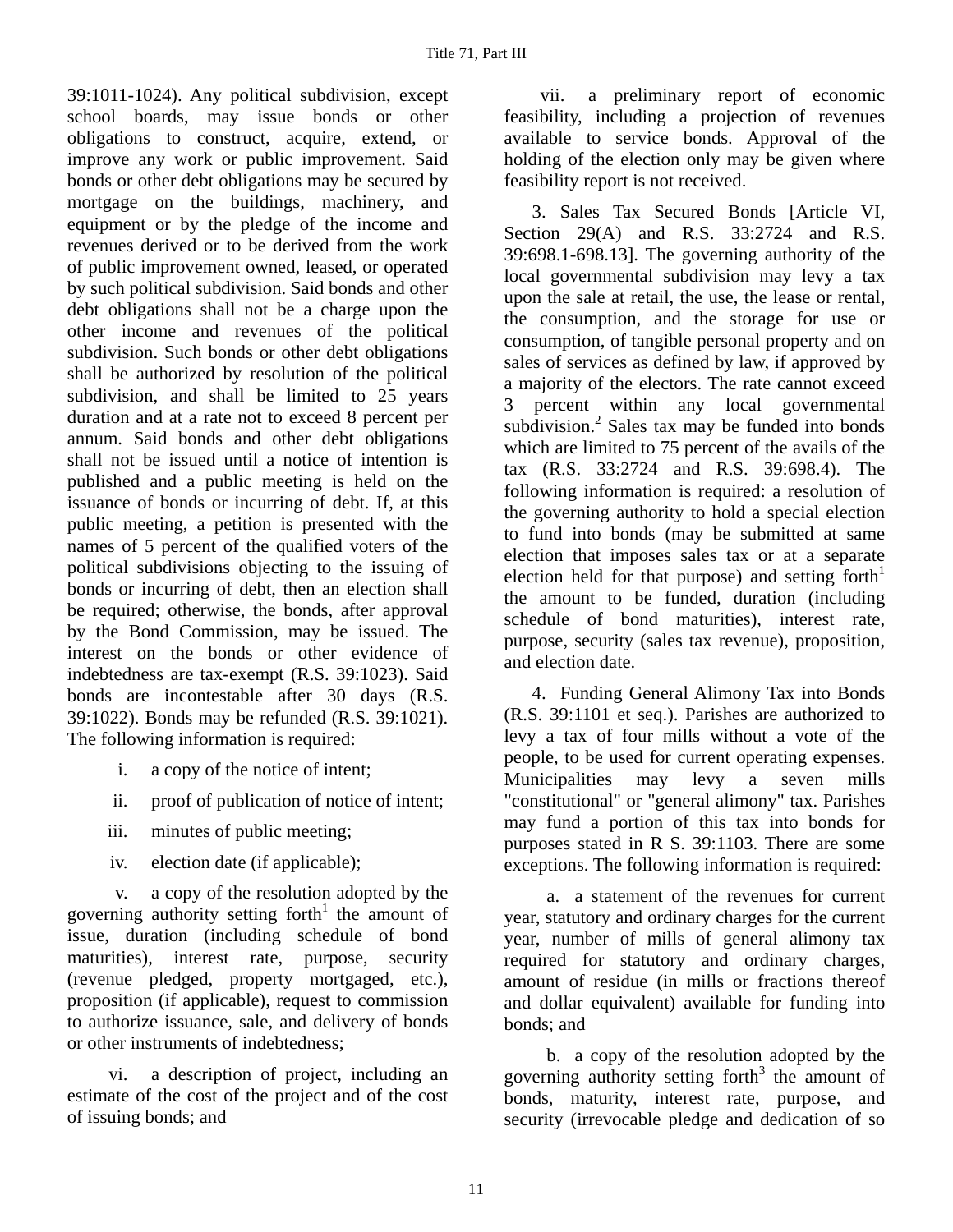much of avails or residue of general alimony tax collected annually for duration of bonds).

AUTHORITY NOTE: Promulgated in accordance with R.S. 49:950 et seq.

HISTORICAL NOTE: Promulgated by the Department of the Treasury, Bond Commission, LR 2:346 (November 1976), amended LR 4:397 (October 1978).

### **§115. Municipalities Taxes**

A. General Ad Valorem Tax. A municipality may levy annually an ad valorem tax for general purposes not to exceed seven mills on the dollar of assessed valuation. However, if a municipality, by its charter or by law, is exempt from payment of parish taxes or, under legislative or constitutional authority, maintains its own public schools, it may levy an annual tax not to exceed 10 mills on the dollar of assessed valuation. Millage rates may be increased in any municipality when approved by a majority of electors in an election held for that purpose [Article VI, Section 27(A)]. The following information is required:

1. a copy of the resolution adopted by the governing authority setting forth $1$  the millage to be levied, duration of tax, and purpose;

2. whether new tax or reinstitution of existing tax;

3. millage currently being levied (if applicable);

4. authority under which tax is being levied; and

5. the election date and proposition (if applicable).

B. Municipal Ad Valorem Tax (not for general purpose). The proposition shall state specific purpose and length of time tax is to be levied [Article VI, Section 27(B), 1974 Constitution]. Article VI, Section 27, does not apply to New Orleans [Article VI, Section 27(c)]. The following information is required:

1. a copy of the resolution adopted by governing authority setting forth<sup>1</sup> the millage to be levied, duration of tax, and purpose;

2. whether new tax or reinstitution of existing tax;

3. millage currently being levied (if applicable);

4. authority under which tax is being levied;

5. election date; and

6. the proposition.

C. Sales Taxes [Article VI, Section 29(A), 1974 Constitution]. The governing authority of local governmental subdivision may levy a tax upon the sale at retail, the use, the lease or rental, the consumption, and the storage for use or consumption, of tangible personal property and on sales of services as defined by law, if approved by a majority of the electors. The rate cannot exceed 3 percent within any local governmental subdivision. The following information is required: $^2$ 

1. a copy of the resolution adopted by the governing authority setting forth<sup>1</sup> the percent tax to be levied, duration of tax, and purpose;

2. percent sales taxes presently being levied within local governmental subdivision;

3. election date; and

4. the proposition.

D. Additional Sales Tax Authorized [Article VI, Section 29(B)]. The Legislature may authorize additional sales taxes if approved by a majority of the electors. The following information is required:

1. a copy of the resolution adopted by the governing authority setting forth<sup>1</sup> the percent tax to be levied, duration of tax, and purpose;

2. percent tax presently being levied within local governmental subdivision;

3. election date;

4. proposition; and

5. the legal authority.

E. Special Taxes (Article VI, Section 32 of 1974 Constitution and R.S. 39:801 et seq.). Political subdivision may levy special taxes when authorized by a majority of electors for the purpose of acquiring, constructing, improving, maintaining, or operating any work of public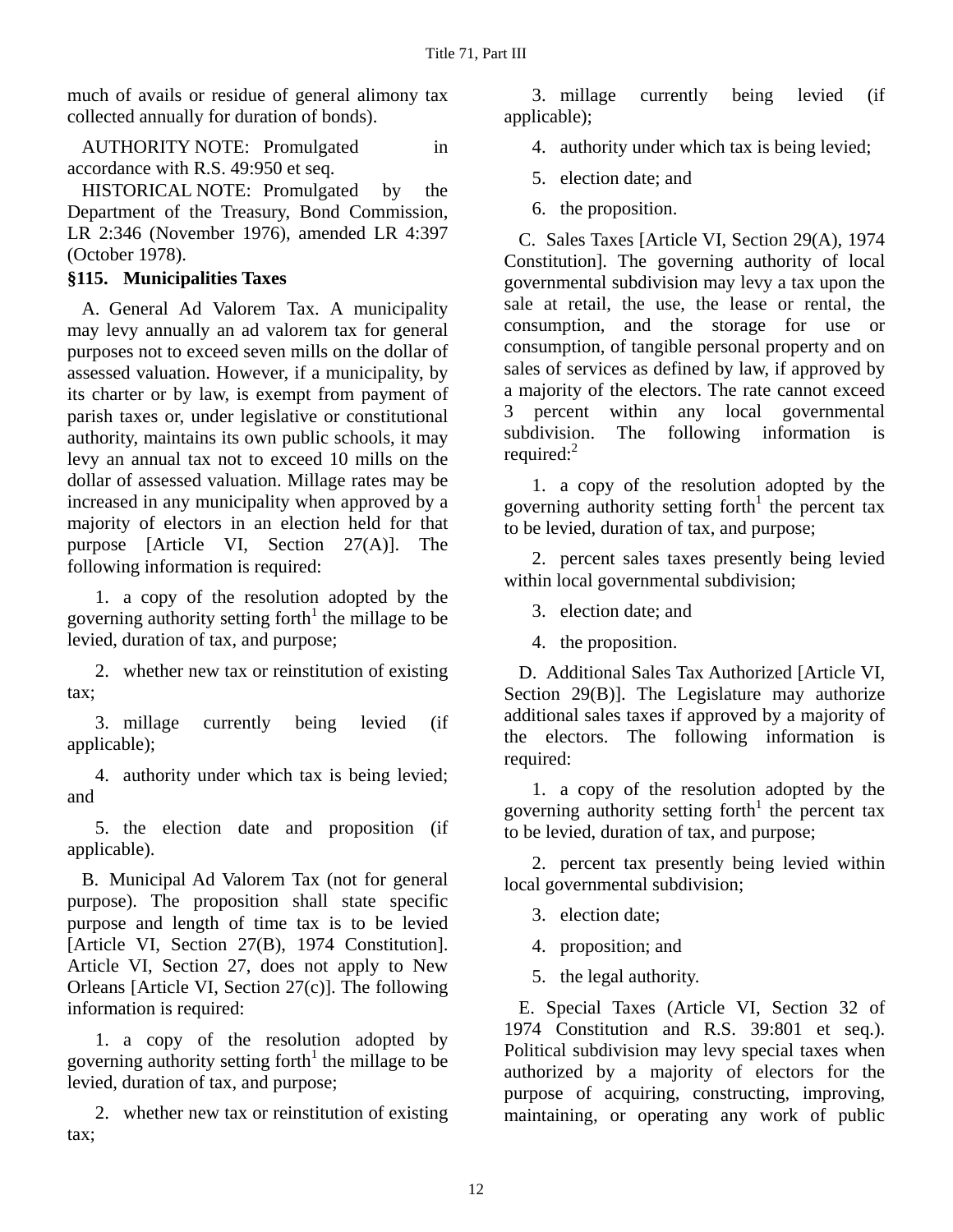improvement. The following information is required:

1. a copy of the resolution adopted by the governing authority setting forth<sup>1</sup> the amount of tax, duration, and purpose;

2. proposition;

3. request for authority to hold election and to levy and collect tax if approved by electors; and

4. the election date.

F. Local or Special Assessments (Article VI, Section 36). The Legislature shall provide by general law or by local or special law the procedures by which a political subdivision may levy and collect local or special assessments on real property for the purpose of acquiring, constructing, or improving works of public improvement. Certificates of indebtedness may be issued to cover the cost of any such public improvement. They shall be secured by the pledge of local or special assessments levied therefor and may be further secured by the pledge of the full faith and credit of the political subdivision. The following information is required:

1. a copy of the resolution adopted by the governing authority setting forth<sup>3</sup> the list of streets and property affected by the proposed work or improvement, and the ordinance, petition or resolution authorizing the public improvement and levying, local or special assessment;

2. an engineering report which shall set forth the total cost of improvement, engineer's fees, attorney's fees, other expenses chargeable to cost of said improvement, total front foot affected, cost per front foot (with a description of the property affected);

3. a statement of benefit (benefit to each lot exceeds local or special assessment);

4. a copy of the contract awarded for public improvements (if applicable) or a certified statement of the engineer; and

5. when funding into certificates of indebtedness, the following information is required:

a. the amount of certificates to be issued;

b. duration;

- c. interest rate; and
- d. security.

AUTHORITY NOTE: Promulgated in accordance with R.S. 49:950 et seq.

HISTORICAL NOTE: Promulgated by the Department of the Treasury, Bond Commission, LR 2:346 (November 1976), amended LR 4:398 (October 1978).

# **§117. Municipalities Loans**

A. Budgetary (R.S. 39:745-747). Provides for anticipation of General Fund or budgetary revenues for current operations. May anticipate regular revenues. Cannot borrow more than estimated income. The maximum interest rate for securities is 8 percent (R.S. 39:1424). Maturity no later than March 1 of the year following that in which loan is made (R.S. 39:747). The following information is required:

1. a copy of the resolution adopted by the governing authority setting forth<sup>3</sup> the amount of  $\frac{1}{2}$  loan, maturity, interest rate,  $\frac{1}{2}$  purpose, and security; and

2. a copy of the budget adopted by the governing authority for the current year.

B. Anticipation of Avails of Special Taxes Levied under Article VI, Section 32 of 1974 Constitution and R.S. 39:801 et seq. Tax must be authorized to be levied for the period of the loan. The amount which can be borrowed is limited to 75 percent of the avails of the tax. Anticipation of taxes (R.S. 39:741-744). The following information is required:

1. a copy of resolution adopted by governing authority setting forth $3$  the amount of loan, maturity, interest rate,<sup>5</sup> purpose, and security; and

2. a certified statement of expected yield from the special tax levy according to the last assessment roll of record.

C. Excess Revenue Certificates of Indebtedness (R.S. 33:2921 et seq.). Provides for pledging excess of revenues (as shown by current budget) in an amount sufficient to pay annual debt service (principal and interest) on the loan. R.S. 33:2923 sets maximum interest rate at 8 percent. The following information is required: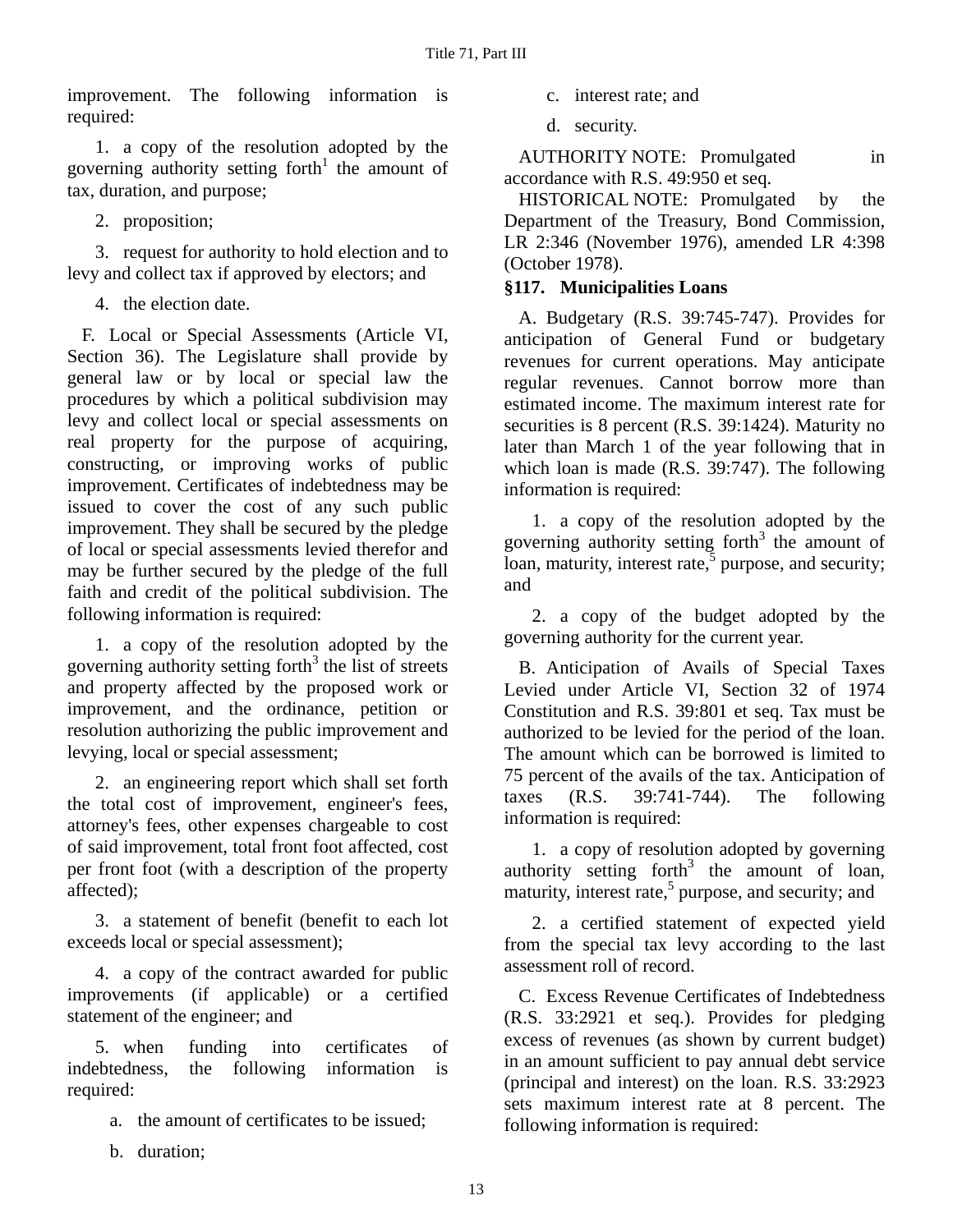1. a copy of resolution adopted by governing authority setting forth $3$  the amount of certificates, maturity, interest rate,<sup>5</sup> purpose, and security (dedication of surplus or excess revenues accruing to the municipality above statutory, necessary, and usual charges for number of years over which certificates mature); and

2. a copy of the budget adopted by the governing authority showing expected revenues and expenditures, and excess of revenues over statutory, necessary, and usual charges for current year.

D. Public Emergency (R.S. 33:2924). A municipality may determine a public emergency and borrow an amount necessary to meet said emergency. The repayment of such sums shall be a fixed charge upon the revenues of the year next following the year in which the sum is borrowed. Interest is limited to 8 percent (R.S. 39:1424). The following information is required:

1. a copy of the ordinance or resolution adopted by the governing authority setting forth $3$ the amount of loan, maturity, interest rate, purpose, and security; and

2. the ordinance or resolution declaring an emergency (explain emergency).

E. Federal (Article 7, Section 17 of Constitution and R.S. 39:821-841). Political subdivisions may borrow from any governmental agency of the United States or from other sources provided said loan is insured, endorsed, or guaranteed by any governmental agency of the United States for any purpose. Political subdivision authorized to incur debt may issue bonds, notes, and certificates of indebtedness (R.S. 39:822). Description of bonds, notes, or certificates of indebtedness issued under R.S. 39:821-841 (R.S. 39:825). Interest rate limited to 6 percent (R.S. 39:826). No debt shall be incurred or bonds issued in excess of constitutional limitation and laws of state, except where the President, or a designated authority, in his or its discretion, and under such terms as he or it may prescribe, may extend any of the benefits of any act of Congress to any political subdivision (R.S. 39:823). Where under any provision of the Constitution of Louisiana, any proposition to incur debt and issue bonds is required to be submitted to a vote of qualified electors, no debt shall be

incurred and no bonds shall be issued, except as provided in R.S. 39:824. The information required is the same as for similar borrowings where the United States government or agency is not the lender, endorser, insurer, or guarantor.

AUTHORITY NOTE: Promulgated in accordance with R.S. 49:950 et seq.

HISTORICAL NOTE: Promulgated by the Department of the Treasury, Bond Commission, LR 2:346 (November 1976), amended LR 4:399 (October 1978).

### **§119. Municipalities Bonds**

A. Article VI, Section 33, and R.S. 39:551, provides for incurring debt and issuing bonds by political subdivisions of the state. R.S. 39:553 states municipal purposes for which debt may be incurred and bonds issued. Bonds are limited to 40 years duration (R.S. 39:562). All bond issues secured by ad valorem taxes are limited to 10 percent of assessed valuation, except school boards which have a 25 percent limitation, and industrial bonds which are limited to 20 percent  $(R.S. 39:562).$ <sup>4</sup> The maximum interest rate on ad valorem bonds is 8 percent (R.S. 39:1424). The following information is required:

1. ad valorem tax secured bonds (general obligation or G.O. bonds);

a. a statement of the assessed valuation according to the last assessment roll of record;

b. a statement of the outstanding ad valorem tax bonded indebtedness and the purpose for which debt was incurred;

c. a copy of the resolution adopted by the governing authority setting forth<sup>1</sup> the amount of issue, duration (including schedule of bond maturities), interest rate, purpose, security, proposition, request to commission to authorize issuance, sale and delivery of bonds if election is carried, and the election date;

d. a description of the project, including an estimate of the cost of the project and of the cost of issuing bonds;

2. revenue bonds;

a. revenue bonds where election is held (Article VI, Section 37). Secured solely from revenue of utility (R.S. 33:4161-4262). Secured by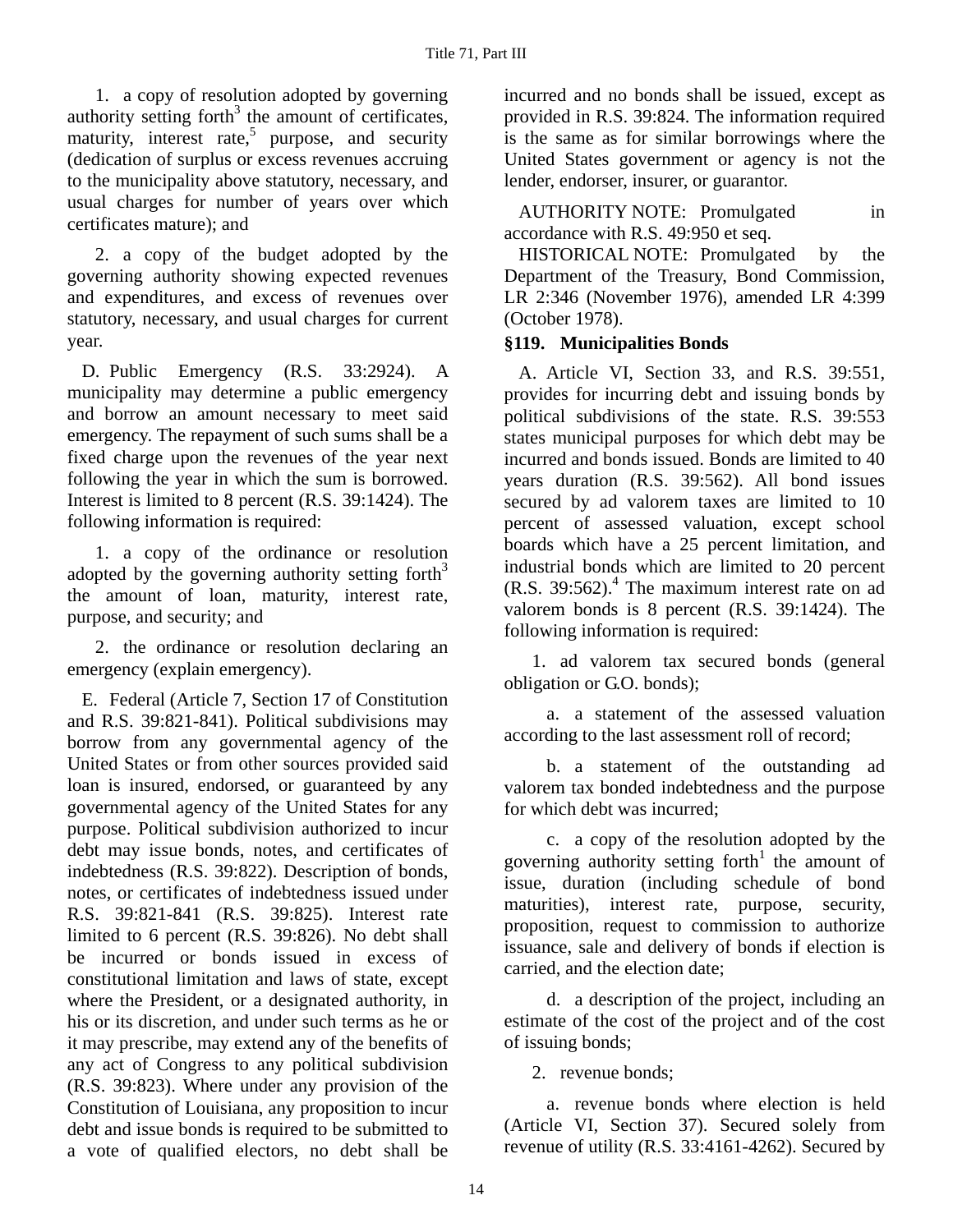mortgage and pledge of revenues from the utility (R.S. 33:4221-4230). Legislature by law may authorize political subdivisions to issue bonds or other debt obligations to construct, acquire, extend, or improve any revenue-producing public utility or work of public improvement. The following information is required:

 i. a copy of the resolution adopted by the governing authority setting forth<sup>1</sup> the amount of issue, duration (including schedule of bond maturities), interest rate, purpose, security (revenue pledged, property mortgaged, etc.), proposition, request to the commission to authorize issuance, sale and delivery of bonds if election is passed, and the election date;

 ii. a description of the project, including an estimate of the cost of the project and the cost of issuing bonds; and

 iii. a preliminary report of economic feasibility, including projection of revenues available to service bonds. Approval of the holding of the election only may be given where feasibility report is not received;

b. revenue bonds which may be issued without election (Article VI, Section 37 and R.S. 39:1011-1024). Any political subdivision, except school boards, may issue bonds or other obligations to construct, acquire, extend, or improve any work or public improvement. Said bonds or other debt obligations may be secured by mortgage on the buildings, machinery, and equipment or by the pledge of the income and revenues derived or to be derived from the work of public improvement owned, leased, or operated by such political subdivision. Said bonds and other debt obligations shall not be a charge upon the other income and revenues of the political subdivision. Such bonds or other debt obligations shall be authorized by resolution of the political subdivision, and shall be limited to 25 years duration and at a rate not to exceed 8 percent per annum. Said bonds and other debt obligations shall not be issued until a notice of intention is published and a public meeting is held on the issuance of bonds or incurring of debt. If, at this public meeting, a petition is presented with the names of 5 percent of the qualified voters of the political subdivisions objecting to the issuing of

bonds or incurring of debt, then an election shall be required; otherwise, the bonds, after approval by the Bond Commission, may be issued. The interest on the bonds or other evidence of indebtedness are tax-exempt (R.S. 39:1023). Said bonds are incontestable after 30 days (R.S. 39:1022). Bonds may be refunded (R.S. 39:1021). The following information is required:

i. a copy of the notice of intent;

 ii. proof of publication of the notice of intent;

iii. minutes of the public meeting;

iv. election date (if applicable);

 v. a copy of the resolution adopted by the governing authority setting forth<sup>1</sup> the amount of issue, duration (including schedule of bond maturities), interest rate, purpose, security (revenue pledged, property mortgaged, etc.), proposition (if applicable), and the request to the commission to authorize the issuance, sale, and delivery of bonds or other instruments of indebtedness;

 vi. a description of the project, including an estimate of the cost of the project and the cost of issuing bonds; and

 vii. a preliminary report of economic feasibility, including a projection of revenues available to service bonds. Approval of the holding of the election only may be given where feasibility report is not received;

3. sales tax secured bonds [Article VI, Section 29(A) and R.S. 33:2724 and R.S. 39:698.1-698.13]. The governing authority of a local governmental subdivision may levy a tax upon the sale at retail, the use, the lease or rental, the consumption, and the storage for use or consumption, of tangible personal property and on sales of services as defined by law, if approved by a majority of the electors. The rate cannot exceed 3 percent within any local governmental subdivision. $2$  Sales tax may be funded into bonds which are limited to 75 percent of the avails of the tax (R.S. 33:2724 and R.S. 39:698.4). The following information is required:

a. the resolution of the governing authority to hold a special election to fund into bonds (may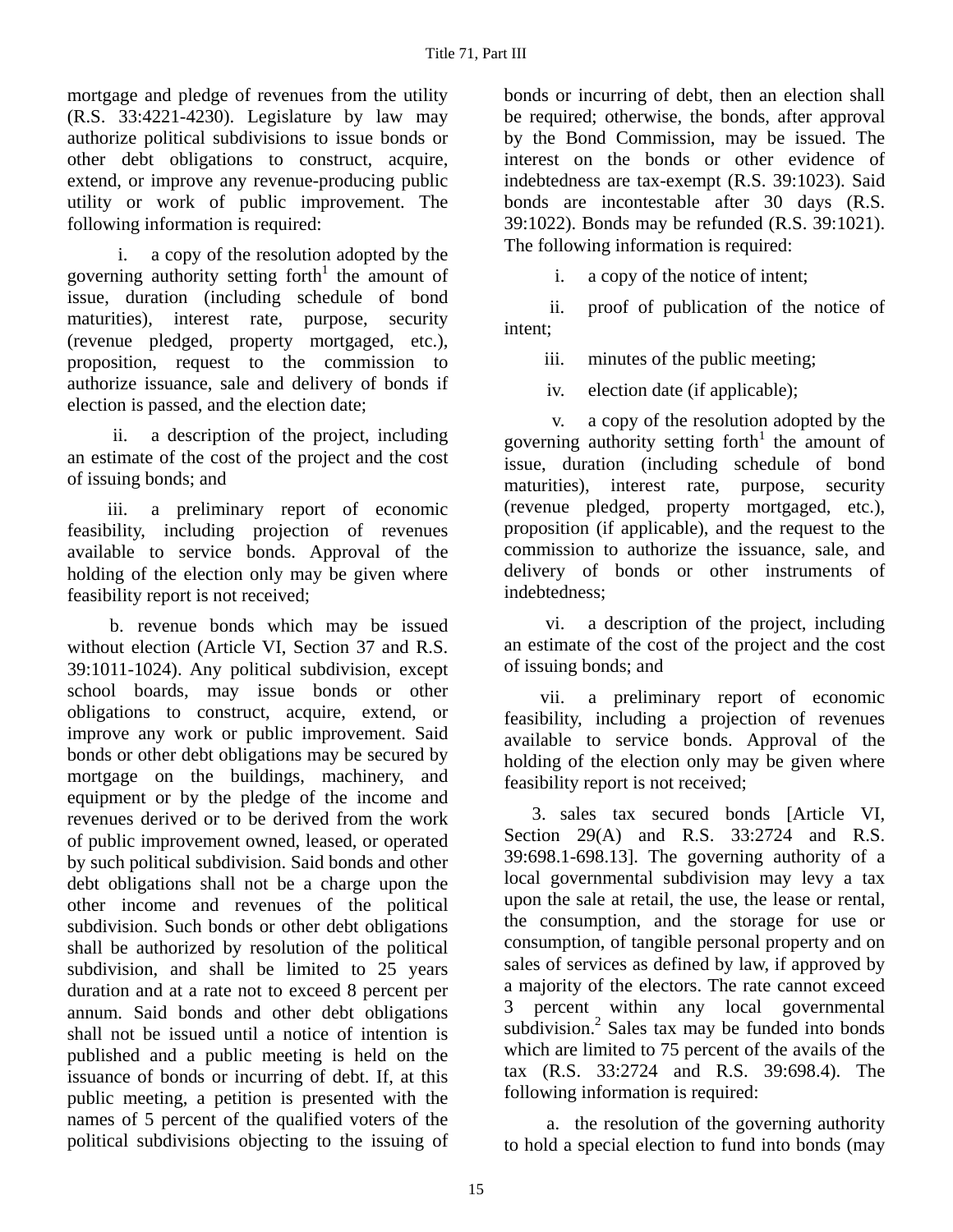be submitted at same election that imposes sales tax or at a separate election held for that purpose) and setting  $forth<sup>1</sup>$  the amount to be funded, duration (including schedule of bond maturities);

- b. interest rate;
- c. purpose;
- d. security (sales tax revenue);
- e. proposition; and
- f. the election date;

4. funding General Alimony Tax Into Bonds (R.S. 39:1101 et seq.). Municipalities authorized to levy a seven mills "constitutional" or "general alimony" tax. Municipalities may fund a portion of this tax into bonds for purposes stated in R.S. 39:1104. The following information is required:

a. a statement of the revenues for the current year, statutory and ordinary charges for current year, the number of mills of general alimony tax required for statutory and ordinary charges, and the amount of residue (in mills or fractions thereof and dollar equivalent) available for funding into bonds; and

b. a copy of the resolution adopted by the governing authority setting forth the amount of bonds, maturity, interest rate, purpose, and security (irrevocable pledge and dedication of so much of avails or residue of general alimony tax collected annually for duration of bonds);

5. refunding;

a. utilities revenue refunding bonds (R.S. 33:4259);

b. refunding improvement bonds (R.S. 33:4321-4324);

c. refunding certificates of indebtedness to extend debt when sufficient revenues are not available in current year so as to reduce debt service requirements;

d. refunding bonds; issuing; purposes (R.S. 39:612.1 et seq.).

AUTHORITY NOTE: Promulgated in accordance with R.S. 49:950 et seq.

HISTORICAL NOTE: Promulgated by the Department of the Treasury, Bond Commission,

LR 2:347 (November 1976), amended LR 4:399 (October 1978).

# **§121. School Boards Taxes**

A. Taxes Levied under Authority of Article VI, Section 32. Purpose of acquiring, constructing, improving, maintaining, or operating any work of public improvement. Refers to the construction of capital improvements. Does not include such things as personnel salaries, office supplies or any other item not directly related to the construction or maintenance of a physical plant. No limits. See also, Attorney General Opinion Number 76-51, dated February 26, 1976. The following information is required:

1. copy of the resolution adopted by the school board setting forth<sup>1</sup> the amount of tax, duration, purpose, request for authority to hold election (showing proposition to be submitted) and to levy and collect tax if approved by electors, and the election date;

2. whether the tax is new or a reinstitution of an existing tax;

3. millage currently being levied; and

4. authority under which the tax is being levied.

B. Taxes Levied under Authority of Article VIII, Section 13(c)(Third)

1. Purpose of giving additional support to public elementary and secondary schools. Includes all authorized functions of the school boards, including capital improvements and maintenance thereof. Article VIII provisions can also be used for capital improvement or maintenance of capital improvement purposes if so desired. See also Attorney General Opinion Number 76-51, dated February 26, 1976. The following information is required:

a. a copy of the resolution adopted by the school board setting forth<sup>1</sup> the amount of tax, duration, purpose, request for authority to hold election (showing proposition to be submitted) and to levy and collect tax if approved by electors, and the election date;

b. whether the tax is new or a reinstitution of an existing tax;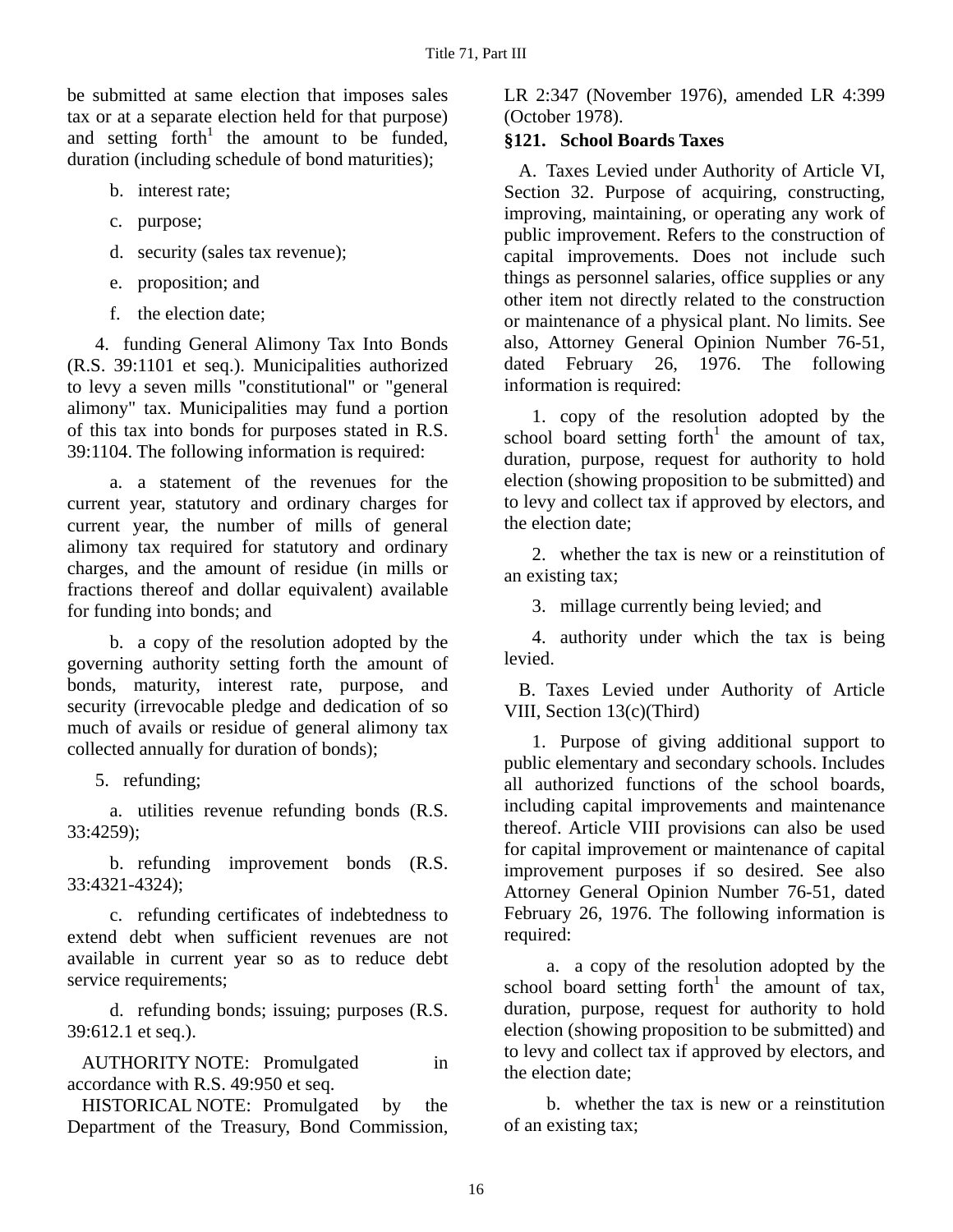c. millage currently being levied; and

d. authority under which the tax is being levied.

2. The gross millage rate of all taxes authorized under §121.B shall not exceed 20 mills in the aggregate at any one time, in addition to the annual five mills maintenance tax authorized to be levied without a vote of the people, and the annual 13 mills maintenance tax authorized for the Orleans Parish School Board, for a period of 10 years (R.S. 39:811-815).

C. Sales Taxes. A school board may levy a tax upon the sales at retail, the use, the lease or rental, the consumption, and the storage for use or consumption, of tangible personal property and on sales of services as defined by law, if approved by a majority of the voters. The rate cannot exceed 3 percent within any local governmental subdivision<sup>2</sup> [Article VI, Section 29(A)]. The following information is required:

1. a copy of the resolution adopted by the school board setting forth<sup>1</sup> the percent tax to be levied, duration of tax, purpose, proposition, and the election date;

2. the percent tax presently being levied within the parish (local governmental subdivision);

3. whether a new tax or the reinstitution of an existing tax; and

4. funding sales tax into bonds (R.S. 33:2724 et seq. limited to 75 percent of the avails of the tax).

D. Additional Sales Tax Authorized [Article VI, Section 29(B)]. The Legislature may authorize additional sales taxes if approved by a majority of the electors. Specific statutory authority must be cited authorizing the levy of the additional sales taxes. The following information is required:

1. a copy of the resolution adopted by the governing authority setting forth<sup>1</sup> the percent tax to be levied;

2. duration of tax;

3. purpose;

4. percent tax presently being levied within parish (local governmental subdivision);

5. election date; and

6. the proposition.

AUTHORITY NOTE: Promulgated in accordance with R.S. 49:950 et seq.

HISTORICAL NOTE: Promulgated by the Department of the Treasury, Bond Commission, LR 2:348 (November 1976), amended LR 4:400 (October 1978).

## **§123. School Boards Loans**

A. Budgetary (R.S. 17:88-89). After the budget has been prepared and adopted, school boards may anticipate revenue for current operation of schools. They may borrow up to one half of expected revenues for the fiscal year. Parishes of Caddo, East Baton Rouge, Jefferson, and Orleans may borrow up to three-fourths because population exceeds 200,000. Permits a loan for one year, to be repaid by end of fiscal year (June 30). Maximum interest rate for securities is 8 percent (R.S. 39:1424). The following information is required:

1. a copy of the resolution adopted by the  $s$ chool board setting forth<sup>3</sup> the amount of loan, maturity, interest rate,<sup>5</sup> purpose, and security; and

2. a copy of the budget adopted by the school board for the current year.

B. Anticipation of Avails of Special Taxes Levied under Article VI, Section 32 or Article VII, Section 13(C) Third. Tax must be authorized to be levied for the period of the loan. The amount which can be borrowed is limited to 100 percent of the avails to construct or improve school houses (75 percent limitation does not prevail). The following information is required:

1. a copy of the resolution adopted by the  $s$ chool board setting forth<sup>3</sup> the amount of loan, maturity, interest rate,<sup>5</sup> purpose, and security; and

2. a certified statement of the expected yield from the special tax levy according to the last rolls.

C. Excess Revenue Certificates of Indebtedness (R.S. 33:2921 et seq.). Provides for pledging excess of revenues (as shown by current budget) in an amount sufficient to pay annual debt service (principal and interest) on the loan. R.S. 33:2923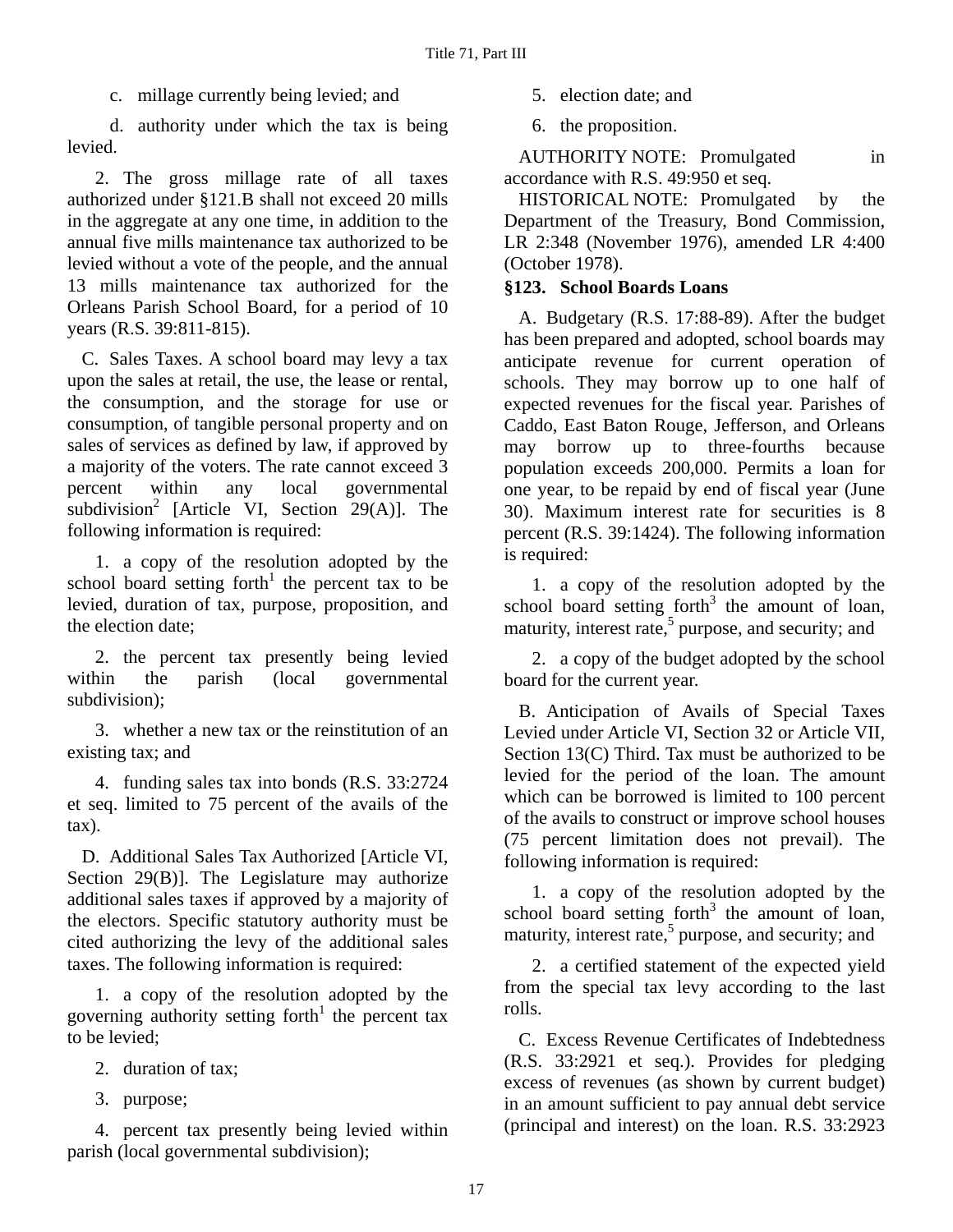sets the maximum interest rate at 8 percent. The following information is required:

1. a copy of the resolution adopted by the school board setting forth<sup>3</sup> the amount of certificates, maturity, interest rate, $5$  purpose, and security (dedication of surplus or excess revenues accruing to the school board above statutory, necessary and usual charges for number of years over which certificates mature);

2. a copy of the budget adopted by the governing authority showing expected revenues and expenditures, and excess of revenues over statutory, necessary, and usual charges for current year.

AUTHORITY NOTE: Promulgated in accordance with R.S. 49:950 et seq.

HISTORICAL NOTE: Promulgated by the Department of the Treasury, Bond Commission, LR 2:348 (November 1976), amended LR 4:401 (October 1978).

### **§125. School Boards Bonds**

A. Article VI, Section 33, R.S. 39:551 provides for incurring debt and issuing (G.O.) bonds by political subdivisions of the state. R.S. 39:552 states parish purposes for which debt may be incurred and bonds issued. Bonds are limited to 40 years duration (R.S. 39:562). School board bond issues secured by ad valorem taxes are limited to 25 percent of assessed valuation (R.S. 39:562). The maximum interest rate on ad valorem bonds is 8 percent (R.S. 39:1424).

1. Ad Valorem Tax Secured Bonds (General Obligation or G.O. Bonds):

a. a statement of the assessed valuation according to the last assessment roll of record;

b. a statement of the outstanding ad valorem tax bonded indebtedness and the purpose for which debt was incurred;

c. the resolution of the governing body applying for authority to hold an election and setting  $forth<sup>1</sup>$  the amount of issue, duration, including schedule of bond maturities, interest rate, purpose, security, proposition, request to the commission to authorize issuance, sale and delivery of bonds if election is carried, and the election date;

d. a description of the project, including an estimate of the cost of the project and of the cost of issuing bonds.

2. Sales Tax Secured Bonds [Article VI, Section 29(A), R.S. 33:2724 and R.S. 39:698.1- 698.13]. The governing authority of a school board may levy a tax upon the sale at retail, the use, the lease or rental, the consumption, and the storage for use or consumption, of tangible personal property and on sales of services as defined by law, if approved by a majority of the electors. The rate cannot exceed 3 percent within any school board. $2$  Sales tax may be funded into bonds which are limited to 75 percent of the avails of the tax (R.S. 33:2724 and R.S. 39:698.4). The following information is required:

a. a resolution of the school board to hold a special election to fund into bonds (may be submitted at same election that imposes sales tax or at a separate election held for that purpose) and setting forth<sup>1</sup> the amount to be funded;

b. duration (including schedule of bond maturities);

- c. interest rate;
- d. purpose;
- e. security (sales tax revenue);
- f. proposition; and
- g. the election date.

AUTHORITY NOTE: Promulgated in accordance with R.S. 49:950 et seq.

HISTORICAL NOTE: Promulgated by the Department of the Treasury, Bond Commission, LR 2:348 (November 1976), amended LR 4:401 (October 1978).

### **§127. Industrial Development**

A. Industrial Inducement Revenue Bonds Issued by Parishes, Municipalities, and Industrial Districts (R.S. 39:991-1001). Parishes, municipalities, and industrial development districts may issue revenue bonds in order to encourage the location of or addition to industrial enterprises therein or adjoining thereto and may acquire, purchase, lease, rent, construct, or improve industrial plant sites and industrial plant buildings, including facilities for the generation of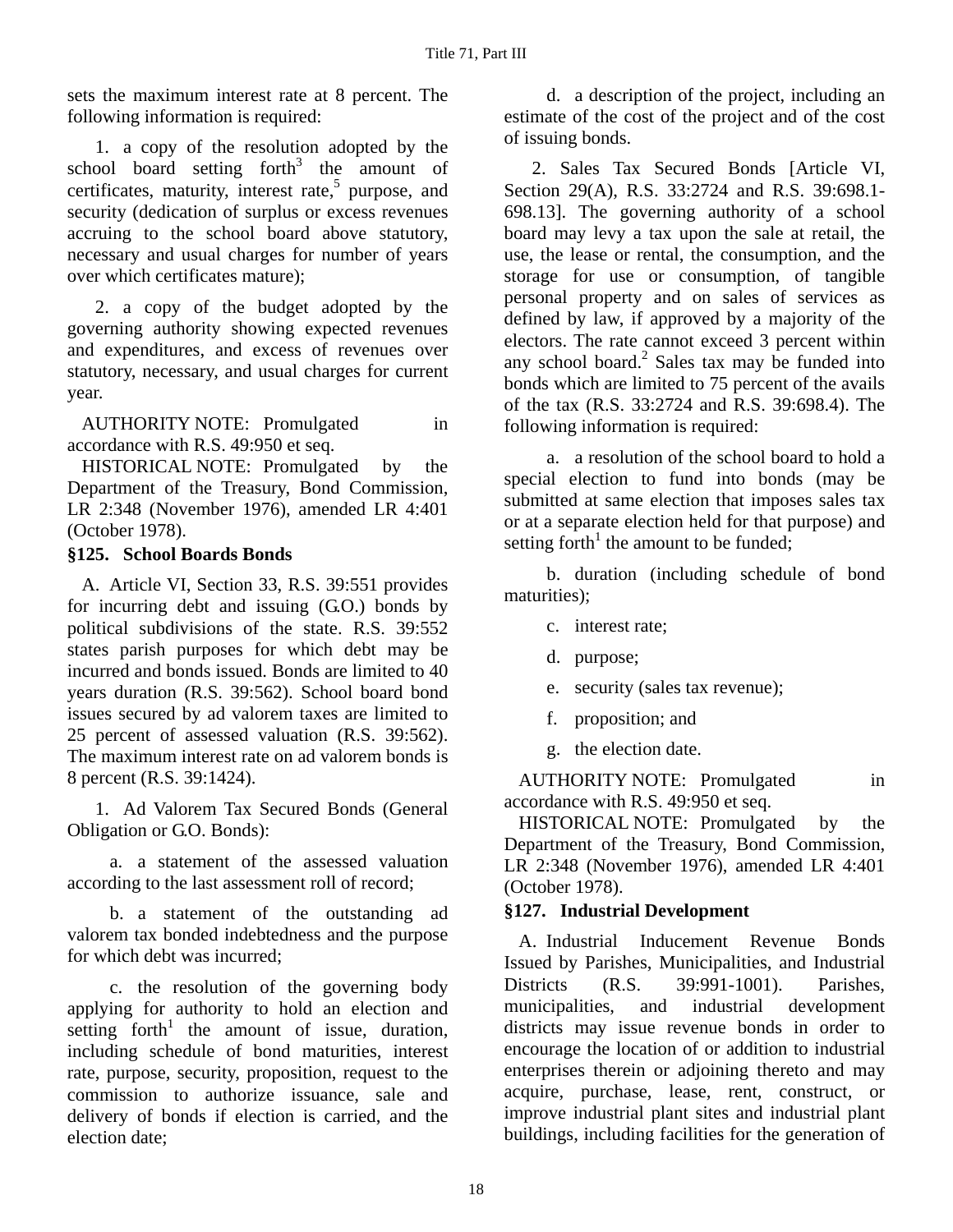electricity and production of steam and other forms of energy, and pollution abatement and control facilities, and necessary property and appurtenances thereto, and may sell, lease, sublease, or otherwise dispose of, by suitable and appropriate contract, to any enterprise locating or existing within or adjoining such municipality, such sites, buildings, and/or facilities, and appurtenances thereto, all or severally. The revenue bonds shall be limited obligations of the parish, municipality, or industrial district and shall be payable solely from the income and revenue derived from the sale or lease of the project and may be additionally secured by a mortgage covering all or any part of the project from which the revenue so pledged may be derived. The bonds shall not constitute an indebtedness or pledge of the general credit of the parish, municipality or industrial district. The bonds may be issued for up to 30 years at a rate not to exceed 9 percent per annum. The bonds are incontestable after 30 days (R.S. 39:1000). The following information is required:

1. lease and/or sale agreement setting forth the lessor (vendor), lessee (vendee), sub-lessee (if any), guarantor, amount of issue, rate, type of project, location of project, description of work to be done and who is in charge of construction project (lessee, lessor, other, etc.), ownership of project during term of lease, ownership of project after term of lease, and consideration of ownership changes;

- 2. guarantee agreement (if any);
- 3. trust indenture (if any);

4. income statement and balance sheets for the previous five years showing gross sales, net earnings, net earnings per share, and gross revenues;

- 5. products and services of the corporation;
- 6. location of corporate headquarters;
- 7. approval of commerce and industry;

8. the corporate resolution authorizing the project and the application for issuance of bonds;

9. legal authority under which bonds are issued;

10. police jury approval (if applicable).

B. Industrial Inducement Ad Valorem (G.O.) Bonds Issued by Parishes, Wards, or Municipalities or Industrial Districts (R.S. 39:551.1-551.3)

1. Parishes, wards, or municipalities may issue ad valorem (general obligation) bonds for up to 25 years to encourage the location of or addition to industrial enterprises within the parishes. Municipalities may encourage the location of or addition to industrial enterprises in an adjoining area or area outside the corporate limits of the municipality but within the parish in which the municipality is located. Industrial parks may also be created (R.S. 39:551.3). Bonds so issued shall not exceed 20 percent of the assessed valuation of the parish, ward, or municipality.<sup>4</sup> Title to property or improvements must be in the public. The following information is required:

a. a statement of the assessed valuation according to the last assessment roll of record;

b. a statement of the outstanding ad valorem tax bonded indebtedness and the purpose for which debt was incurred;

c. the lease and/or sale agreement setting forth the lessor (vendor), lessee (vendee), sublessee (if any), guarantor, location of project, and ownership of project after bonds retired;

d. an income statement and balance sheets for the previous five years showing gross sales, net earnings, net earnings per share, and gross revenues;

e. products and services of the corporation;

f. location of corporation headquarters;

g. the corporate resolution authorizing the lease and/or purchase of property or improvement;

h. a description of the project, including an estimate of the cost of the project and the cost of issuing bonds;

i. a certificate of consent by competing industry;

j. approval of commerce and industry;

k. the resolution of the governing body applying for authority to hold a special election and setting forth<sup>1</sup> the amount of issue, duration (including schedule of bond maturities), interest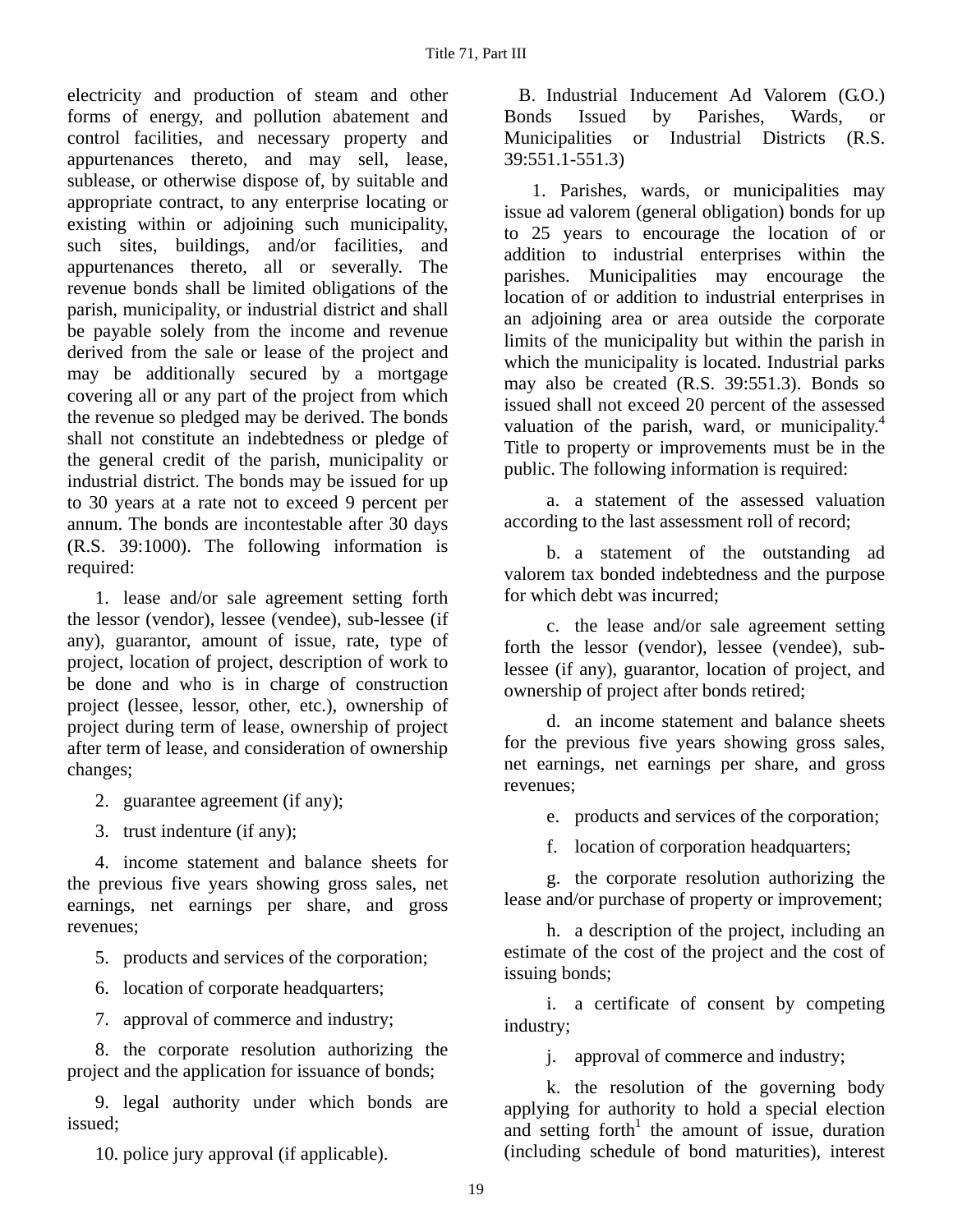rate, security, request to the Bond Commission for authority to issue, sell and deliver bonds if the election is carried, the proposition and election date, and the legal authority under which industrial inducement ad valorem bonds are issued.

2. Industrial Districts. The authority conferred by R.S. 39:551.1 on parishes, wards, and municipalities shall apply to any legally constituted industrial districts hereafter created, which are authorized to be created by the governing authority of any parish of the state. No municipality may be included in any industrial district without the consent of the governing body of the municipality. Industrial districts so created shall be political and legal subdivisions of the state. Each such industrial district shall be given a name at the time of its creation which shall include the words "industrial district" and shall have as its governing authority the governing authority of the parish creating it. Industrial parks may also be created (R.S. 39:551.3). The following information is required:

a. a statement of the assessed valuation according to the last assessment roll of record;

b. a statement of the outstanding ad valorem tax bonded indebtedness and the purpose for which debt was incurred;

c. the lease and/or sale agreement setting forth the lessor (vendor), lessee (vendee), sublessee (if any), guarantor, location of project, and ownership of project after bonds retired;

d. income statements and balance sheets for the previous five years showing gross sales, net earnings, net earnings per share, and gross revenues;

- e. products and services of the corporation;
- f. location of corporation headquarters;

g. the corporate resolution authorizing the lease and/or purchase of property or improvement;

h. a description of the project including an estimate of the cost of the project and the cost of issuing bonds;

i. a certificate of consent by competing industry;

j. approval of commerce and industry; and

k. the resolution of the governing body applying for authority to hold a special election and setting forth<sup>1</sup> the amount of issue, duration (including schedule of bond maturities), interest rate, security, a request to the Bond Commission for authority to issue, sell and deliver the bonds if the election is carried, the proposition and election date, and the legal authority under which industrial inducement ad valorem bonds are issued.

C. Industrial Development Boards (R.S. 51:1151-1165). Industrial development boards are public, nonprofit, tax-exempt corporations governed by Title 12 of the Revised Statutes of 1950, as amended, and R.S. 51:1151-1165. An application must first be made to the governing authority of the municipality or parish. R.S. 51:1153 sets out Legislative findings and intent concerning the nature and purposes of industrial development boards, and R.S. 51:1160 exempts them from all taxation within the state of Louisiana. The project must be either an "antipollution" or "development" project as defined in R.S. 51:1151. All bonds issued by the corporation shall be payable solely out of revenues and receipts derived from the leasing or sale by the corporation of its projects and shall not be a charge against the credit of the municipality or parish creating the corporation. Publication requirements are set out in R.S. 51:1158.1. Bonds become incontestable after 30 days from publication of notice of intent (R.S. 51:1158.1). The following information is required:

1. the lease and/or sale agreement setting forth the lessor (vendor), lessee (vendee), sublessee (if any), guarantor, amount of issue, whether "anti-pollution" or "development" project, location of project, a description of work to be done and who is in charge of the construction project (lessee, lessor, other, etc.), ownership of the project during the term of the lease, ownership of the project after the term of the lease, consideration for ownership changes, and the rate;

2. guaranty agreement (if any);

3. trust indenture (if any);

4. income statements and balance sheets for the previous five years showing gross sales, net earnings, net earnings per share, and gross revenues;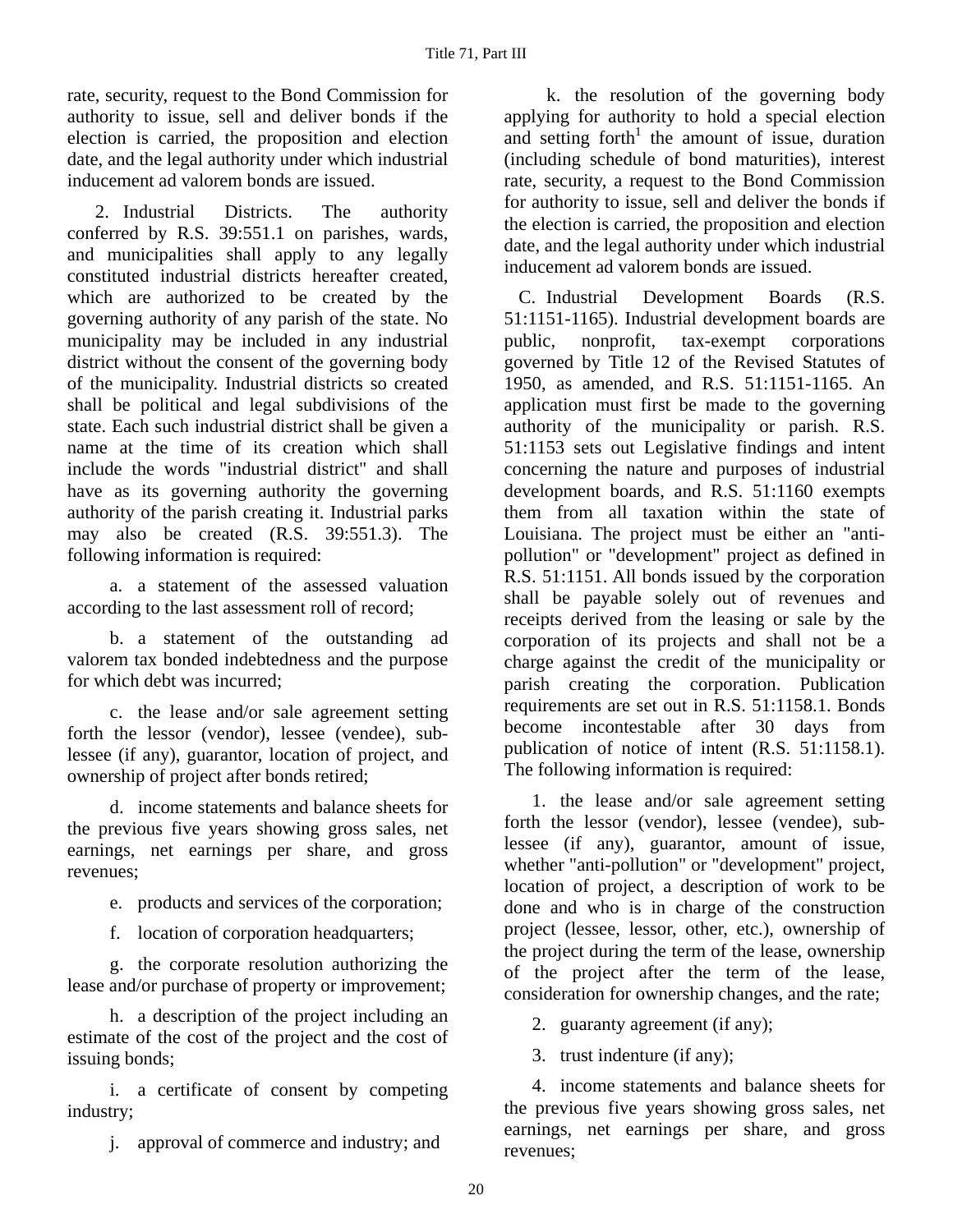- 5. products and services of the corporation;
- 6. location of corporation headquarters;

7. approval of commerce and industry;

8. the corporate resolution authorizing the project and the application for issuance of industrial development board bonds;

9. police jury approval (if necessary);

10. the legal authority under which the industrial development board bonds are issued.

D. Port Commission and Port, Harbor and Terminal District Revenue Bonds (R.S. 34:340.1- 340.6 and R.S. 39:991.2). Port commissions and port, harbor and terminal districts may issue revenue bonds and the funds are derived for the purpose of constructing, acquiring or improving port facilities, including those capital improvements described by law as being projects authorized to be undertaken by the governing board of any such commission under its general jurisdiction and powers. The bonds shall be payable solely from the income and revenue derived from the sale, lease, or other disposition of the project or facility so financed including all or part of the dockage or other fees received as a result of such project or facility. The project may additionally be secured by a mortgage covering all or part of the project or facility. Tide to the sites, projects, and/or facilities and appurtenances thereto acquired and purchased through the issuance of the revenue bonds shall vest solely in the particular commission or district. Said revenue bonds may be issued for up to 40 years at an interest rate not exceeding 9 percent per annum. The bonds are incontestable after 30 days (R.S. 39:1000). The following information is required:

1. the lease and/or sale agreement setting forth the lessor (vendor), lessee (vendee), sublessee (if any), guarantor, amount of issue, rate, type of project, location of project, description of the work to be done and who is in charge of construction of the project (lessee, lessor, other, etc.), ownership of the project during the term of the lease, ownership of the project after the term of the lease, and consideration for ownership changes;

2. guaranty agreement (if any);

3. trust indenture (if any);

4. income statements and balance sheets for the previous five years showing gross sales, net earnings, net earnings per share, and gross revenues;

5. products and services of the corporation;

6. location of corporation headquarters;

7. approval of commerce and industry;

8. the corporate resolution authorizing the project and the application for issuance of bonds;

9. legal authority under which bonds are issued; and

10. police jury approval (if applicable).

E. Public Trusts (R.S. 9:2341-2347)

1. Parishes, municipalities, or political or governmental subdivisions thereof may create express trusts to provide funds for the furtherance and accomplishment of any authorized public function or purpose. Authorized public functions or purposes include, but are not limited to:

a. hospital, medical, health, nursery care, nursing care, clinical, ambulance, laboratory and related services, activities, facilities, and properties;

b. penitentiary, rehabilitation, incarceration, and other correctional services and facilities;

c. educational services and facilities and related housing and dormitory services and facilities;

d. providing, developing, securing and improving water storage, treatment, supply and distribution services and facilities;

e. sanitary and storm sewer and other liquid and solid waste collection, disposal, treatment and drainage services and facilities;

f. educational or commercial communication equipment and facilities;

g. mass transit, commuting and transportation, parking services, equipment and facilities;

h. cultural and civic facilities, services and activities;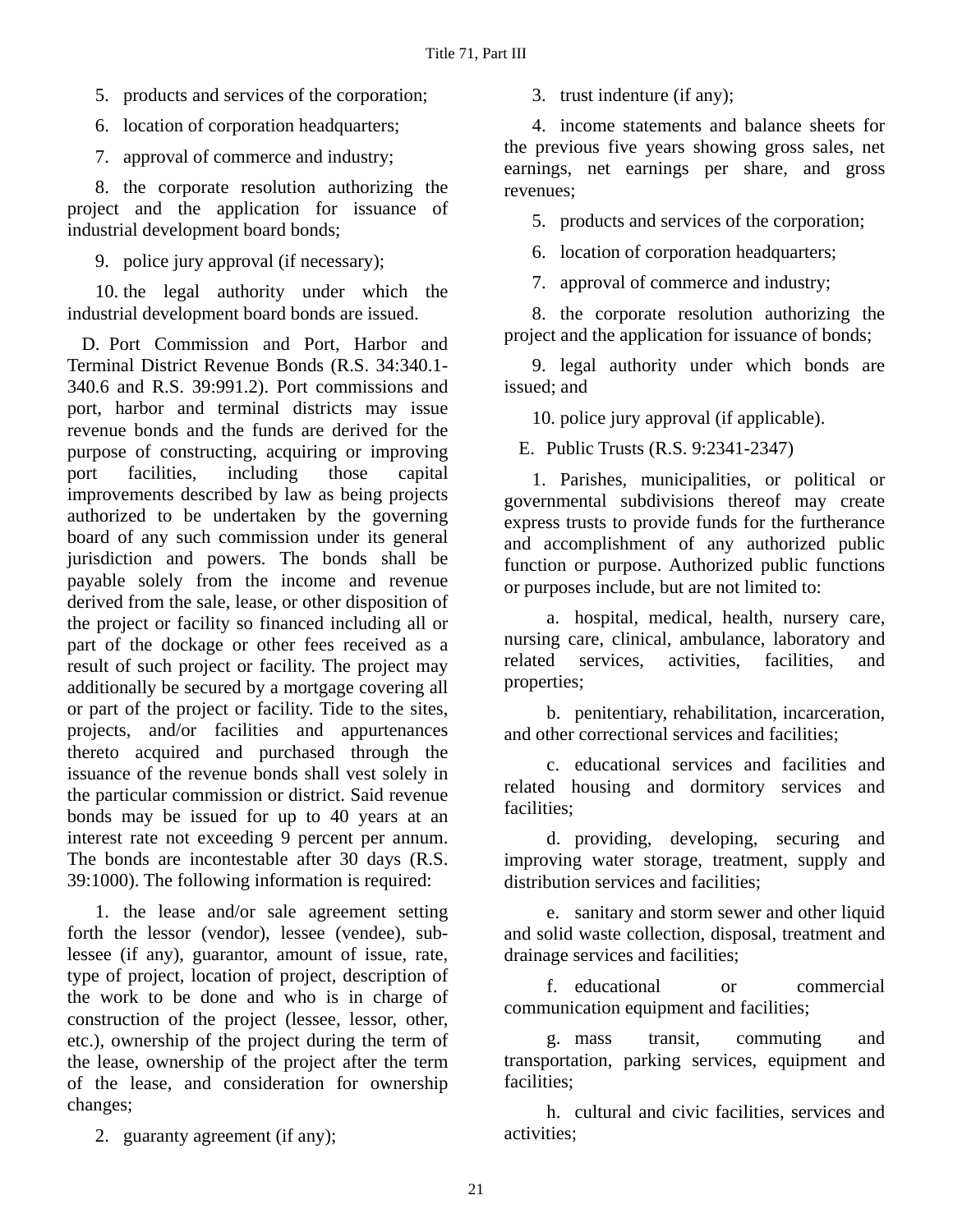i. community development and redevelopment facilities and activities;

j. gas, electric, petroleum, coal and other energy collection, recovery, generation, storage, transportation and distribution facilities and activities;

k. industrial, manufacturing, and other economic development facilities and activities;

l. antipollution and air, water, ground, and subsurface pollution abatement and control facilities and activities;

m. airport and water port related facilities, services, and activities; and

n. facilities, property, and equipment of any nature for use or occupancy of the state or the United States, or any agencies or instrumentalities thereof or any governmental units in the state.

2. Express public trusts are public corporations and shall have all powers of public corporations, including the power to incur debt and contract obligations; to do and perform all acts in their corporate capacity and in their corporate names which are necessary and proper, and to perform any and all acts and duties necessary to carry out the objects and purposes of their creation. Such trusts are subject to the Public Contract Law, Public Records Law, Public Meetings Law, Code of Ethics, and other general laws governing the conduct of public corporations and governmental units in the state of Louisiana.

3. Express public trusts may incur debt and issue revenue bonds. Revenue bonds are limited to 40 years duration and 9 percent per annum interest rate. Any obligations issued by a public trust shall not constitute or create any debt or debts, liability or liabilities or a loan of the credit of or a pledge of the faith and credit of the beneficiary of the state or any political or governmental unit thereof but shall be solely the obligation of the public trust.

4. If bonds or other debt obligations are issued for the purpose of providing, constructing, expanding, or altering public facilities, then said bonds and other debt obligations shall be approved by a vote of a majority of the qualified electors of the beneficiary who vote in a special election held for that purpose in the manner provided by R.S. 39:501-519. In all other cases all bonds and other debt obligations shall be issued only after the trust has adopted an appropriate resolution giving notice of intention to issue such bonds or other debt obligations, and notice of intention has been published once a week for four weeks, the first being at least 30 days before a public meeting of the trust at which the trust will meet in open and public session to hear any objections to the proposed issuance of such bonds or other debt obligations. If at such hearing a petition duly signed by not less than 5 percent of the electors of the beneficiary object to the issuance of the bonds or other debt obligations, then such bonds or other debt obligations shall not be issued until approved by a vote in a special election held for the purpose in the manner provided by R.S. 39:501-519.

5. A 30-day incontestability clause is provided in R.S. 9:2347. Bonds or other obligations issued by the trust shall recite that they are issued under authority of R.S. 9:2341-2347. Said bonds will be sold by the Bond Commission. Public trusts may be created either by will or by written instruments subscribed to by the settlor or settlors by authentic act or by act under private signature executed in the presence of two witnesses and duly acknowledged and shall be recorded in each parish wherein is situated any real estate, or any interest therein, belonging to said trust, as well as the parish wherein is located the trust property or wherein are conducted its principal operations. The following rules of the Bond Commission (the "commission") apply.

a. No public trust authority will begin planning a project without first notifying the secretary of the commission of the details of such plans.

b. The secretary will either report the undertaking to the commission or arrange for the principals involved to appear before the commission for a preliminary presentation.

c. The secretary of the commission will be advised of all meetings as plans progress and will be furnished copies of all written documents in order that the staff of the commission may participate in and/or be kept abreast of all developments.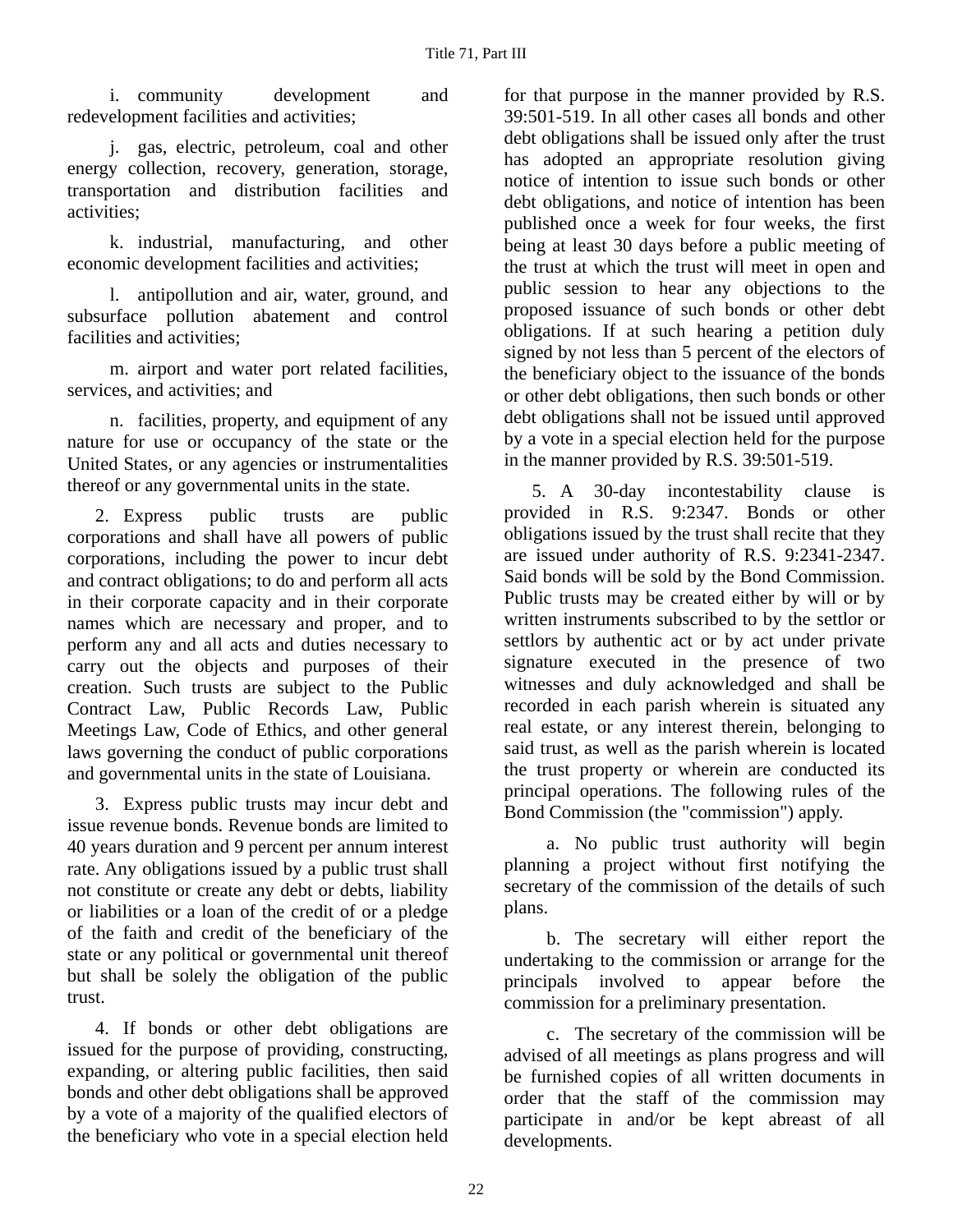d. At such time as the secretary determines that the project will be undertaken and prior to any commitments by any of the parties involved, a preliminary presentation will be scheduled for commission consideration. This presentation will consist of a complete report of progress to date and future plans. The commission will either preliminarily authorize or disapprove proceedings with the project.

e. All third party contracts will be subject to the approval of the secretary of the commission and all contracts which directly relate to a determination which must be made by the commission will be subject to the approval of the commission.

f. Applications to the commission to sell bonds on behalf of a public trust authority will be made by certified resolution duly adopted by the issuing authority and will be accompanied by such documents as are necessary to justify the need and feasibility of the undertaking.

g. The following acts, documents, and contracts shall either be approved by the commission prior to consummation, or entered into subject to the approval or ratification of the commission (unless the authority for such approval or ratification is vested in the chairman or secretary of the commission):

i. appointment of bond counsel;

ii. appointment of special legal counsel;

iii. appointment of financial advisors;

iv. appointment of underwriters;

 v. appointment of trustee banks and paying agents banks;

 vi. employment of firms to undertake feasibility studies;

 vii. appointment of all other consultants not referred to in Clauses i. through ii. aboveΧofficial statement, notice of sale, authorizing bond resolution, bond indenture, agreement to purchase bond, and all other contracts that relate to the sale or security of the bonds, the disposition of bond proceeds, or the operation of the project or undertaking.

AUTHORITY NOTE: Promulgated in accordance with R.S. 49:950 et seq.

HISTORICAL NOTE: Promulgated by the Department of the Treasury, Bond Commission, LR 2:348 (November 1976), amended LR 4:402 (October 1978).

# **§129. Other Local Governmental Units**

A. General. Subject to and not inconsistent with the Constitution of 1974, the Legislature by general law or by local or special law may create or authorize the creation of special districts, boards, agencies, commissions, and authorities of every type, define their powers, and grant to the special districts, boards, agencies, commissions, and authorities so created such rights, powers, and authorities as it deems proper, including but not limited to, the power of taxation and the power to incur debt and issue bonds (Constitution of 1974, Article VI, Section 19). Special districts, boards, agencies, commissions, and authorities which were created by the Legislature under prior constitutions as well as Article VI, Section 19 of the 1974 Constitution are governed by specific statutory authority. These statutory limitations govern concerning the incurring of debt and issuing of bonds. When an application is received from a special district, board, agency, or commission. The applicant must point out the specific statutory authority which allows or authorizes the issuing of bonds, levying of a tax, or incurring debt.

B. If a special district, board, agency, commission, or authority is not legislatively created but rather created by a parish or municipality, then the incurring of debt or issuing of bonds may be required to gain approval from the governing authority which created said special district, board, agency, commission, or authority. Article VI, Section 15 states that the governing authority of a local governmental subdivision shall have general power over any agency heretofore or hereafter created by it, including, without limitation, the power to abolish the agency and require prior approval of any charge or tax levied or bond issued by the agency.

C. The requirements for approval of an application from either a legislatively created or municipal or parish created special district, board,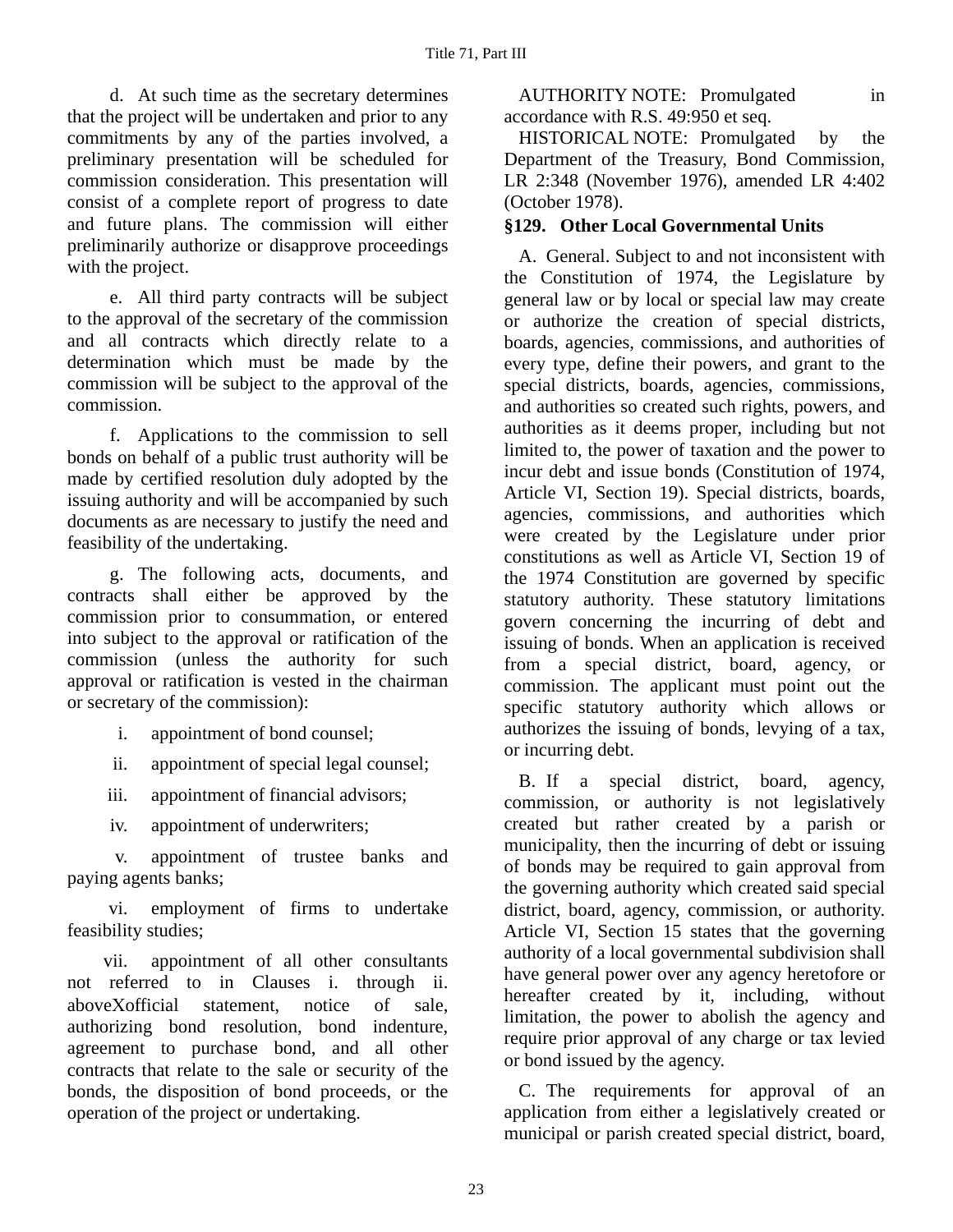agency, commission, or authority are generally the same as is required of the parishes and municipalities as has been set out previously herein, unless there exists specific statutory authority to the contrary.

D. The following are the general statutory authorities for certain special districts, boards, agencies, commissions, or authorities:

1. airport districts (R.S. 2:311-331): general authority (R.S. 2:326); incurring debt and issuing bonds (R.S. 2:327-328); authority to levy special tax (R.S. 2:329); creation, notice of intention (R.S. 2:313);

2. bridge and ferry authorities (R.S. 48:1091): creation (R.S. 48:1092); general powers and purposes (R.S. 48:1093); issuance of bonds (R.S. 48:1094);

3. drainage districts:

a. drainage and sub-drainage districts: general (R.S. 38:1481-1577, Chapter 5, Part 1, Title 38 of Revised Statutes); borrowing money and pledging revenues (R.S. 38:1521); special taxes (Article VI, Section 32 of 1974 Constitution); general obligation bonds (Article VI, Section 33 of 1974 Constitution); revenue bonds (Article VI, Section 37 of 1974 Constitution);

b. consolidated gravity drainage districts (R.S. 38:1841-1869; See R.S. 33:7701-08);

c. gravity drainage districts and gravity sub-drainage districts (R.S. 38:1751-1802);

d. excess revenue loans (R.S. 33:2922; 10 years);

4. fire protection districts (R.S. 40:1491): creation (R.S. 40:1492); notice of creation (R.S. 40:1493); general powers and duties (R.S. 40:1499-1500); maintenance tax, submission to vote, additional tax (R.S. 40:1501);

5. hospital service districts: general (R.S. 46:1051; creation); loans (budgetary) (Dresser v. Recreation and Parks Commission of East Baton Rouge Parish); excess revenue loans (R.S. 33:2922; 10 years); special taxes, Article VI, Section 32 of 1974 Constitution; general obligation bonds (Article VI, Section 33 of 1974 Constitution); revenue bonds (Article VI, Section

37 of 1974 Constitution; R.S. 39:559.1), without election (Act 506 of 1976); districts comprising all or portions of two or more parishes (R.S. 46:1067);

6. law enforcement districts (R.S. 33:9001- 9008): creation (R.S. 33:9001); power to tax (R.S. 33:9001) mandatory rollback of ad valorem taxes by tax recipient bodies of the parish (R.S. 33:9005); authority to borrow (Act 689 of 1976);

7. levee districts (Article VI, Section 38 of the Constitution of 1974 and R.S. 38:281-1477):

a. creation, division, consolidation, reorganization (Article VI, Section 38 of 1974 Constitution);

b. taxes (district tax) for the purpose of constructing and maintaining levees, levee drainage, flood protection, hurricane flood protection, and for other incidental purposes, the governing authority may levy a tax of not more than five mills on the dollar of the assessed valuation of all taxable property situated within the alluvial portions of the district subject to overflow. (Orleans Levee District excepted; may levee tax of not more than two and one half mills.) Article VI, Section 39. To increase this tax, must have election. Article VI, Section 39(B);

c. funding taxes or other revenues into bonds or other evidences of indebtedness (Article VI, Section 40 of 1974 Constitution);

8. prison districts (R.S. 15:801-810): creation (R.S. 15:801); organization and powers (R.S. 15:803);

9. recreation districts (R.S. 33:4571-4573): budget loans (R.S. 33:4573-74); taxes (Article VI, Section 32 of 1974 Constitution); bond issues [Article VI, Section 33; G.O., and Section 37 (revenue), of the 1974 Constitution], and R.S. 33:4573; excess revenue loans (R.S. 33:2922);

10. sewerage districts (R.S. 33:3881-4092): creation, districts outside municipalities (R.S. 33:3881); creation, municipalities (R.S. 33:3911); creation, municipalities under 1,000 (R.S. 33:3951);

11. waterworks districts (R.S. 33:3811-3836): creation (R.S. 33:3811); powers of waterworks district (R.S. 33:3815); authority to issue bonds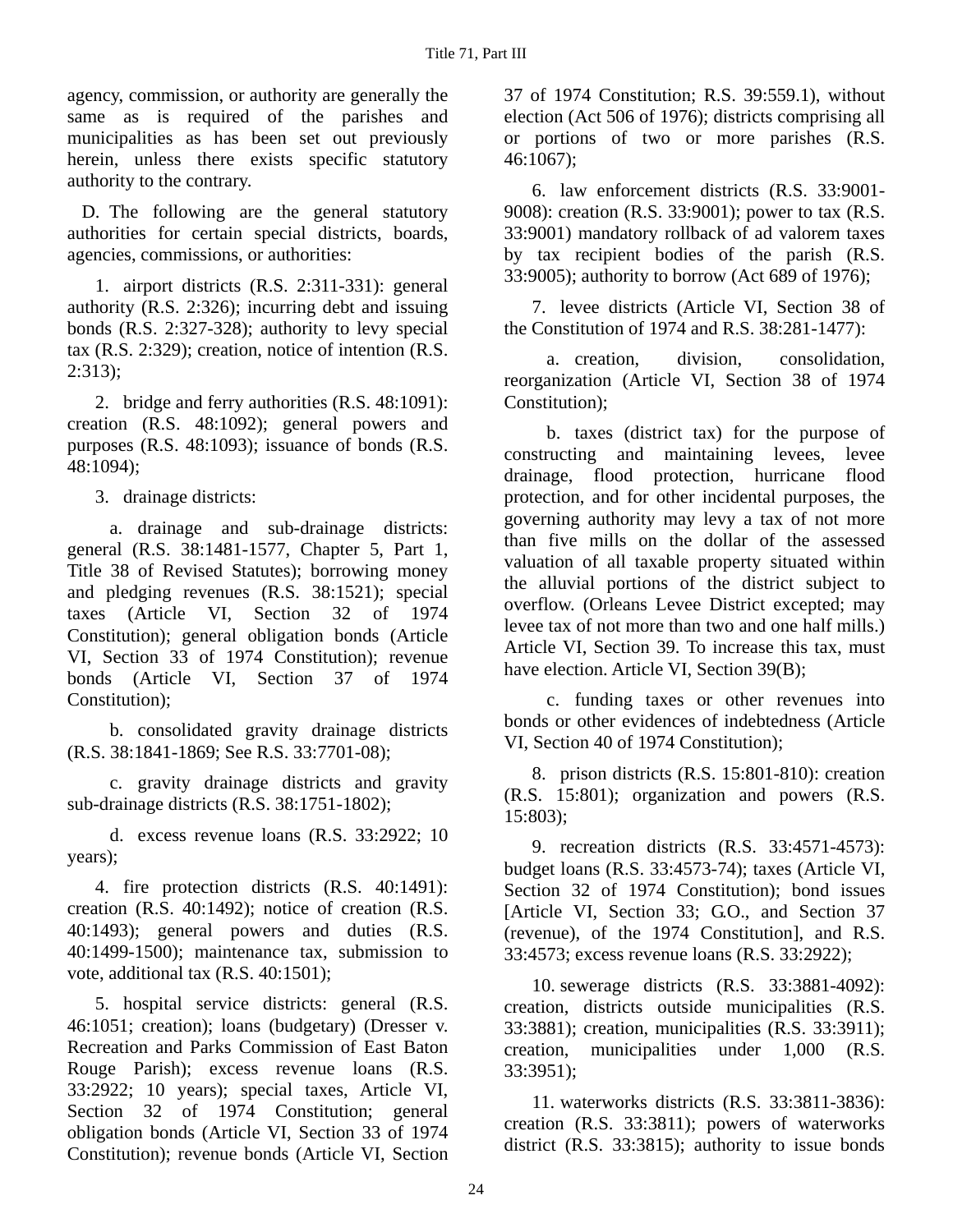and levy taxes (R.S. 33:3822); local or special assessment (R.S. 33:3829).

AUTHORITY NOTE: Promulgated in accordance with R.S. 49:950 et seq.

HISTORICAL NOTE: Promulgated by the Department of the Treasury, Bond Commission, LR 2:348 (November 1976), amended LR 4:404 (October 1978).

### **§131. General Information**

A. Article VII, Section 8ΧBond Commission

B. Louisiana Revised Statutes, Title 39, Sections 1361-1427, General Laws on State Debt

C. Louisiana Revised Statutes, Title 39, Section 871, State Control of Local Indebtedness

D. Article VI, Section 22ΧProcedure for Certain Special Elections (Including Elections Not Related to Financing)

E. Louisiana Revised Statutes, Title 47, Section 1806, Penalties for Violation, Section 264 (Fees of Attorneys Must Be Approved by the Attorney General's Office)

F. Louisiana Revised Statutes, Title 47, Section 1803, BankruptcyΧNotice to Bond Commission

G. Louisiana Revised Statutes, Title 47, Section 1805 (Act 400, 1978 Regular Session)ΧDelinquent Payments or Fund Transfers on Outstanding Indebtedness; Notification to Bond Commission

H. Louisiana Revised Statutes, Title 39, Section 1401.31 (Act 578, 1978 Regular Session)ΧAgreements Providing for Outlay of Funds for Capital Improvements or Expenditure; Bond Commission Approval Required; Penalties

I. Louisiana Revised Statutes, Title 39, Sections 1441-1443 (Act 381, 1978 Regular Session) XDefeasance of Securities of Public **Entities** 

J. Louisiana Revised Statutes, Title 47, Sections 1705 and 1987, (Act 1, 1978 Regular Session)ΧClosing Date for Assessment Rolls

K. Louisiana Revised Statutes, Title 18, Section 402(F)ΧBond, Tax, or Other Elections

L. Article VI, Section 15ΧLocal Governmental Subdivisions; Control over Agencies

M. Article VI, Section 16ΧSpecial Districts and Local Public Agencies:

1. Consolidation; and

2. Assumption of Debt

N. Article VI, Section 19ΧSpecial Districts

O. Article VII, Section 1ΧPower to Tax; Public Purpose

P. Article VII, Section 26ΧRevenue Sharing Fund, (E) Bonded Debt-Pledge as Security, Revenue Sharing

AUTHORITY NOTE: Promulgated in accordance with R.S. 49:950 et seq.

HISTORICAL NOTE: Promulgated by the Department of the Treasury, Bond Commission, LR 4:405 (October 1978).

### **§133. Footnotes**

<sup>1</sup>The resolution of the governing body must be certified by the appropriate official or officials as having been adopted, and must apply for authority to hold a special election. Either the resolution or certificate should show or state that a quorum of the governing body was present.

 $2$ The levy of a sales or use tax, when combined with the rate of all other sales and use taxes, exclusive of state sales and use taxes, levied and collected within any local governmental subdivision, shall not exceed 3 percent.

<sup>3</sup>The resolution of the governing body must be certified by the appropriate official or officials as having been adopted. Either the resolution or certificate should show or state that a quorum of the governing body was present.

<sup>4</sup>The computation for determining the assessed valuation for the purposes of issuing ad valorem bonds includes both homestead exempt property and nonexempt property.

<sup>5</sup>It is the policy of the Bond Commission that the interest rate be established and submitted with application for budgetary or excess revenue loans and for loans secured by the pledge of the avails of a special tax. Where such interest rate is above 6 percent, the applicant must apply for the loan at not less than two lending institutions and must have received replies from such institutions stating either the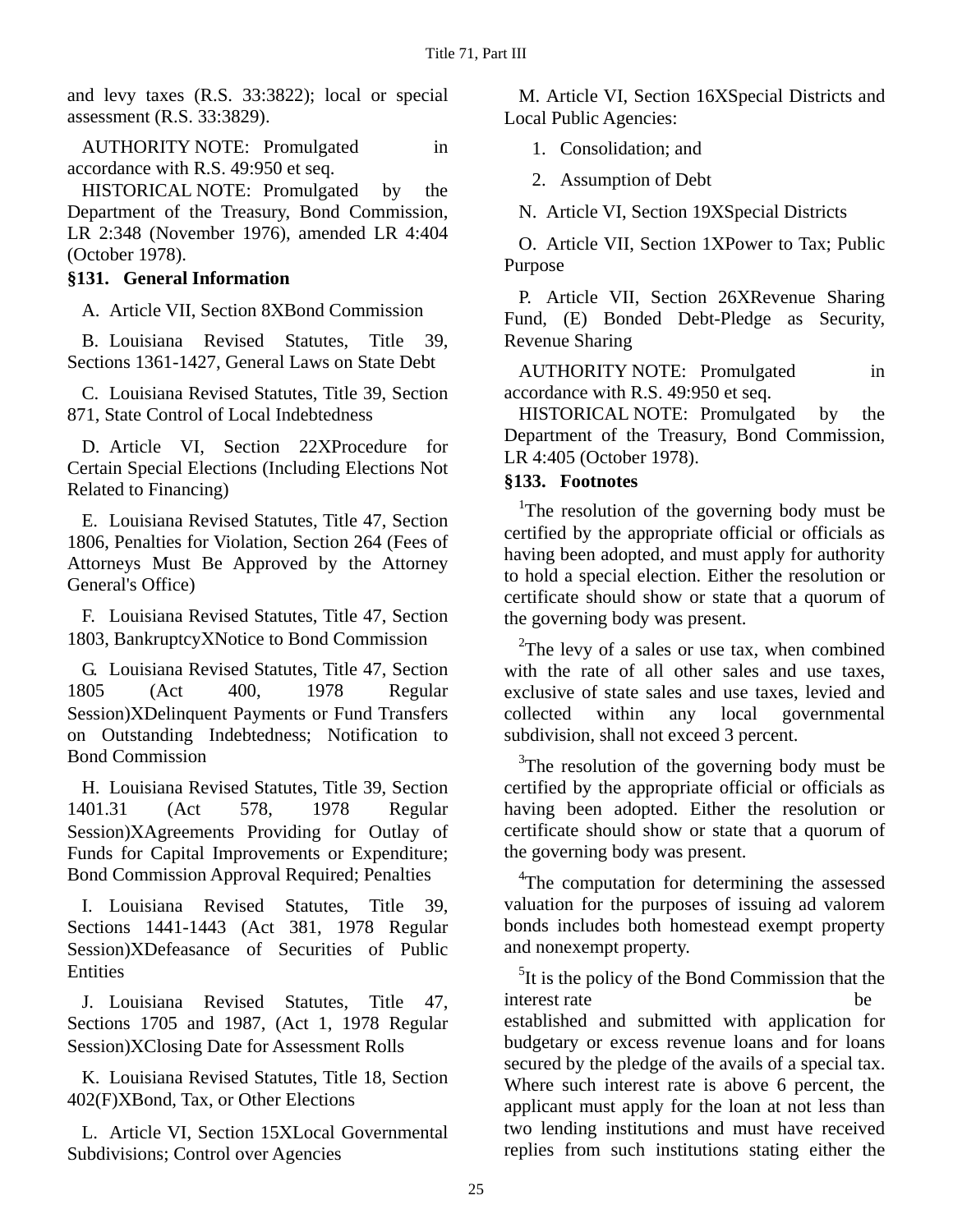interest rate at which such institutions will grant the loan or that such institutions will not grant the loan. Such replies must be submitted with the application to the Bond Commission.

AUTHORITY NOTE: Promulgated in accordance with R.S. 49:950 et seq.

HISTORICAL NOTE: Promulgated by the Department of the Treasury, Bond Commission, LR 4:405 (October 1978).

### **Chapter 3. Non-Traditional Tax-Exempt Projects**

### **§301. General**

A. The following rules and regulations concerning the taxΒexempt financing of nontraditional use projects are made complementary to other rules and regulations contained herein which may be applicable to a particular financing.

1. The Bond Commission shall require that each issuer of nontraditional purpose bonds establish criteria to be met by the beneficiaries of the financing as a condition precedent to its undertaking of the financing of a project and file such criteria with the Bond Commission.

2. Nontraditional purpose bonds are bonds issued to finance facilities or enterprises not under the control, operation, management, and administration of traditional governmental subdivisions or authorities and not used in providing essential or necessary governmental services. Traditional governmental subdivisions or authorities for the purpose of this report shall mean the state, parish, municipality, or other political subdivision of the state.

3. The following information concerning a project should be furnished to the Bond Commission in connection with its approval of nontraditional purpose bonds:

a. a detailed description and scope of project, including nature of business and qualifications of applicant to undertake the project;

b. budget, including any pertinent information regarding acquisition costs and new construction costs;

c. estimated time schedule;

d. estimated number of construction jobs and permanent jobs, with estimated permanent annual payroll;

e. relationship of project to other businesses owned and/or operated by same entity which may be a guarantor of the obligation;

f. certificate of the applicant that there are no detriments of the project to the health, safety, or environmental considerations of the community;

g. independent professional certification as to the feasibility and total cost of the project, if required by the commission;

h. certification by the applicant that the total amount of financing will be used to pay for the specific project being financed;

i. authorization of the project by appropriate parties and/or company officials;

j. all other contracts that relate to the sale or security of the bonds, the disposition of bond proceeds, or the operation of the project or undertaking as may be required by the commission.

4. The commission shall only consider the application for the sale of bonds of a project, the nature and type of which is enumerated in the law, and for which the applicant has clearly established the legal authority for the issuance of tax-exempt bonds. If such authority is not clear, but the applicant wishes to proceed then the commission shall request an Attorney General's opinion for use by the commission.

5. The commission shall not approve any bonds issued for the sole purpose of refinancing existing debt of any for-profit corporation or private company, other than for hospitals, at a lower rate of interest unless the outstanding existing debt bears tax-exempt interest.

6. The commission shall not approve the issuance of bonds for nontraditional purposes unless the bonds are rated at least investment grade (BBB/Baa) by either Standard and Poor's Corporation or Moody's Investors Service, or will be privately sold to financial institutions or specific authority is granted for a public offering after a hearing by the Bond Commission.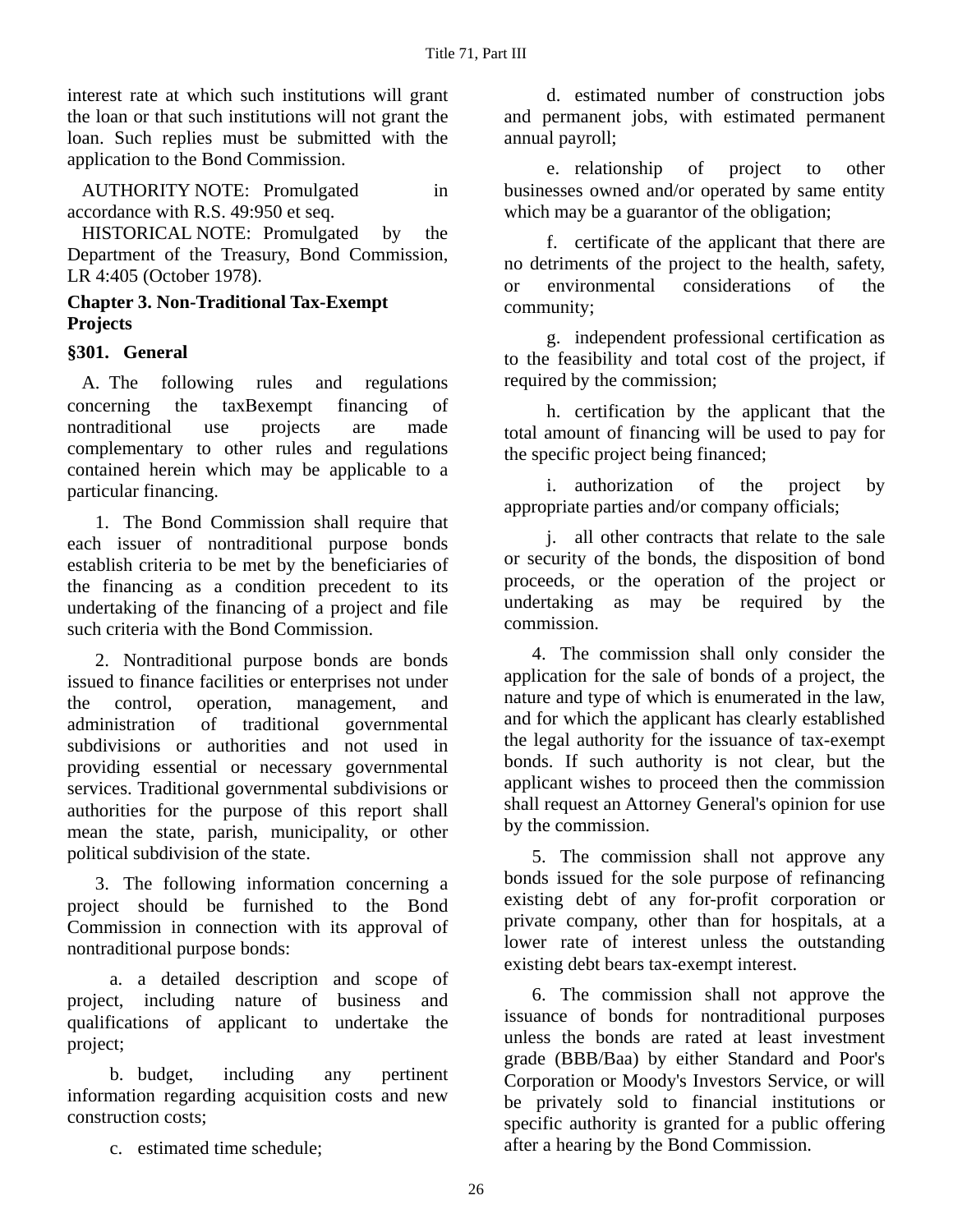7. The commission shall schedule for its consideration a preliminary presentation for all nontraditional use projects. This presentation will consist of a complete report of progress to date and future plans. The commission will either preliminarily authorize or disapprove proceeding with the project. Industrial projects of publiclyheld companies and all industrial projects financed by parishes, cities, industrial districts, or port commissions pursuant to R.S. 39:991 et seq. and all pollution control projects are specifically excepted from the preceding requirement.

8. Publicly-held companies must furnish five years' audits and profit and loss statements, if possible, or satisfactory financial statements. In addition, such companies must furnish either a letter from an investment banker or financial institution indicating that the proposed bonds are marketable or a commitment from an investment banker or financial institution to purchase or to underwrite the bonds and a copy of the latest annual report.

9. Entities other than publicly-held companies must furnish five years' audits and profit and loss statements, if possible, or make available for review and study without becoming a part of the public record satisfactory financial statements, where applicable, and a preliminary letter of intent from an investment banker or a financial institution that the bonds can be placed or sold. In addition, the commission may require an investment letter (wherein the bond purchaser agrees that the bonds are being purchased and intends to keep the bonds for his own account and intends that the bonds will not be sold to the general public at the time of issuance) where public sale of the bonds is deemed inappropriate, or if a start-up company cannot obtain an investment grade rating.

10. The commission shall not approve an application for the issuance of nontraditional bonds if a resolution or ordinance of the governing body of a municipality (where the project is within the municipality or parish; where the project does not lie within a municipality) is received objecting to the issuance of said bonds, until a public hearing of the commission is held, after due notice is made to the governing authority.

11. The local governing authority shall be notified timely of the agenda of the commission that will reflect the pending application of a project in that municipality or parish.

12. Any applicant seeking the commission's approval of a non-traditional application previously rejected by the commission at a regular or special meeting shall only be docketed for reconsideration after meeting anew all applicable state laws, rules, regulations, policies, and procedures of the commission.

13. All prospective issuers of non-traditional purpose bonds (as previously defined herein) must provide at least five days' notice prior to their initial consideration of application for nontraditional purpose bonds to state legislators representing the geographical area in which the project is contemplated to be located. Thereafter, at least 24 hours notice of subsequent consideration(s) of non-traditional purpose bonds must be provided to the legislators. The notice(s) will include the following information:

a. name of issuer;

b. financing beneficiary:

 i. proprietorship, partnership, publicly held corporation, closely held corporation, nonprofit corporation, other (explain);

ii. state of organization;

iii. principals and addresses of beneficiary;

c. estimated amount of issue;

d. guarantor;

e. bond counsel;

f. legal authority to issue bonds;

g. location of project: street, city, parish: in lieu of tax payment;

h. description of project;

i. if historical building, age of building;

j. employment impact information:

i. temporary construction jobs;

ii. new permanent jobs/annual payroll;

iii. present iobs retained or transferred/annual payroll;

 iv. total jobs/annual payroll of 10(a) and 10(b).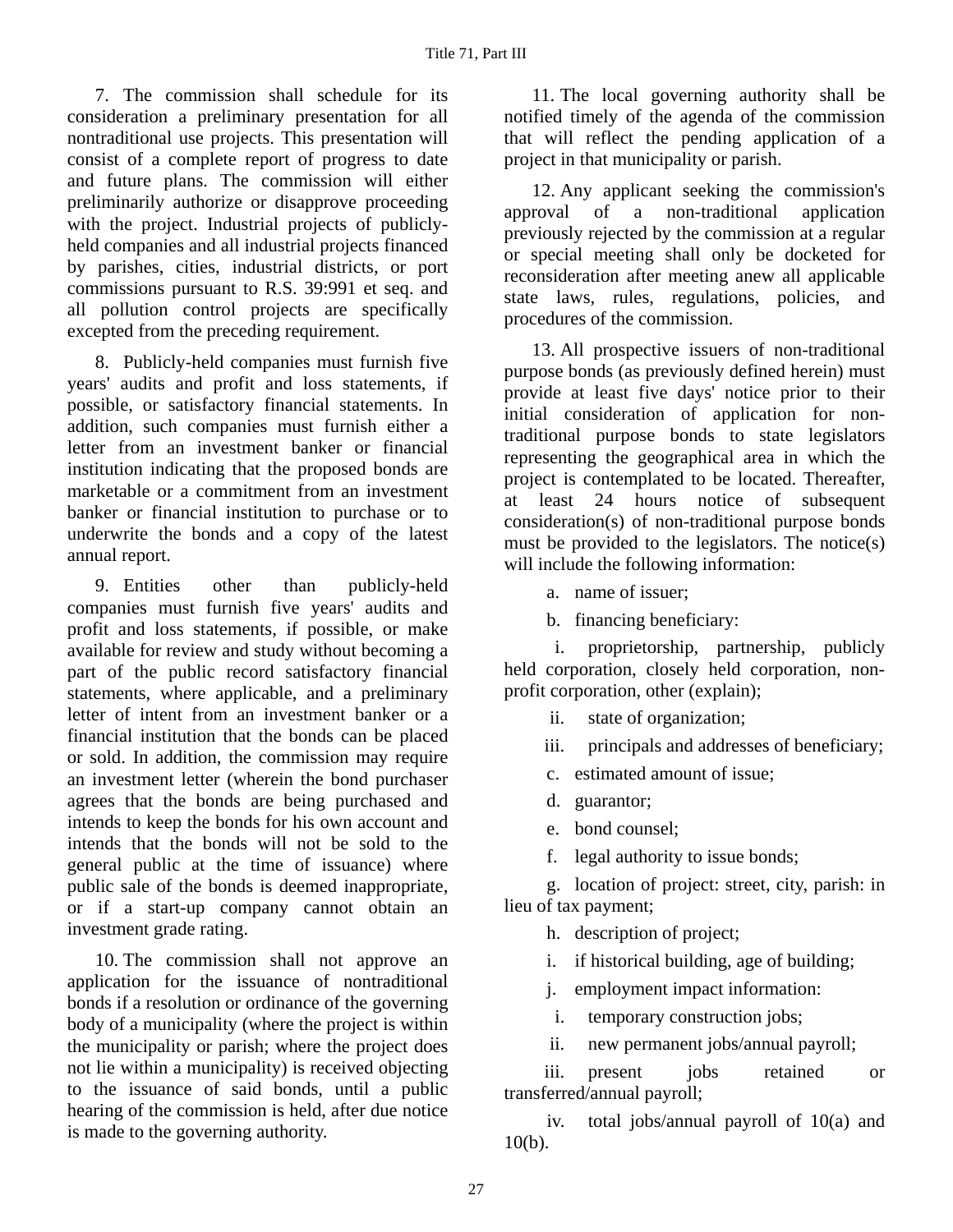k. date, time, location, and any other pertinent information related to the meeting(s) at which the project will be considered.

AUTHORITY NOTE: Promulgated in accordance with R.S. 49:950 et seq.

HISTORICAL NOTE: Promulgated by the Department of the Treasury, Bond Commission, LR 5:365 (November 1979), amended LR 9:254 (April 1983), LR 10:409 (May 1984), LR 10:948 (November 1984), LR 12:538 (August 1986), LR 15:630 (August 1989), LR 27:1706 (October 2001).

### **§303. Public Notice Requirements**

A. In addition to the existing notice requirements contained in the guidelines of the commission adopted July 28, 1981 (the "guidelines") as amended on April 13, 1982 and other applicable laws, the notice of public hearing to issue non-traditional bonds which do not satisfy the guidelines but which are proposed to be issued under the amended guidelines established at the April 13, 1982 meeting of the commission shall conform to the following minimum requirements.

1. The notice of public hearings shall be published in a newspaper of general circulation in the area in which the project to be funded is located, and in the official journal of the industrial development board or public trust authority.

2. The newspaper notice referred to in Paragraph 1 above shall be set off by a solid black line border, shall be at least 2 columns in width by 2 1/2 column inches in length, or of physical dimensions not less than 4 by 3 inches, whichever is greater.

3. The newspaper notice shall be captioned with a tide set forth in bold print which substantially sets forth the following: "NOTICE OF PUBLIC HEARING REGARDING ISSUANCE OF NON-TRADITIONAL REVENUE BONDS."

4. The newspaper notice, in addition to setting forth the subject date, and place of such public hearing, shall include a brief description of the nature of the project and set forth its proposed location in reasonable detail.

B. A written public notice conforming to the requirements set forth above for the newspaper notice shall be posted at the principal office of the industrial development board holding the meeting, or if no such office exists, at the building in which the meeting is to be held.

C. In the event that a housing project is to be the subject of action at a public meeting, notice must be posted at the proposed site for such housing project. Such posting shall be of sufficient size and be located in a position or positions prominent enough to allow ease of reading.

D. All industrial development boards or public trust authorities shall provide five days notice to state legislators from the prominent localities of all projects submitted by initial approval and 24 hour notice of subsequent approval of project(s).

AUTHORITY NOTE: Promulgated in accordance with R.S. 49:950 et seq.

HISTORICAL NOTE: Promulgated by the Department of the Treasury, Bond Commission, LR 8:600 (November 1982).

### **Chapter 5. Housing**

#### **§501. Second Issues of Mortgage Revenue Bonds**

*Disbursement of Funds to Mortgage Lenders*Χcommitments should be made to mortgage lenders and mortgage lenders should make commitments only to individuals who qualify as purchasers and who have entered into bona fide purchase agreements, except that commitments may be made to builders, not exceeding 40 percent of the total loanable funds of the program.

*Expropriation*Χexcept as may be found to be in conflict with the provisions of any applicable trust indenture of any authority issuing mortgage revenue bonds, any mortgagor having financed a home under a mortgage revenue bond program whose home is expropriated may, at his option, be transferred to a replacement residence at the same interest rate and maturity as his existing mortgage under the mortgage revenue bond program.

*Loan Rates*Χa process blending the authority funds with the lending institution's conventional funds should be implemented which would provide higher mortgage interest rates to higher income mortgagors, subject to the limitations as set forth in Rules Number 2 and 3.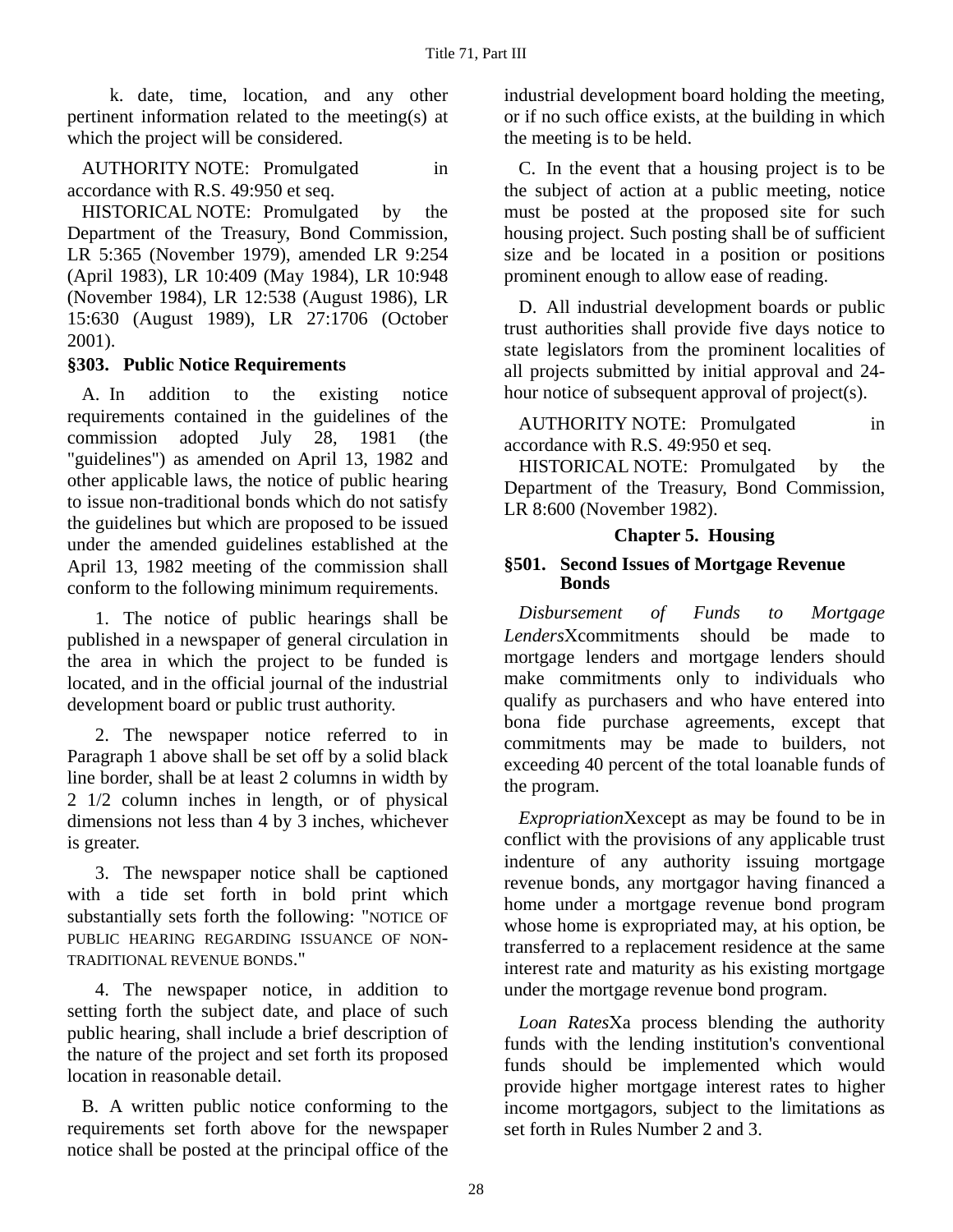*Maximum Income of Mortgagors*Χthe maximum adjusted gross family income for mortgagors in the programs should not exceed \$40,000.

*Maximum Mortgage Amount and Maximum Purchase Price*Χthe maximum mortgage amount should not exceed \$75,000 and the maximum purchase price should not exceed \$95,000. Where a duplex, triplex, or four-plex is concerned the maximum mortgage amount shall not exceed \$150,000.

*Participation by Lending Institutions*Χthere should be participation in the program by existing lenders who are qualified and doing business in Louisiana. The allocation of program amounts to these lenders should be basically in proportion to the business they do in the area in which the loans are to be made.

*Public Purpose*Χthe public purposes for which mortgage revenue bonds should be offered are to provide increased home ownership opportunities for low and moderate income persons and for revitalization of declining areas. It is further the intent that individual mortgagors benefiting from mortgage revenue bond programs shall intend to permanently reside in the home financed in order to encourage family residences.

*Refinancing of Loans*Χno loans should be made for refinancing, except:

1. with respect to substantial rehabilitation meeting objective criteria established by the issuing authority;

2. if, after a final divorce judgment is rendered, a person wishes to buy the interest of an ex-spouse under the terms of a community property settlement, or other binding division of assets; or

3. succession assets are being liquidated after a final judgment of possession is rendered.

*Special Consideration for Larger Families*Χlarger families should be encouraged to participate in the program by permitting such families to make mortgage loans irrespective of their income category, provided the maximum permissible income level for that program is not exceeded.

AUTHORITY NOTE: Promulgated in accordance with R.S. 49:950 et seq.

HISTORICAL NOTE: Promulgated by the Department of the Treasury, Bond Commission, LR 7:518 (August 1980).

### **§503. Vacancy Guidelines**

A. New multifamily housing applications whereby the vacancy rate in the area of the new construction equals or exceeds 20 percent, according to an acceptable vacancy study, will not be docketed for consideration. In parishes, or sections of parishes, for which no study has been completed, the developer will be required to arrange for a study indicating vacancy rates and such study will have to be acceptable to the issuer and the commission.

B. Inducements for new construction in areas that have more than 15 percent and less than 20 percent vacancy rates would be prohibited unless a specific feasibility study and vacancy rate study by the developer justifies such a development. Both studies would have to be completed no more than 90 days prior to inducement.

C. At the time of preliminary consideration by the Bond Commission acceptable vacancy rate studies as mentioned herein must be current up to 180 days.

D. New construction for special purpose needs (mainly elderly and handicapped housing) are exempt from these vacancy guidelines.

E. All new construction multifamily housing developments induced by an issuer prior to July 23, 1985, are exempt from these vacancy guidelines.

AUTHORITY NOTE: Promulgated in accordance with R.S. 49:950 et seq.

HISTORICAL NOTE: Promulgated by the Department of the Treasury, Bond Commission, LR 11:981 (October 1985).

#### **§505. Rule Number HS1-1993 Definitions of Income Class**

A. Whereas, the Bond Commission finds a need to adopt uniform definitions of the various income classes designated in applications relative to housing issues in the state of Louisiana.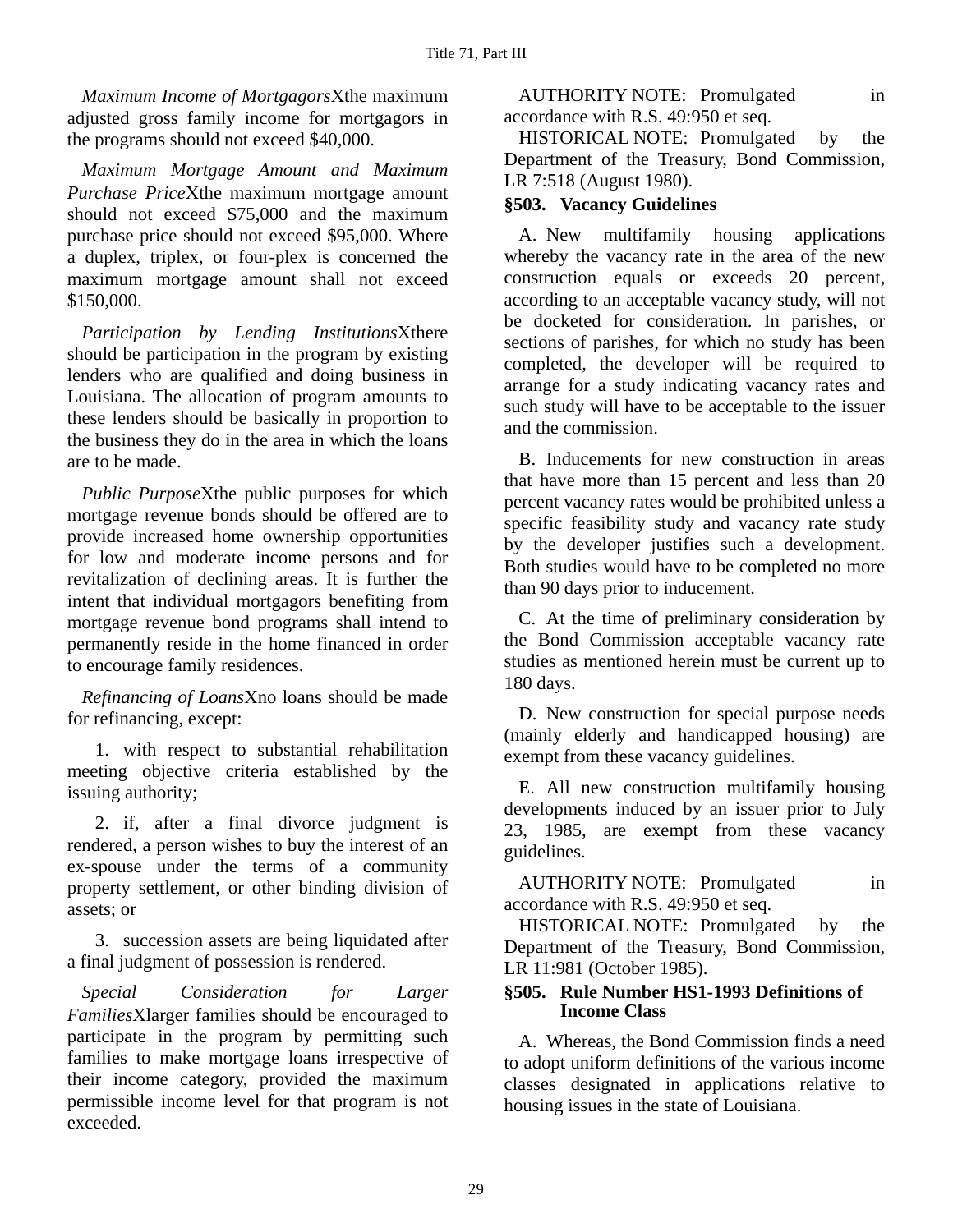B. Therefore, the Bond Commission hereby adopts the following definitions which shall be applicable to all rules governing the issuance of housing bonds in the state of Louisiana.

1. *Very Low Income*Χhouseholds whose incomes do not exceed 50 percent of the median income for the area, as determined and adjusted from time to time by HUD.

2. *Low Income*Χhouseholds whose incomes do not exceed 80 percent of the median income for the area, as determined and adjusted from time to time by HUD.

3. *Moderate Income*Χhouseholds whose incomes are between 81 percent and 95 percent of the median income for the area, as determined and adjusted from time to time by HUD.

4. *Middle Income*Χhouseholds whose income are between 96 percent and 120 percent of the median income for the area, as determined and adjusted from time to time by HUD.

AUTHORITY NOTE: Promulgated in accordance with R.S. 49:950 et seq.

HISTORICAL NOTE: Promulgated by the Department of the Treasury, Bond Commission, LR 19:1178 (September 1993).

#### **§507. Rule Number HS2-1993 Bond Commission Multifamily Housing Applicants**

A. The Bond Commission (the "commission") has found it necessary to address the concerns of very low, low, and/or moderate income families in multifamily housing units financed with tax exempt and/or taxable municipal bonds subject to the approval of the commission.

B. The commission hereby adopts the following rule which shall apply to all such applications submitted to the commission for new construction, acquisition and/or rehabilitation, or refunding of multifamily housing units.

C. Multifamily housing applications must include defined tenant benefit programs for those units set-aside for very low, low, and/or moderate income families. Those applications that do not include evidence of such programs will not be docketed for consideration.

D. The staff of the Bond Commission shall use the following criteria when evaluating defined tenant benefit programs.

1. Nonspecial Needs Multifamily Housing. A developer shall select at a minimum two of the seven options listed below for the set-aside units.

a. Material Rent Differentials. In order to be deemed material, a rent differential must satisfy the federal tax credit guidelines which specify that rent for set-aside units should not exceed 30 percent of the imputed income limit for the setaside unit.

b. Deposit Waivers and/or Application Fee Waivers. Deposit or application fee waivers may be applied to either an application fee, a security deposit, or both.

c. Rent Cap. Rent caps may be applied which limit the dollar and/or percentage of increase in rent upon renewal of a lease. Such rent caps must be equal to or less than one-half the scheduled rent increase for such lease renewal.

d. Rent Deferral. Rent deferral programs would apply to those tenants which become unemployed during the term of their lease. Rent deferral programs can reschedule rent payments at reduced amounts or have a 100 percent deferral either until six months after the resident is no longer receiving unemployment compensation. This program may be funded with a reserve set aside for this specific purpose and clearly delineated in the bond documents.

e. Educational Programs or Other Socialization Programs. These programs may include literacy or tutorial programs, re-education assistance for the unemployed, or other such assistance which would increase opportunities for the targeted income class.

f. Daycare Related Programs. These programs may either be located on site or subsidized off site daycare centers. Programs may include after school care and/or supervision for the children of working parents.

g. Other such benefit programs as may be proposed by the developer, such as:

i. tenant security programs;

ii. energy conservation programs.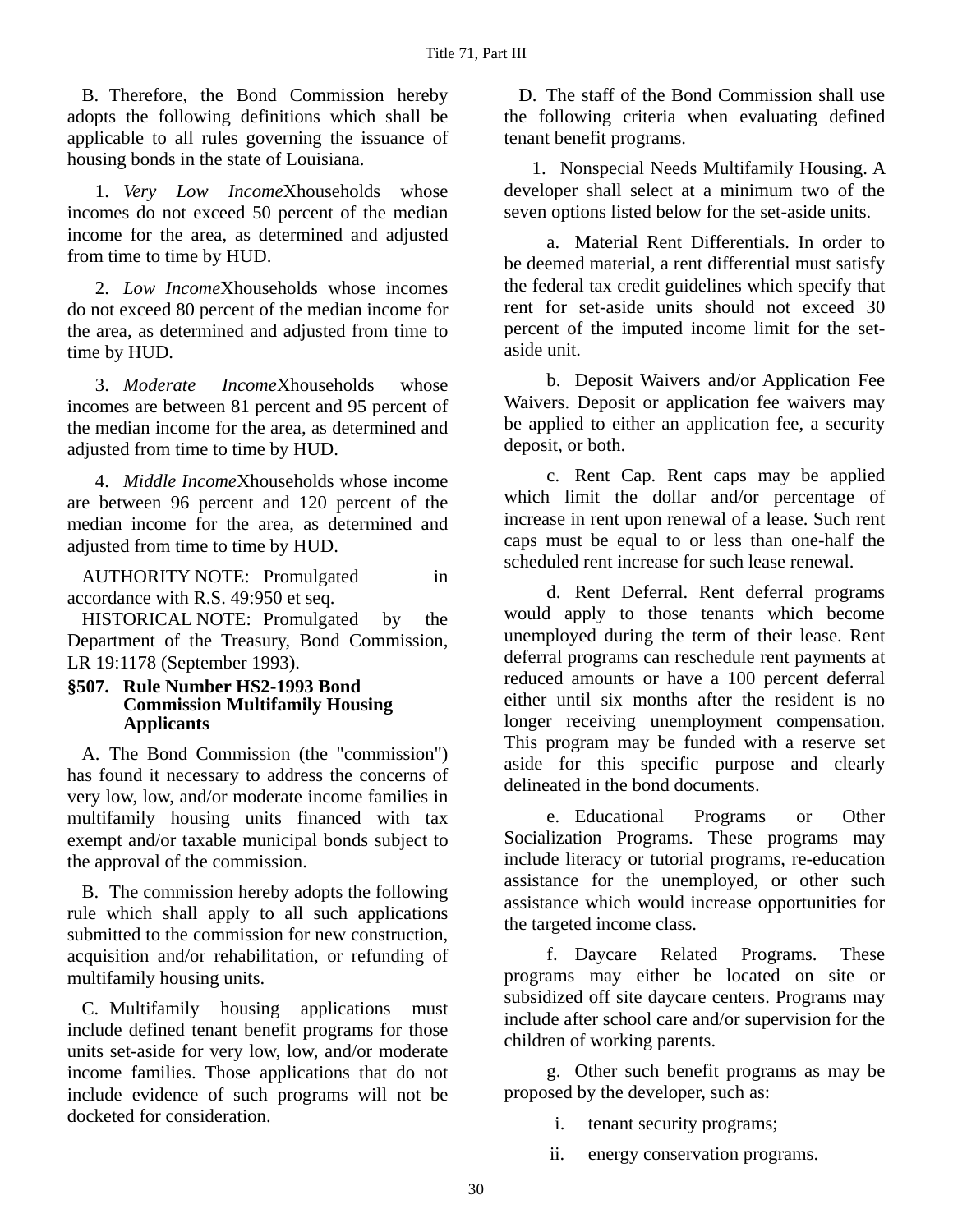2. Special Needs Multifamily Housing. The commission recognizes the development of special needs housing for the elderly, disabled, homeless, etc., is essential to the welfare of the citizens of the state. Therefore, the criteria for the defined tenant benefit program shall be based on the total package to be offered to the special needs group, including, but not limited to the following:

a. Meals Programs. Depending upon the special needs group targeted, this benefit can include one or more meals provided in a central dining area or some other meal program included as part of the total benefit package;

- b. Transportation Assistance;
- c. On-Site Health Services;
- d. House Keeping Services;
- e. Social Activities;
- f. Trained and Certified Staff;
- g. Rent Differentials.

3. Multifamily Housing in Qualified Redevelopment Areas. The commission recognizes the importance of encouraging the redevelopment and/or revitalization of urban and inner city areas. Therefore, additional consideration will be given to the following.

a. A Qualified Redevelopment Area. A qualified redevelopment area shall be defined by the governing authority of the local jurisdiction and as approved by the Bond Commission.

b. Project Plan. The project plan must include whether it is new construction or a redevelopment of an existing property. The plan must also include a defined tenant benefit package if the project targets a special income class. If the project requires the relocation of current residents, the plan must show how the relocation will be addressed.

E. In all instances, the final decision as to the acceptance of the defined tenant benefit package shall rest with the commission. Inclusion of a defined tenant benefit package does not guarantee approval. Other factors will be considered including:

1. the total financial package;

2. other means of financing including historical and housing tax credits;

3. the nature (for profit or nonprofit), experience and track record of the developer; and

4. the experience and track record of the proposed property manager.

F. A complete application must be filed with the Bond Commission no later than 20 working days prior to the meeting date at which the application is to be considered in accordance with the rules of the commission.

G. The schedule of income levels as published periodically by HUD will be used for purposes of this rule to determine income levels for particular areas of the state.

AUTHORITY NOTE: Promulgated in accordance with R.S. 49:950 et seq.

HISTORICAL NOTE: Promulgated by the Department of the Treasury, Bond Commission, LR 19:1178 (September 1993), amended LR 21:403 (April 1995).

### **Chapter 7. Costs of Issuance and Reporting Requirements**

### **§701. Procedure**

A. No later than 45 days after the closing and delivery of bonds by any non-traditional issuer, including but not limited to the Louisiana Public Facilities Authority, other public trusts, the Louisiana Local Government Environmental Facilities and Community Development Authority, other political subdivisions having statewide jurisdiction, state agencies, and industrial development boards (collectively, the "Issuer"), the Issuer or its representative shall submit to the State Bond Commission a final report with respect to such issue. This final report shall be in a form provided by the State Bond Commission and shall provide information with respect to the final size of the issue, maturities and interest rates, and all costs of issuance including underwriters' discount ("costs of issuance"), paid from bond proceeds and/or other sources.

B. The report shall list:

1. the costs of issuance by individual item as submitted to and approved by the State Bond Commission;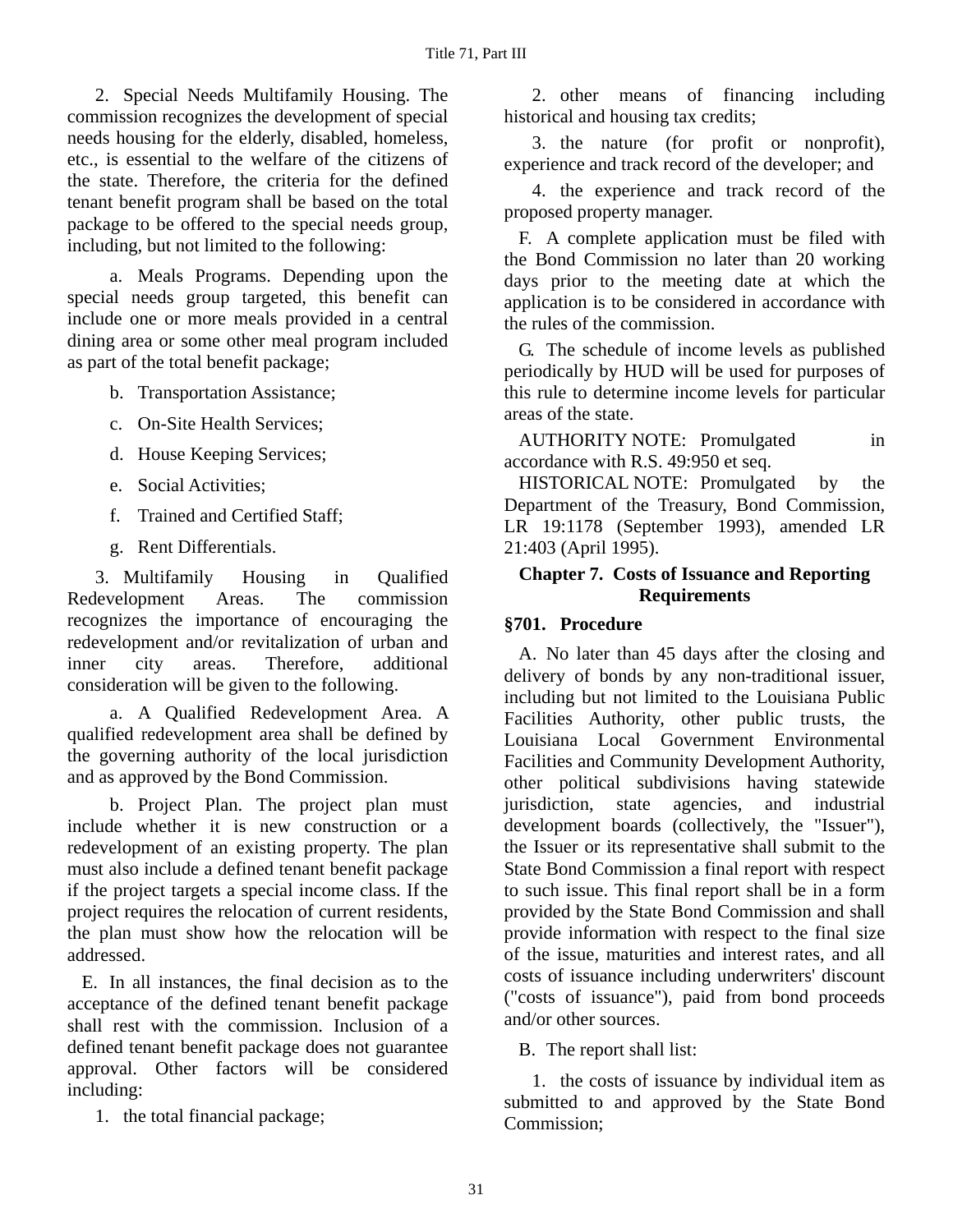2. the actual costs of issuance by individual item and;

3. the variance, if any, between the approved and actual costs of issuance by individual item, dollar amount and percentage. If:

a. the total actual costs of issuance exceed the total approved costs of issuance; or

b. the actual costs of issuance in any line item exceed the approved costs of issuance by a variance of 10 percent or more, the Issuer shall obtain supplemental approval of the State Bond Commission prior to paying any individual item in excess of the approved costs of issuance.

AUTHORITY NOTE: Promulgated in accordance with R.S. 49:950 et seq.

HISTORICAL NOTE: Promulgated by the Department of the Treasury, State Bond Commission, LR 18:1418 (December 1992), amended LR 30:1491 (July 2004).

### **Chapter 9. Expedited Review of Certain Leases**

### **§901. Leases**

A. The provisions of this rule on expedited review of certain leases shall be applicable to all leases that meet the criteria set forth in §903 and shall include financed leases as well as conventional leases that do not contain a nonappropriation clause or that do contain an antisubstitution clause. The provisions of this rule are not intended and shall not in any way be interpreted as exempting from Bond Commission approval any form of lease that has traditionally been deemed to constitute debt.

AUTHORITY NOTE: Promulgated in accordance with R.S. 49:950 et seq.

HISTORICAL NOTE: Promulgated by the Department of the Treasury, Bond Commission, LR 19:659 (May 1993).

#### **§903. Criteria**

A. In order for a proposal lease agreement to be eligible for the expedited review process, all of the following criteria must be met and that fact must be certified in writing by an authorized agent of the government entity seeking approval under the expedited review process.

1. The leased equipment must be specially identified in the proposed lease agreement and the lease must be used to acquire movable property necessary to provide essential governmental services such as those related to safety, sanitation, road and highway construction and repair, health services, communication, education, and transportation.

2. If the lease agreement transfers ownership of the leased property to the lessee at the end of the lease term or contains an option to purchase the leased property at a nominal price, the lease agreement must have been entered into in compliance with the public bid law.

3. The governmental entity must have excess or sufficient revenues to cover annual debt service on the lease pursuant to the provisions of R.S. 33:2922.

4. The total amount of the lease cannot exceed the greater of \$100,000 or 10 percent of the government entity's annual revenues.

5. There must have been no default on any debt obligation within the previous five years.

AUTHORITY NOTE: Promulgated in accordance with R.S. 49:950 et seq.

HISTORICAL NOTE: Promulgated by the Department of the Treasury, Bond Commission, LR 19:659 (May 1993).

#### **§905. Documentation**

A. The governmental entity shall submit the following documents with the proposed lease and the request for approval under this rule:

1. the resolution of the governmental entity authorizing the lease;

2. a copy of the lease agreement;

3. a copy of the governmental entity's current year budget, showing excess revenues pursuant to R.S. 33:2922;

4. a complete summary of the lease on forms approved by the commission;

5. a certification from the governmental entity in the form approved by the commission, attesting to compliance with all of the requirements of this rule.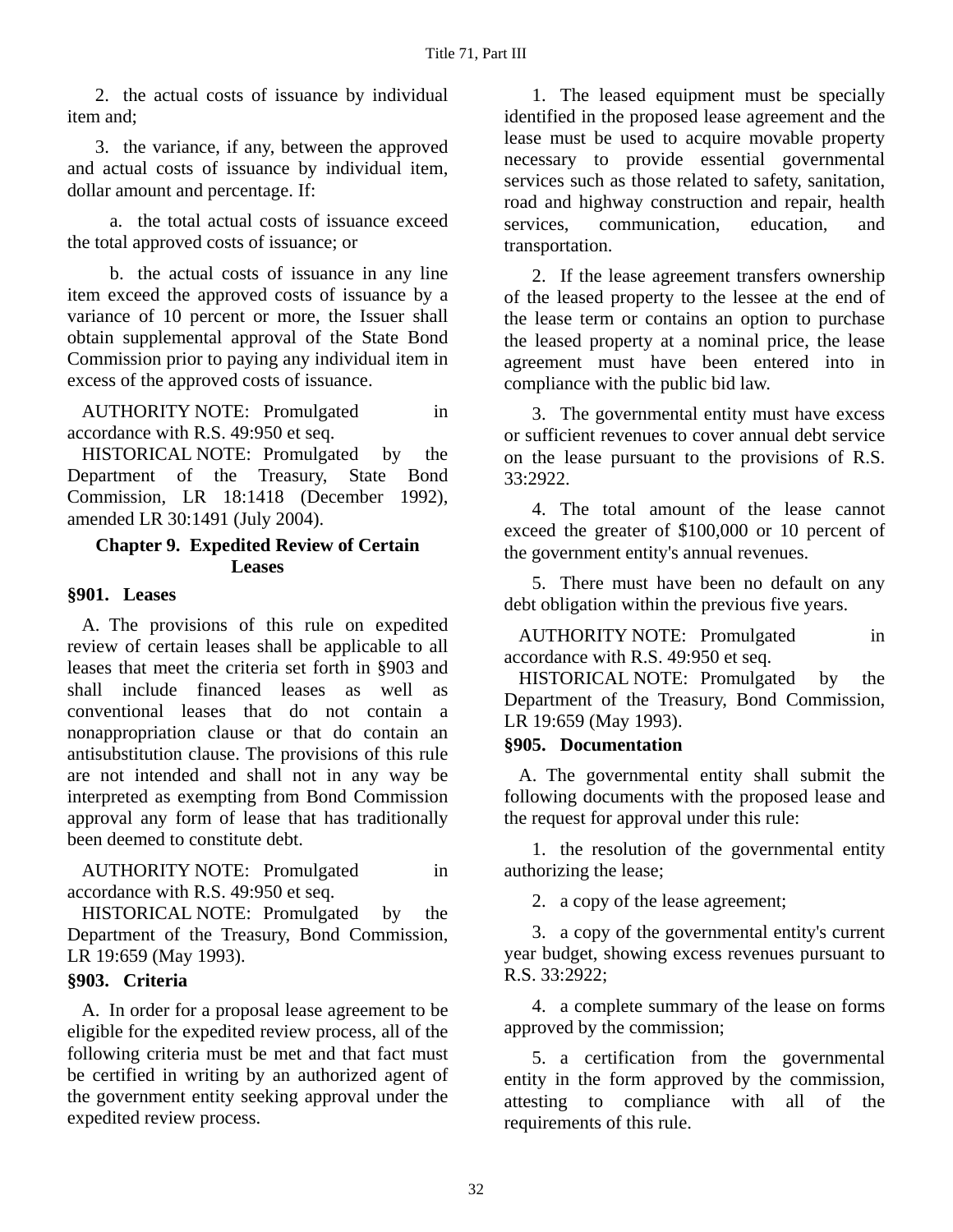AUTHORITY NOTE: Promulgated in accordance with R.S. 49:950 et seq.

HISTORICAL NOTE: Promulgated by the Department of the Treasury, Bond Commission, LR 19:659 (May 1993).

### **§907. Procedure**

A. On an as needed basis the staff of the Bond Commission shall mail to the commission members a notice of all leases submitted to the commission staff that meet the criteria for approval under this rule, and that are scheduled for approval by the executive director, along with a copy of the summary of lease form for each lease. Each lease so submitted shall be approved by the executive director of the Bond Commission 10 days following the mailing of the notice unless a member of the commission, prior to approval of a lease by the executive director, requests that the lease be placed on the agenda at the next Bond Commission meeting.

B. If any member of the commission requests that a lease submitted to the staff under the provisions of this rule be placed on the agenda, such lease shall be placed on the agenda for consideration at the next commission meeting in accordance with the commission's rules and regulations.

C. Certification of Compliance with Criteria for Approval of Lease under Expedited Procedure

CERTIFICATION OF COMPLIANCE WITH CRITERIA FOR APPROVAL OF LEASE UNDER EXPEDITED PROCEDURE Name of Lessee

\_\_\_\_\_\_\_\_\_\_\_\_\_\_\_\_\_\_\_\_\_\_\_\_\_\_\_\_\_\_\_\_\_

\_\_\_\_\_\_\_\_\_\_\_\_\_\_\_\_\_\_\_\_\_\_\_\_\_\_\_\_\_\_\_\_\_

\_\_\_\_\_\_\_\_\_\_\_\_\_\_\_\_\_\_\_\_\_\_\_\_\_\_\_\_\_\_\_\_\_

\_\_\_\_\_\_\_\_\_\_\_\_\_\_\_\_\_\_\_\_\_\_\_\_\_\_\_\_\_\_\_\_\_

 $\overline{a}$ Name of Lessor

 $\overline{a}$ 

 $\overline{\phantom{a}}$ 

Equipment to be Leased

\_\_\_\_\_\_\_\_\_\_\_\_\_\_\_\_\_\_\_\_\_\_\_\_\_\_\_

Term of Lease

Amount of Lease

Interest Rate

 $\overline{\phantom{a}}$ 

 $\overline{\phantom{a}}$ 

BEFORE ME, the undersigned authority, personally came and appeared

\_\_\_\_\_\_\_\_\_\_\_\_\_\_\_\_\_\_\_\_\_\_\_\_\_\_\_\_\_\_\_\_\_

\_\_\_\_\_\_\_\_\_\_\_\_\_\_\_\_\_\_\_\_\_\_\_\_\_\_\_\_\_\_\_\_\_

who declared that he is the \_\_\_\_\_\_\_\_\_\_\_

\_\_\_\_\_\_\_\_\_\_\_\_\_\_\_\_

\_\_\_\_\_\_\_\_\_\_\_\_\_\_\_\_

for the Lessee, and does hereby certify that:

The proposed lease agreement is being entered into for the purpose of acquiring movable property necessary to provide essential governmental services, more specifically the following:

\_\_\_\_\_\_\_\_\_\_\_\_\_\_\_\_\_\_\_\_\_\_\_\_\_\_\_\_\_\_\_\_

\_\_\_\_\_\_\_\_\_\_\_\_\_\_\_\_\_\_\_\_\_\_\_\_\_\_\_\_\_\_\_\_

If the lease agreement transfers ownership of the leased property to the Lessee at the end of the lease term or contains an option to purchase the leased property at a nominal price, it has been let in accordance with the public bid laws.

The Lessee has excess or sufficient revenues to cover annual debt service on the lease pursuant to the provisions of R.S. 33:2922.

The total amount of the lease does not exceed the greater of \$100,000 or 10 percent of the Lessee's annual revenues.

The Lessee has not been in default on any debt obligation within the previous five years.

The following documents are attached:

1. The Resolution of the Lessee authorizing the lease.

2. A copy of the lease agreement.

3. A copy of the Lessee's current year budget.

 $\overline{\phantom{a}}$  , which is a set of the set of the set of the set of the set of the set of the set of the set of the set of the set of the set of the set of the set of the set of the set of the set of the set of the set of th

\_\_\_ Lessee's Agent or Authorized Officer

Sworn to and subscribed before me, this  $day \text{ of }$ ,  $\qquad \ldots$ , at \_\_\_\_\_\_\_\_\_\_\_\_\_\_\_\_\_\_, Louisiana.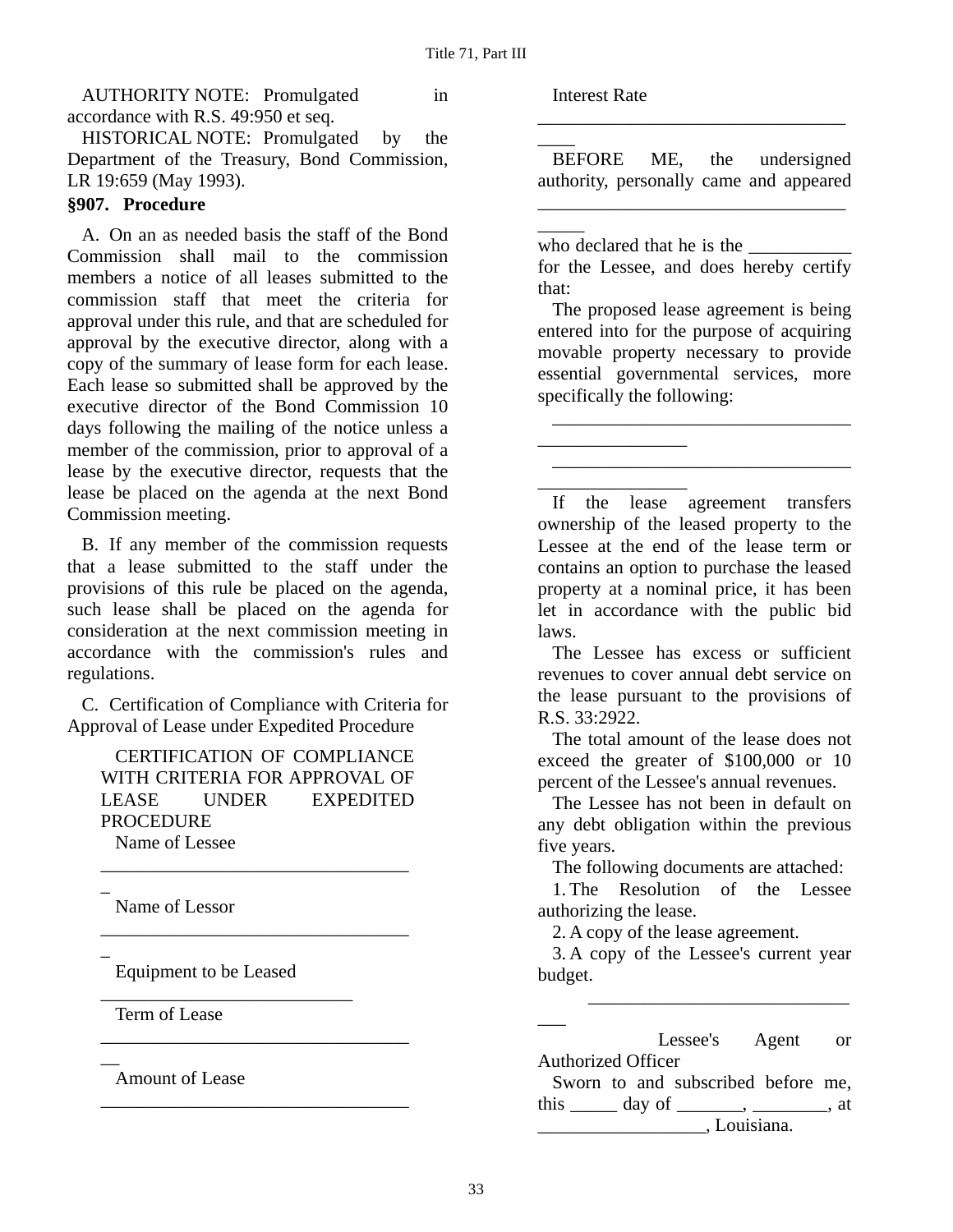Notary Public AUTHORITY NOTE: Promulgated in accordance with R.S. 49:950 et seq.

\_\_\_\_\_\_\_\_\_\_\_\_\_\_\_\_\_\_\_\_\_\_\_\_\_\_\_

HISTORICAL NOTE: Promulgated by the Department of the Treasury, Bond Commission, LR 19:659 (May 1993).

#### **Chapter 11. Expedited Review of Financings of Movables**

#### **§1101. Purpose**

 $\overline{\phantom{a}}$ 

A. The provisions of this rule on expedited review of financing purchases of movables shall be applicable to such purchases that meet the criteria set forth in LAC 71:III.1103.

AUTHORITY NOTE: Promulgated in accordance with R.S. 39:1410.60(B).

HISTORICAL NOTE: Promulgated by the Department of the Treasury, Bond Commission, LR 24:1960 (October 1998).

### **§1103. Criteria**

A. In order for the proposed financing to be eligible for the expedited review process, all of the following criteria must be met and certified in writing by an authorized agent of the governmental entity seeking approval under the expedited review process.

1. The movables must be specifically identified in the resolution and the funds must be used to acquire movable property necessary to provide essential governmental services such as those related to safety, sanitation, road and highway construction and repair, health services, communication, education, and transportation.

2. The governmental entity must have excess or sufficient revenues to cover annual debt service according to the provisions of R.S. 33:2921.

3. The total amount of the indebtedness cannot exceed the greater of \$100,000 or 10 percent of the governmental entity=s annual revenues.

4. There must have been no default on any debt obligation within the previous five years.

5. The provisions of the public bid law, to the extent applicable, have been complied with.

AUTHORITY NOTE: Promulgated in accordance with R.S. 39:1410.60(B).

HISTORICAL NOTE: Promulgated by the Department of the Treasury, Bond Commission, LR 24:1961 (October 1998).

### **§1105. Documentation**

A. The governmental entity shall submit the following documents for approval under this rule:

1. the resolution of the governmental entity authorizing the indebtedness;

2. a copy of the governmental entity=s current budget, showing budgeted excess revenues pursuant to R.S. 33:2921;

3. a certification from the governmental entity in the form approved by the commission, attesting to compliance with all the requirements of this rule.

AUTHORITY NOTE: Promulgated in accordance with R.S. 39:1410.60(B).

HISTORICAL NOTE: Promulgated by the Department of the Treasury, Bond Commission, LR 24:1961 (October 1998).

### **§1107. Procedures**

A. On an as needed basis the staff of State Bond Commission shall mail to the commission members a notice of all such requests submitted to the commission staff that meet the criteria for approval under the rule, and that are scheduled for approval by the executive director. Each borrowing so submitted shall be approved by the executive director of the State Bond Commission 10 days following the mailing of the notice unless a member of the commission, prior to approval by the executive director, requests that the financing be placed on the agenda at the next Bond Commission meeting.

B. If any member of the commission requests that a financing submitted to the staff under the provisions of this rule be placed on the agenda, such financing shall be placed on the agenda for consideration at the next commission meeting in accordance with the commission=s rules and regulations.

C. Certification of Compliance with Criteria for Approval of Financing of Movables under Expedited Procedure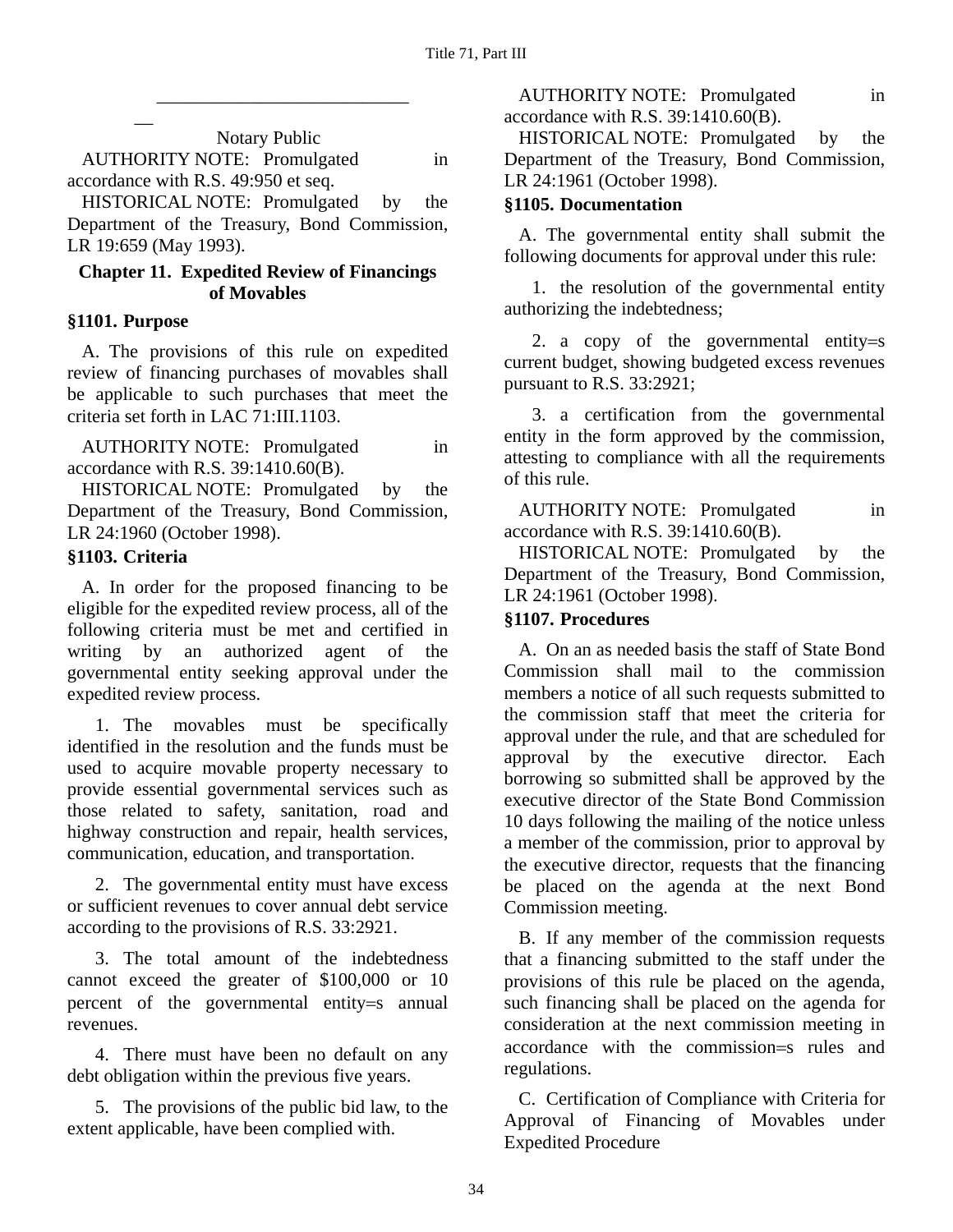#### CERTIFICATION OF COMPLIANCE WITH CRITERIA FOR APPROVAL OF FINANCING OF MOVABLES UNDER EXPEDITED PROCEDURE

Name of Entity:

| Equipment | to | be | Purchased: |
|-----------|----|----|------------|
| Term      | of |    | Financing: |
| Amount    | of |    | Financing: |
| Interest  |    |    | Rate:      |

 $\overline{\phantom{a}}$ Maximum Annual Debt Service:

BEFORE ME, the undersigned authority, personally came and appeared who declared that he/she is the for the and does hereby certify that:

The proposed financing is being entered into for the purpose of acquiring movable property necessary to provide essential governmental services, more specifically the following:

\_\_\_\_\_\_\_\_\_\_\_\_\_\_\_\_\_\_\_\_\_\_\_\_\_\_\_\_\_\_\_\_

\_\_\_\_\_\_\_\_\_\_\_\_\_\_\_\_\_\_\_\_\_\_\_\_\_\_\_\_\_\_\_\_

\_\_\_\_\_\_\_\_\_\_\_\_\_\_\_\_\_\_\_\_\_\_\_\_\_\_\_\_\_\_\_\_

\_\_\_\_\_\_\_\_\_\_\_\_\_\_\_\_

\_\_\_\_\_\_\_\_\_\_\_\_\_\_\_\_

\_\_\_\_\_\_\_\_\_\_\_\_\_\_\_\_

The borrower has sufficient revenues to repay the loan pursuant to the provisions of R.S. 33:2921.

The total amount of financing does not exceed the greater of \$100,000 or 10 percent of the borrower's annual revenues.

The provisions of the public bid law, to the extent applicable, have been complied with.

The borrower has not been in default on any debt obligation within the previous five years.

The following documents are attached:

1. the Resolution of the borrower.

2. a copy of the borrower's annual budget.

|              |  |     | <b>Public Official</b>             |  |    |
|--------------|--|-----|------------------------------------|--|----|
|              |  |     | Sworn to and subscribed before me, |  |    |
| this         |  | day | -of                                |  | at |
| , Louisiana. |  |     |                                    |  |    |

Notary Public AUTHORITY NOTE: Promulgated in accordance with R.S. 39:1410.60(B).

 $\overline{\phantom{a}}$  ,  $\overline{\phantom{a}}$  ,  $\overline{\phantom{a}}$  ,  $\overline{\phantom{a}}$  ,  $\overline{\phantom{a}}$  ,  $\overline{\phantom{a}}$  ,  $\overline{\phantom{a}}$  ,  $\overline{\phantom{a}}$  ,  $\overline{\phantom{a}}$  ,  $\overline{\phantom{a}}$  ,  $\overline{\phantom{a}}$  ,  $\overline{\phantom{a}}$  ,  $\overline{\phantom{a}}$  ,  $\overline{\phantom{a}}$  ,  $\overline{\phantom{a}}$  ,  $\overline{\phantom{a}}$ 

HISTORICAL NOTE: Promulgated by the Department of the Treasury, Bond Commission, LR 24:1961 (October 1998).

### **Chapter 13. Disclosure**

#### **§1301. Disclosure of Agreements between Financial Professionals for Negotiated Transactions**

A. The duties of the Bond Commission (the "commission") require that it choose financial professionals (including, without limitation, firms of underwriters, financial advisors, and bond attorneys) in connection with certain bond issues and the commission predicates such choices upon the competing firms' experience, qualifications, and performance, in order that a broad spectrum of firms including minority and women-owned and regional firms are given an opportunity to actively and fully participate in such financings.

B. The commission's duties also require that it approve applications from local governmental entities to issue bonds and such applications include information on the financial professionals involved in handling the issues.

C. In order to insure the integrity of the structure of the financing team which the commission is charged with the responsibility of choosing and/or approving for handling bond issues, the commission hereby amends the following rule regarding agreements by and between such financial professionals as to the sale of such bonds.

1. Terms and/or existence of all joint accounts and/or any other fee-splitting arrangements by and between financial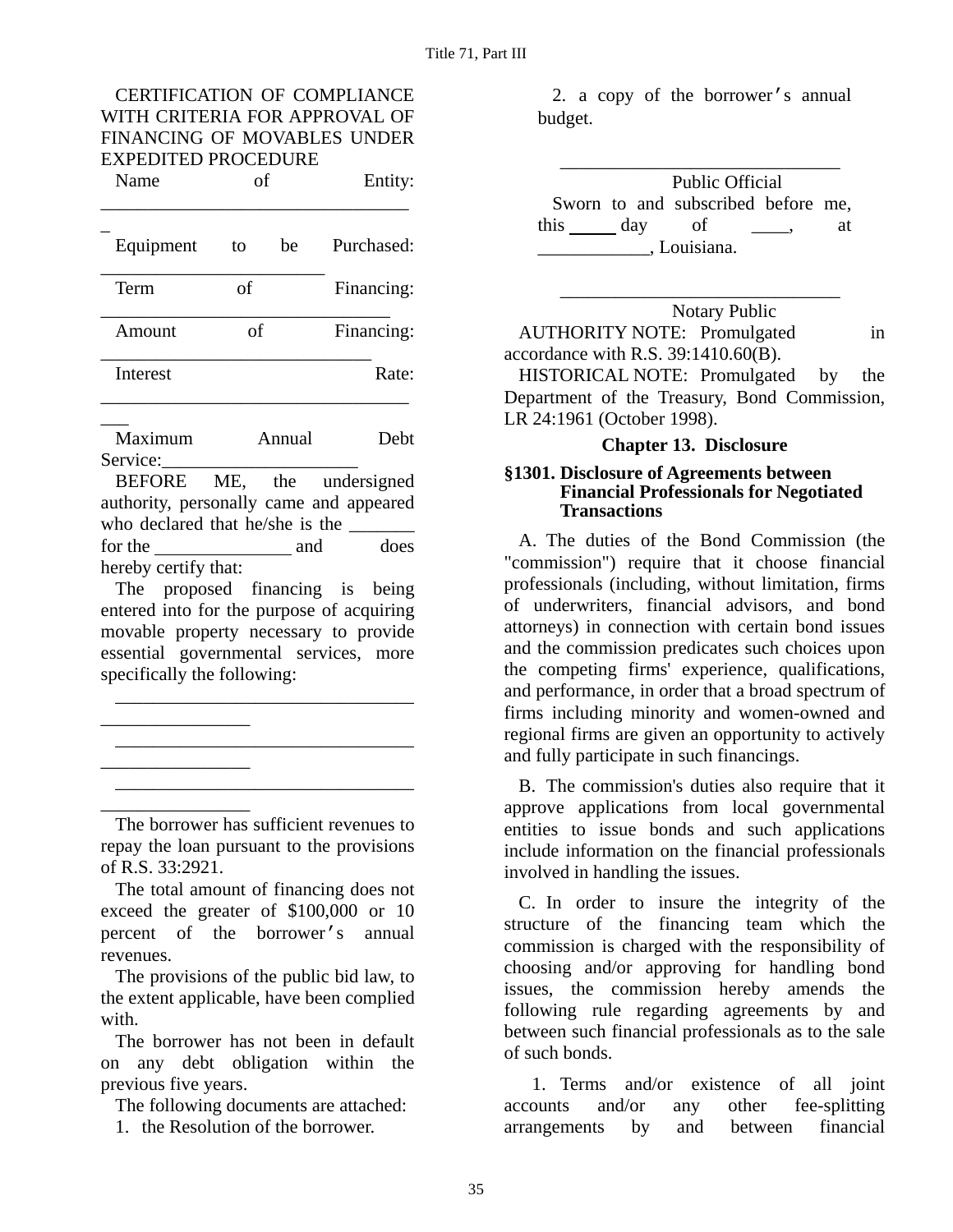professionals must be disclosed and approved by the commission.

2. For bond issues for which the commission is charged with the responsibility to choose the financial professionals, the following will apply.

a. Firms under consideration for selection by the commission must file a disclosure statement to be submitted as part of their proposal (whether such proposal is solicited or unsolicited), listing any and all agreements by and between themselves and any other financial professionals which relate to the bond issue.

b. Financial professionals must include, in any proposal submitted to the commission, the name or names of any person or firm, including attorneys, lobbyists, and public relations professionals engaged to promote the selection of the particular financial entity.

c. Joint proposals from financial professionals will be allowed only if the commission's solicitation for offers requests and/or permits joint proposals. The commission reserves the right, in its sole discretion, to decide on an issue-by-issue basis whether joint proposals will be permitted.

d. All financial professionals submitting joint proposals and/or intending to enter into joint accounts or any fee-splitting arrangements in connection with a bond issue must fully disclose and have approved by the commission any plan or arrangement to share tasks, responsibilities, and fees earned, and disclose the financing professionals with whom this sharing is proposed, and any changes thereto which may occur.

e. The Agreement Among Underwriters will govern all transactions during the underwriting period and such agreement must be disclosed and filed with the commission.

f. No later than 45 days following the bond sale, all participating underwriters must file with the commission in notarized affidavit form individual post-sale reports which include a full accounting for all bonds sold and all commissions earned, and any other compensation paid or earned in connection with such sale.

3. Failure to comply with any of the provisions of Section 1 or 2 of this rule may result in a firm's immediate dismissal, disqualification from later issues, or other penalties as may be provided by law or the rules, policies, and procedures of the commission as the commission, in its sole discretion, may deem appropriate.

4. For those bond issues which the commission must approve but for which the commission is not responsible for the choice of the financial professionals, the following will apply.

a. The details of any arrangements for compensation of all the financial professionals in the transaction (including any joint accounts or fee-splitting agreements) and the method used to calculate the fees to be earned must be provided to the commission in the written application. The commission's receipt of this information is a prerequisite for being placed on the agenda.

b. At closing, this information must be certified in notarized affidavit form by the financial professional to be correct and filed with the Bond Commission within five days thereof. This information will form a part of the public original record of the bond issue.

AUTHORITY NOTE: Promulgated in accordance with R.S. 49:950 et seq.

HISTORICAL NOTE: Promulgated by the Department of the Treasury, Bond Commission, LR 20:320 (March 1994), amended LR 27:1706 (October 2001).

### **Chapter 15. Debt Limit**

### **§1501. State Debt Limit**

A. The Bond Commission shall annually establish the maximum dollar amount which may be expended in any year for servicing net state tax supported debt, as such terms are defined by law (the "debt limit"). This is to be a computation based on the formula used in R.S. 39:1367 (as now or hereinafter amended) and shall include an estimate of the par amount of bonds which can be issued, and shall report such debt limit to the Legislature, the governor and the Joint Legislative Committee on Capital Outlay by November 1 of each year.

B. For purposes of this rule, the following debt and types of debt are determined to be net state tax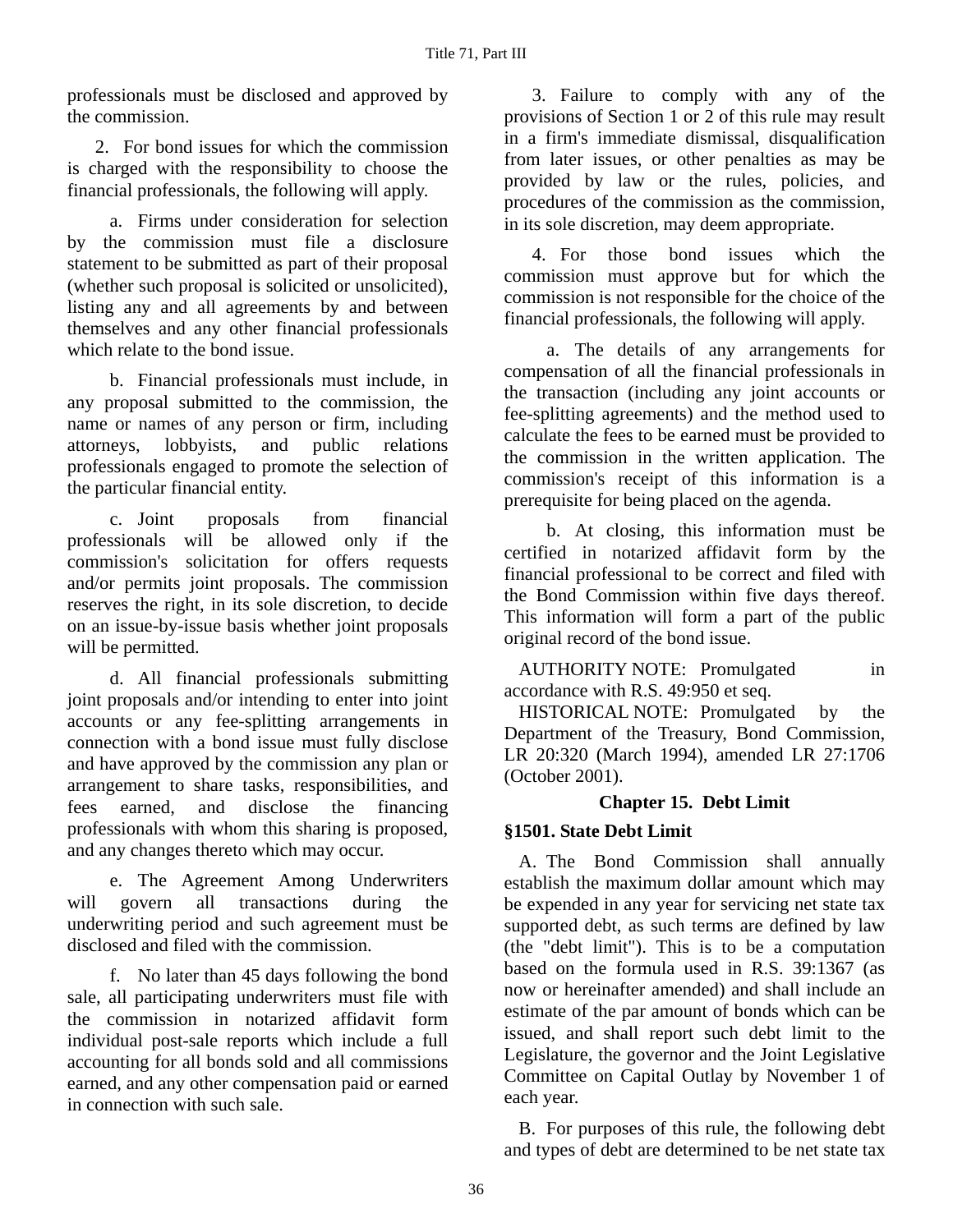supported debt and shall be included in the debt limitation established annually by the Bond Commission (for specific issues and amounts of the inclusions listed below the commission will cross reference the Louisiana Division of Administration, Statewide Reporting).

1. General Obligation Bonds Secured by the Full Faith and Credit of the State.

a. General obligation bonds secured by the full faith and credit of the state shall include general obligation bonds issued pursuant to Article VII, Section 6 of the State Constitution, R.S. 39:1316-1366 and other constitutional and statutory authority supplemental thereto as well as bonds which were authorized or issued prior to the adoption of the State Constitution of 1974 which are currently backed by the full faith and credit of the state ("General Obligation Debt Equivalents").

b. As of the date of the adoption of this rule, this category includes the following:

i. General Obligation bonds;

ii. Highway Construction bonds;

iii. Capital Improvement bonds;

 iv. Charity Hospital of Louisiana (New Orleans) bonds;

v. Higher Education bonds.

2. Debt Secured by Capital Leases of Immovable Property Payable by the State or Annual Appropriations of the State.

a. Debt secured capital leases of immovable property payable by the state or annual appropriations of the state shall include debt secured by revenues derived from lease payments by and between the state and any agency, corporation, public trust, authority, or political subdivision whether paid from the Bond Security and Redemption Fund or by direct State General Fund appropriation but not backed by the full faith and credit of the state.

b. For purposes of this rule, capital leases are as defined by generally accepted accounting principals. As of the date of the adoption of this rule, this category includes the following:

i. Office Facilities Corporation bonds;

ii. LPFA-Hotel Dieu, 1992;

 iii. Louisiana Office Building Corporation bonds;

 iv. Louisiana Correctional Facilities Corporation bonds.

3. Debt Secured by Statewide Tax Revenues or Statewide Special Assessments.

a. Debt secured by statewide tax revenues or statewide special assessments shall include revenue debt having a specifically identified major tax, licenses, or fee dedication.

b. As of the date of the adoption of this rule, this category includes the following:

i. Louisiana Recovery District bonds;

 ii. gasoline and fuels tax revenue bonds (Transportation Trust Fund).

4. Bonds Secured by Self-supported Revenues Which in the First Instance May Not be Sufficient to Pay Debt Service and Will Then Draw on the Full Faith and Credit of the State.

a. Bonds secured by self-supported revenues which in the first instance may not be sufficient to pay debt service and will then draw on the full faith and credit of the state shall include those revenue bonds which are self-supporting but which have a lien on or guaranty of either the Bond Security and Redemption Fund or indirectly by State General Fund appropriation.

b. As of the date of the adoption of this rule, this category includes certain bonds of the following issuers:

- i. Ascension St. James Bridge Authority;
- ii. Lake Charles Harbor Authority;
- iii. Crescent City Connection;
- iv. Louisiana Agricultural Authority;
- v. Colleges and Universities;
- vi. Greater Baton Rouge Port;
- vii. Port of New Orleans;

 viii. Greater New Orleans Expressway Commission.

C. For purposes of this rule, the Bond Commission, when unable to determine the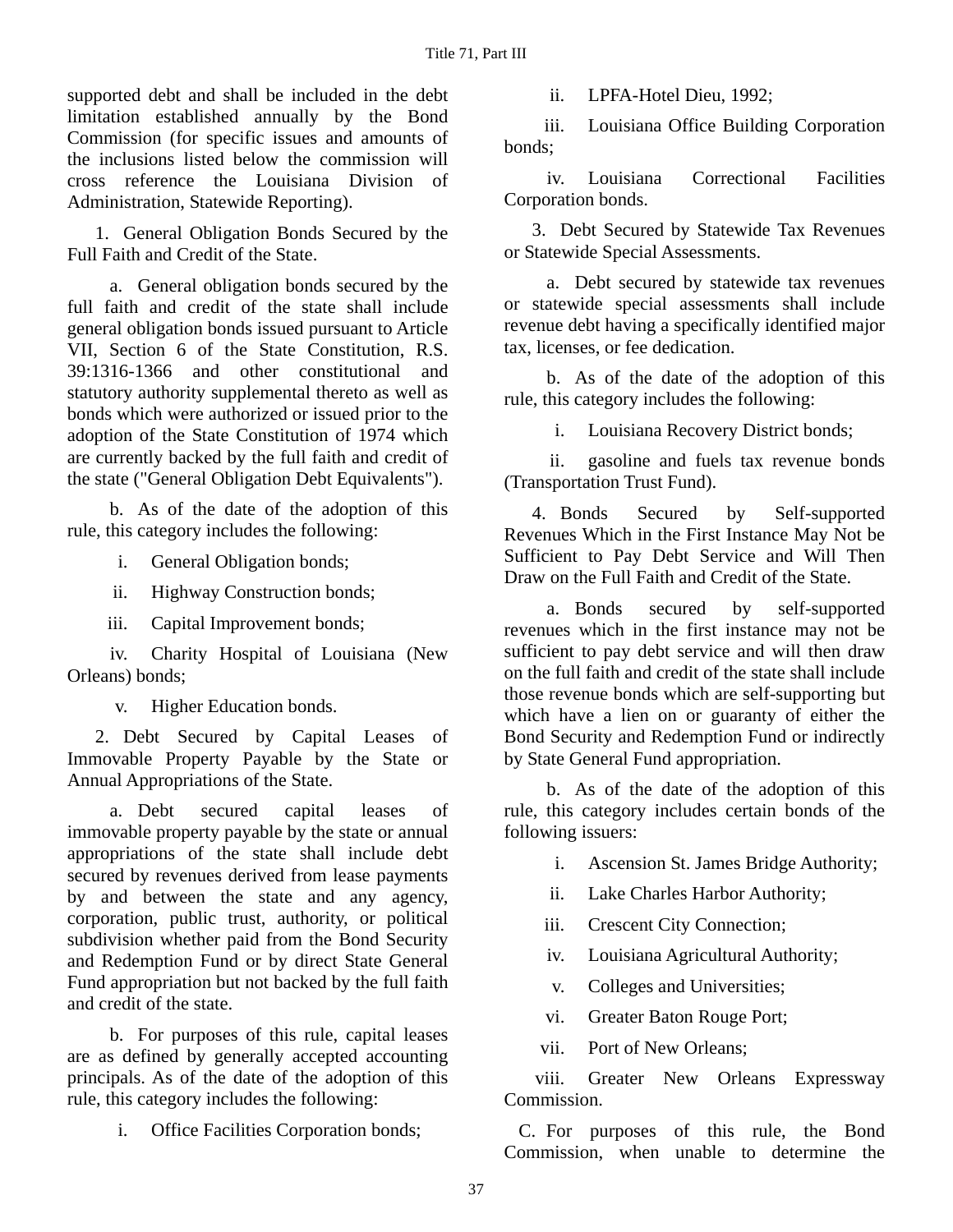classification of a debt issue as net state tax supported debt under the provisions of R.S. 39:1367 or the rules of the commission, may request an advisory opinion of the legislative auditor of the proper classification of such debt issue based upon the criteria of the Governmental Accounting Standards Board codification of Governmental Accounting and Financial Reporting Standards. The Bond Commission may also request an opinion of the attorney general of the proper classification of such debt based upon the constitution and laws of the state of Louisiana. Both such opinions may be considered by the commission prior to any determination of the classification of such debt issue as net state tax supported debt.

AUTHORITY NOTE: Promulgated in accordance with R.S. 49:950 et seq.

HISTORICAL NOTE: Promulgated by the Department of the Treasury, Bond Commission, LR 20:1021 (September 1994).

### **Chapter 17. Reimbursement Contracts**

#### **§1701. Prepayment of Reimbursement Contracts**

A. The Omnibus Bond Authorization Act, in order to facilitate the funding of capital improvements by certain governmental units and political subdivisions of the state, has authorized the issuance of general obligation bonds contingent upon the applicable management board, governing body, or state agency entering into and executing a reimbursement contract with the Bond Commission pertaining to the reimbursement payments and reimbursement reserve account payments for such projects.

B. The execution of such reimbursement contracts does not in any way affect, restrict, or limit the pledge of the full faith and credit of the state of Louisiana to the payment of the general obligation bonds issued pursuant to the authority of such act.

C. The state of Louisiana is obligated to the general obligation bondholder regardless of the existence of any reimbursement contracts between the state and any of its governmental units or political subdivisions, and likewise the governmental unit or political subdivision is obligated to make payment to the state of the

money loaned under the reimbursement contracts, regardless of the current status of any general obligation bonds.

D. In some instances the prepayment of such reimbursement contracts can result in savings and/or other benefits to such governmental units and political subdivisions, and to that end a clear and orderly process for entering into and prepaying reimbursement contracts will benefit both the state and the governmental units and political subdivisions utilizing such tax-exempt funds by insuring that funds are handled in such a manner as to maintain the tax-exempt status of any bonds issued in connection with the transaction. Therefore, the following is the policy of the Department of the Treasury, Bond Commission, to be considered relative to reimbursement contracts.

1. Any governmental entity or political subdivision borrowing money from the proceeds of a state general obligation bond issue shall, at the time the money is borrowed from the state, enter into a reimbursement contract as provided in the Omnibus Bond Authorization Act pursuant to which the bonds were issued, which reimbursement contract shall provide for the terms and conditions under which these funds shall be repaid by the governmental entity or political subdivision. At the time a reimbursement contract is executed for the underlying tax-exempt obligation, an IRS Form 8038G or Form 8038GC shall be prepared by the attorney general and shall be executed by the recipient of the bond proceeds.

2. Any governmental unit or political subdivision which has entered into a reimbursement contract shall be allowed to prepay the reimbursement contract:

a. if the prepayment would result in a minimum net present value savings in accordance with Schedule A hereto;

b. if economic and administrative benefits accrue to the governmental unit or political subdivision as a result of the prepayment as may be reasonably determined by the staff of the Bond Commission; or

c. a prepayment characterized as a current refunding shall be permitted in any case.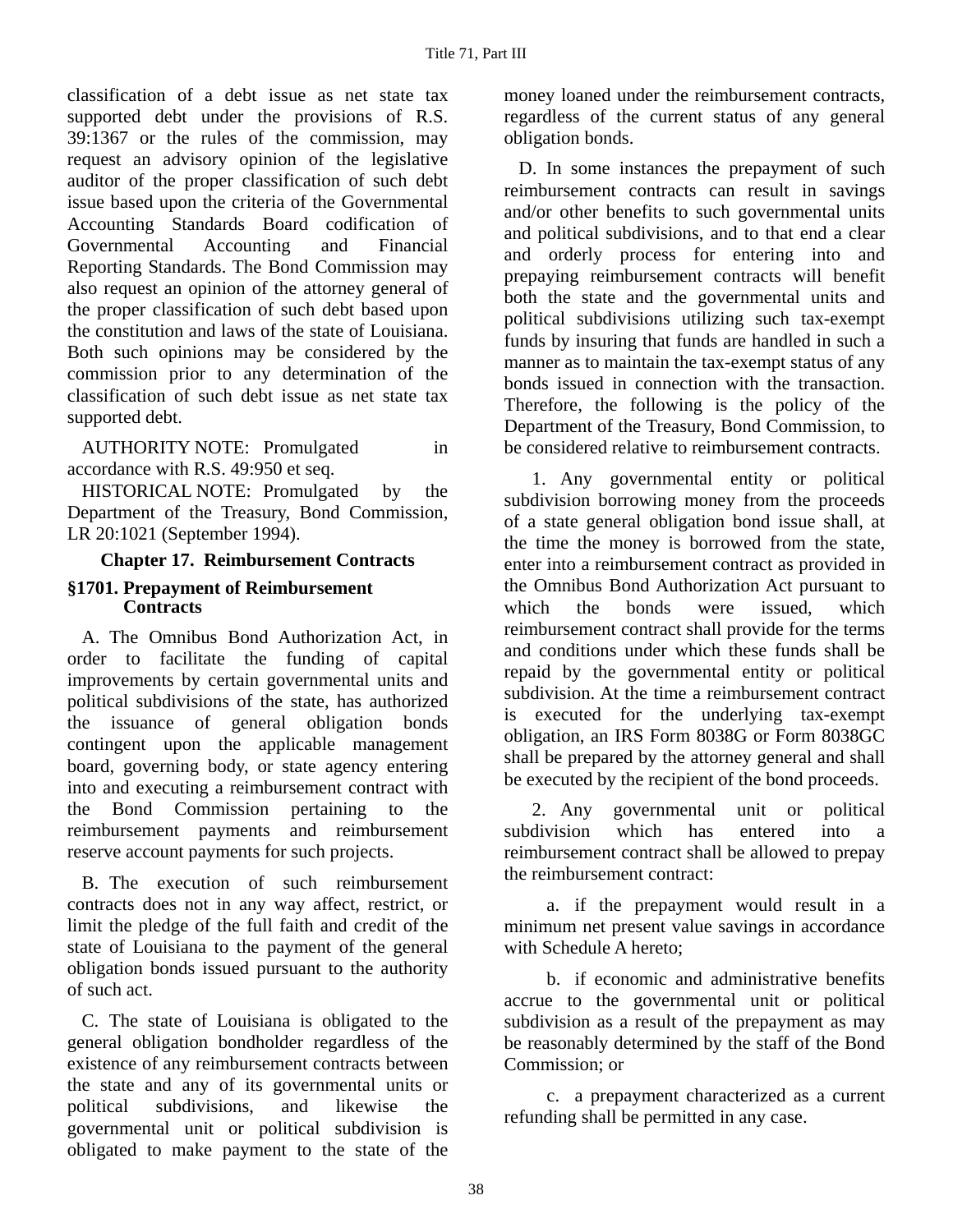3. A governmental unit or political subdivision wishing to prepay a reimbursement contract shall make such request in writing to the Bond Commission. The staff shall determine the amount due for prepayment, including principal and interest due less the amount of any reimbursement reserves. No redemption premium shall be charged to prepay a reimbursement contract unless such premium is needed to pay a corresponding redemption premium to the state's bondholders within 90 days of such prepayment.

4. The staff of the Bond Commission shall then send written notification to the chief financial officer or other appropriate official for the entity requesting prepayment setting forth the amount owed for prepayment. Copies of the notice shall be forwarded to the fiscal officer of the Department of the Treasury, the attorney general, and the Division of Administration. The chief financial officer or other official to whom the notice is sent shall verify in writing that they concur with the figures submitted in the written notice.

5. If application is made to the Bond Commission for the issuance of refunding bonds, the proceeds of which are to be used for the prepayment of a reimbursement contract, a copy of the notification submitted pursuant to Section 4 above must be attached to the application. Upon receipt of such an application, the state debt analyst shall be immediately notified. The total amount due in order to prepay the reimbursement contract must be verified by the state debt analyst and made a part of the file. Once the amounts have been verified the usual procedure for approval of bond applications shall be followed.

6. After the recipient's refunding bonds have been sold, the applicant must contact the Bond Commission to arrange payment of the reimbursement contract. Prepayments must be accompanied by a certificate of the chief financial officer or bond counsel for the prepaying entity attesting to the correct arbitrage yield on the refunding bonds.

7. Upon delivery of the prepayment check, the state debt analyst shall fill out the parish and local government Reimbursement Contract Prepayment Receipt Log showing receipt of the

money, where it is to be deposited and whether it is to be yield restricted to the rate of arbitrage yield certified to by the bond counsel for the prepaying entity (in the case of prepayments funded by a tax-exempt bond issue) or to the rate of the state bond issue (in the case of prepayments not funded with the proceeds of a tax-exempt bond issue, such as those funded from tax revenues or user fees). The proceeds received as prepayment of reimbursement contracts shall be deposited by the fiscal office, Department of the Treasury, into the state treasury in accordance with the designation shown on the form and shall be placed in the Capital Outlay Escrow Fund. Such funds shall be yield restricted as indicated above or yield reduction payments shall be made as necessary until such funds are expended in accordance with law. All interest earnings on such funds shall remain in the Capital Outlay Escrow Fund and shall be restricted to the same yield as the original prepayment deposit or yield reduction payments shall be made as necessary until all such earnings are expended along with the principal prepayment amount.

8. Upon deposit of the prepayment proceeds, the Fiscal Control Section of the Department of the Treasury shall notify the Division of Administration that funds are now available to be used in accordance with the Capital Outlay Bill for the current fiscal year. Such notification shall include a copy of the Reimbursement Prepayment Receipt Form.

9. The Division of Administration shall notify the fiscal control section of the Department of Treasury when these funds have been allocated to a particular project. Such notification shall include the name of the project and the amount allocated.

a. Appropriate Threshold of Savings

THE APPROPRIATE THRESHOLD OF SAVINGS THAT SHOULD EXIST FOR AN ECONOMIC ADVANCE REFUNDING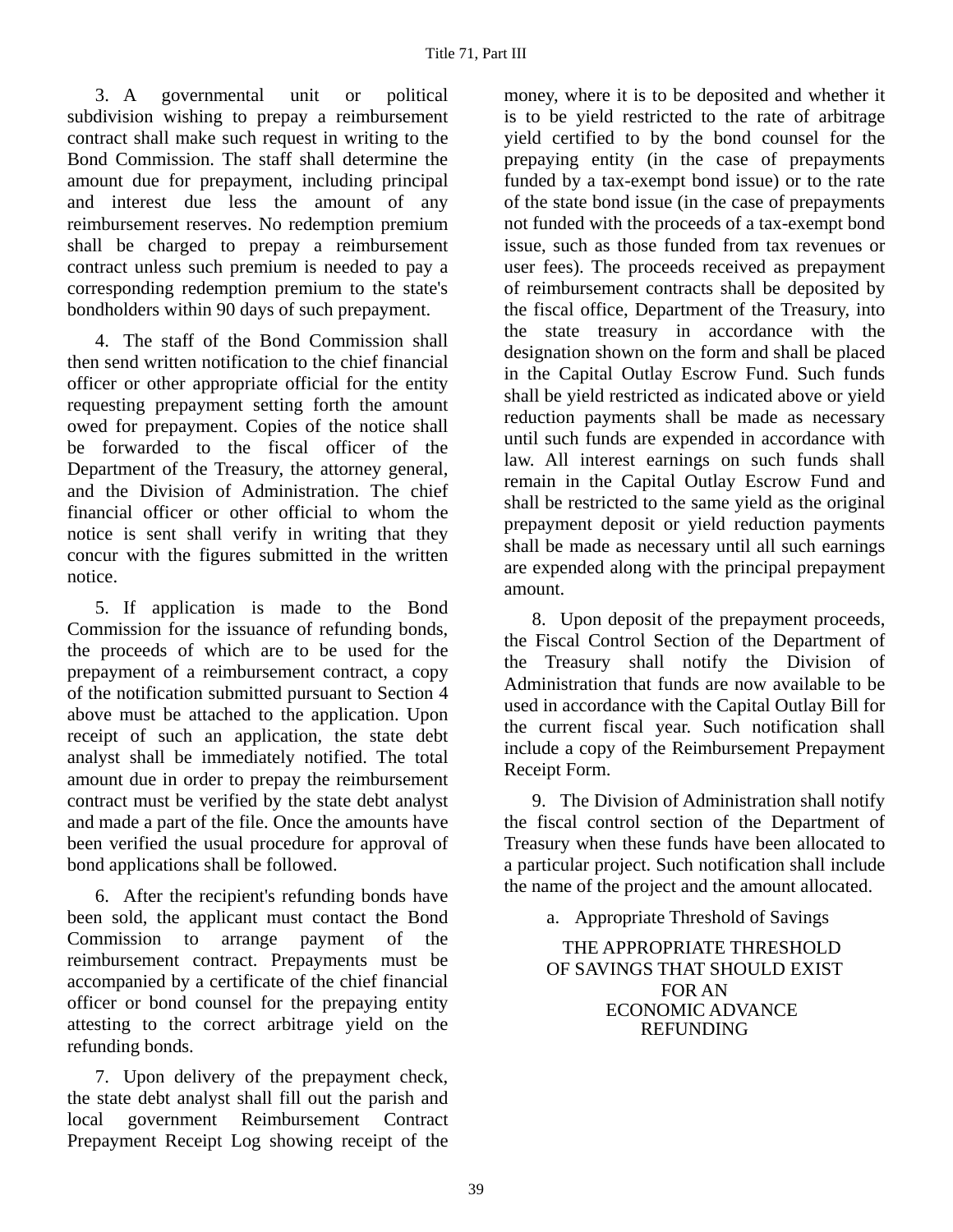| Month<br>s To<br>Call                       | Minimum Present Value<br>Savings To Refund |                   |  |
|---------------------------------------------|--------------------------------------------|-------------------|--|
| $0 - 12$                                    | Net Present Value                          | 0                 |  |
|                                             | Savings $>$                                | percent           |  |
| 13-24                                       | <b>Net Present Value</b>                   | 1.5               |  |
|                                             | Savings $>$                                | percent           |  |
| 25-48                                       | Net Present Value                          | 3.0               |  |
|                                             | Savings $>$                                | percent           |  |
| >48                                         | Net Present Value                          | 5.0               |  |
|                                             | Savings >                                  | percent           |  |
|                                             |                                            |                   |  |
| Prepayment of Reimbursement Contracts<br>b. |                                            |                   |  |
|                                             | IECKLIST<br><b>FOR</b>                     | <b>COMPLIANCE</b> |  |

| <b>WITH POLICY</b> |                      |            |
|--------------------|----------------------|------------|
|                    | AND PROCEDURES       | <b>FOR</b> |
| PREPAYMENT         |                      |            |
| OF                 | <b>REIMBURSEMENT</b> |            |
| <b>CONTRACTS</b>   |                      |            |
| 1. Name            |                      | οf         |
| entity__________   |                      |            |

2. Identifying information on reimbursement contract

\_\_\_\_\_\_\_\_\_\_\_\_\_\_\_\_\_\_\_\_\_\_\_\_\_\_\_\_\_\_\_\_\_

Name

\_\_\_

| Series Issue              |                               |             | Date                                     |
|---------------------------|-------------------------------|-------------|------------------------------------------|
| Amount                    |                               | Of Original | Issue                                    |
|                           |                               |             | Principal and Interest Payment Dates:    |
|                           | $\mathbf{I}$                  |             |                                          |
|                           |                               |             | 3. IRS Form 8038G or 8038GC              |
| executed? $Yes$ No $\_\_$ |                               |             |                                          |
| 4. Net present value      |                               |             | savings                                  |
|                           |                               |             | 5. Date request for prepayment           |
| approval received         |                               |             |                                          |
|                           |                               |             | 6. Forwarded to State Debt Analyst II    |
| (date)                    |                               |             |                                          |
| 7. Cost of prepayment:    |                               |             |                                          |
| a Principal               |                               |             | \$                                       |
| b. Interest               |                               |             | \$                                       |
|                           | c. Redemption premium, if any |             | \$                                       |
|                           | d. Less Reserves              |             | \$                                       |
|                           |                               |             | e. Total amount due for prepayment \$    |
|                           |                               |             | 8. Request for verification forwarded to |
| chief                     |                               |             | financial                                |

officer\_\_\_\_\_\_\_\_\_\_\_\_\_\_\_\_\_\_\_\_\_\_\_\_\_\_\_\_ \_\_\_\_\_\_\_\_\_\_\_\_\_\_\_\_\_ (Copies to Division of Administration; Attorney General; fiscal control section) 9. Verification received from chief financial officer \_\_\_\_\_ 10. Prepayment received on (date)  $\overline{\phantom{a}}$  ,  $\overline{\phantom{a}}$  ,  $\overline{\phantom{a}}$  ,  $\overline{\phantom{a}}$  ,  $\overline{\phantom{a}}$  ,  $\overline{\phantom{a}}$  ,  $\overline{\phantom{a}}$  ,  $\overline{\phantom{a}}$  ,  $\overline{\phantom{a}}$  ,  $\overline{\phantom{a}}$  ,  $\overline{\phantom{a}}$  ,  $\overline{\phantom{a}}$  ,  $\overline{\phantom{a}}$  ,  $\overline{\phantom{a}}$  ,  $\overline{\phantom{a}}$  ,  $\overline{\phantom{a}}$ 11. Arbitrage yield certificate: Yes  $\rm No$ 12. Reimbursement Prepayment Receipt Form completed \_\_\_\_\_\_\_\_\_\_\_\_\_\_\_\_\_\_\_\_\_\_\_\_\_\_\_\_\_\_\_\_ \_\_\_\_\_\_\_\_\_\_\_\_\_\_\_\_ 13. Funds deposited into Capital Outlay Escrow Account on \_\_\_\_\_\_\_\_\_\_\_\_\_\_\_\_\_\_\_\_\_\_\_\_\_\_\_\_\_\_\_\_ \_\_\_\_\_\_\_\_\_\_\_\_\_\_\_\_ 14. Yield restricted to rate of \_\_\_\_\_\_\_\_\_\_\_\_\_\_\_\_\_\_\_\_\_\_\_\_ 15. Division of Administration notified of deposit on \_\_\_\_\_ c. Bond Proceeds Being Used For Prepayment Of Reimbursement Contracts CHECKLIST FOR BOND APPLICATIONS WHEN BOND PROCEEDS ARE TO BE USED FOR PREPAYMENT OF REIMBURSEMENT CONTRACTS 1. Name of entity 2. Identifying information on reimbursement contract to be prepaid with bond proceeds Name Series Issue Date Amount of Original Issue Principal and Interest Payment Dates: P I 3. State Debt Analyst notified of application (date) 4. Verification of prepayment amount

received from SDA

(date)

d. Notice for Prepayment of Reimbursement Contract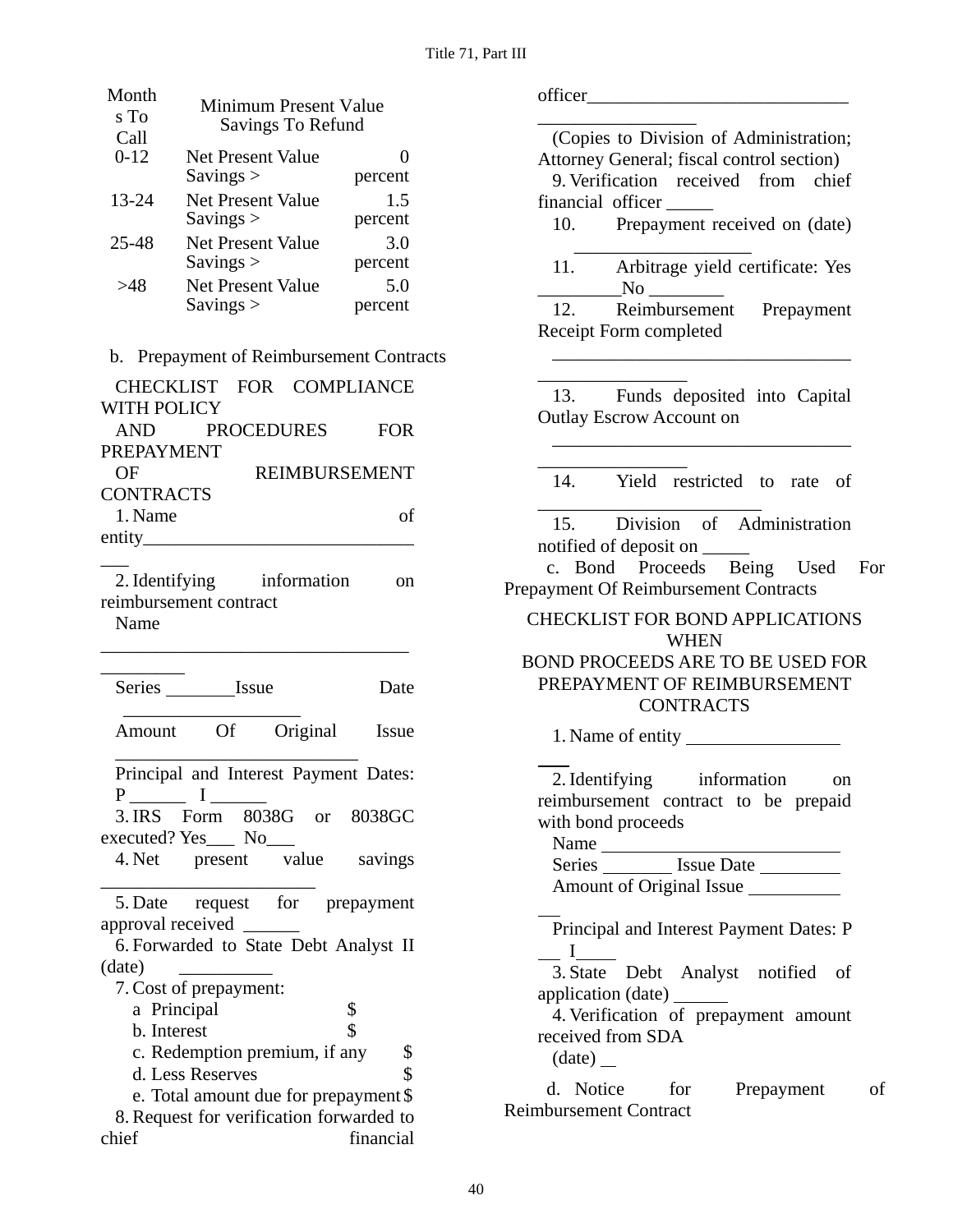| NOTIFICATION OF AMOUNT DUE                            |                                                                                                                      |                     |
|-------------------------------------------------------|----------------------------------------------------------------------------------------------------------------------|---------------------|
| FOR PREPAYMENT OF                                     |                                                                                                                      |                     |
| REIMBURSEMENT CONTRACT                                | <b>State Debt Analyst</b>                                                                                            | Chief               |
| YOU ARE HEREBY NOTIFIED                               | <b>Financial Officer</b>                                                                                             |                     |
| THAT THE OFFICE OF THE STATE                          | e. Receipt Log                                                                                                       |                     |
| <b>COMMISSION</b><br><b>BOND</b><br><b>HAS</b>        |                                                                                                                      |                     |
| RECEIVED YOUR REQUEST FOR                             | PARISH AND LOCAL                                                                                                     |                     |
| PREPAYMENT OF THE FOLLOWING                           | GOVERNMENT REIMBURSEMENT                                                                                             |                     |
| REIMBURSEMENT CONTRACT:                               | <b>CONTRACT PREPAYMENT</b>                                                                                           |                     |
|                                                       | <b>RECEIPT LOG</b>                                                                                                   |                     |
|                                                       | 1. Name                                                                                                              | of prepaying entity |
| 2. Identifying information<br>on                      |                                                                                                                      |                     |
| reimbursement contract to be prepaid                  | 2. Identifying information                                                                                           | on                  |
| with bond proceeds                                    | reimbursement contract to be prepaid                                                                                 |                     |
|                                                       | Name                                                                                                                 |                     |
|                                                       |                                                                                                                      |                     |
|                                                       |                                                                                                                      |                     |
|                                                       | Series                                                                                                               | Issue               |
| Amount of Original Issue                              |                                                                                                                      |                     |
|                                                       | Amount of Original Issue                                                                                             |                     |
| Principal and Interest Payment Dates: P               |                                                                                                                      |                     |
| $\mathbf I$                                           | Principal and Interest Payment Dates:                                                                                |                     |
| A REVIEW OF OUR RECORDS                               |                                                                                                                      | Number              |
| INDICATES THAT THE FOLLOWING                          | 3. Check                                                                                                             |                     |
| AMOUNTS ARE DUE IN ORDER TO                           |                                                                                                                      |                     |
| PREPAY THE REIMBURSEMENT                              | 4. Dated                                                                                                             |                     |
| CONTRACT ON OR BEFORE THE                             |                                                                                                                      |                     |
| <b>FOLLOWING</b><br><b>DATE</b>                       | 5. Amount                                                                                                            | Received            |
|                                                       |                                                                                                                      |                     |
| Cost of prepayment:                                   | 6. Date                                                                                                              | Received            |
| \$<br>a. Principal                                    |                                                                                                                      |                     |
| b. Interest                                           |                                                                                                                      | into:               |
| c. Redemption premium, if any<br>\$                   | 7. Deposited                                                                                                         |                     |
| d. Less Reserves<br>S                                 |                                                                                                                      | (Account Name)      |
| e. Total amount due for prepayment<br>\$              | 8. Yield restricted or yield reduction                                                                               |                     |
| YOU CONCUR WITH<br><b>THE</b><br>IF                   | payments owed in accordance with the                                                                                 |                     |
| <b>ABOVE</b><br>FIGURES,<br><b>SIGN</b><br><b>AND</b> | following rates:                                                                                                     |                     |
| RETURN THE ORIGINAL OF THIS                           | Rate of arbitrage yield for prepaying                                                                                |                     |
| NOTICE TO THE ADDRESS SHOWN                           |                                                                                                                      |                     |
| ABOVE. IF YOU DISAGREE WITH                           | entity $\frac{1}{\sqrt{1-\frac{1}{2}}\cdot\frac{1}{\sqrt{1-\frac{1}{2}}}}$<br>Rate of arbitrage yield for state bond |                     |
| THE ABOVE FIGURES, CONTACT                            |                                                                                                                      |                     |
| THE FOLLOWING PERSON AT THE                           | is sue<br>9. Source of Funding                                                                                       |                     |
| STATE BOND COMMISSION:                                | a. Local<br><b>Bond</b>                                                                                              | Issue?              |
|                                                       |                                                                                                                      |                     |
|                                                       | b. Tax-Revenue?                                                                                                      |                     |
|                                                       |                                                                                                                      |                     |
|                                                       |                                                                                                                      |                     |
|                                                       | <b>AUTHORITY NOTE: Promulgated</b>                                                                                   | in                  |
|                                                       | accordance with R.S. 49:950 et seq.                                                                                  |                     |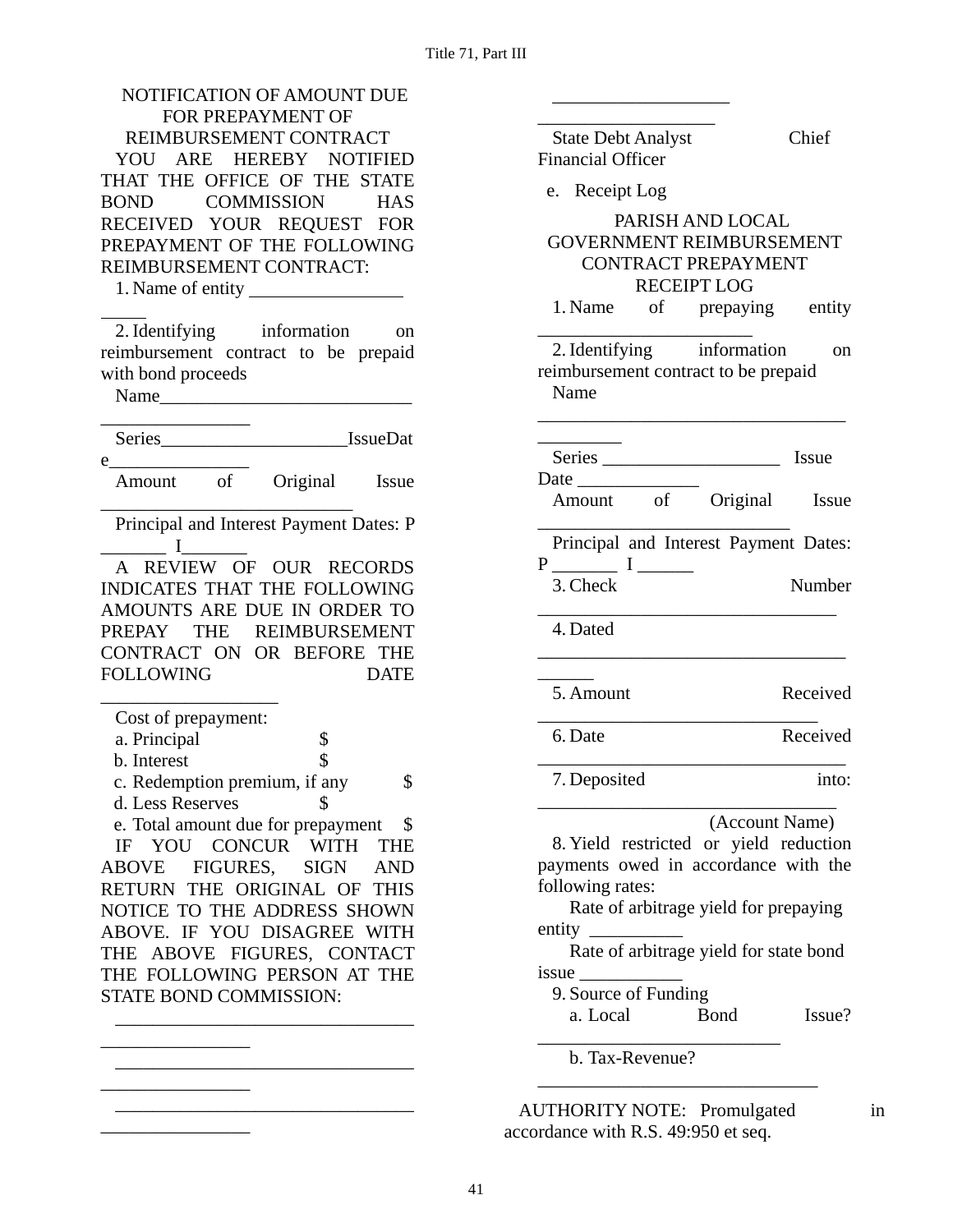HISTORICAL NOTE: Promulgated by the Department of the Treasury, Bond Commission, LR 21:404 (April 1995), amended LR 22:993 (October 1996).

### **Chapter 19. Fee Schedule**

#### **§1901. Fee Schedule**

A. Pursuant to R.S. 30:1405.1(B), the treasurer is authorized after such appropriation, to rebate, on a pro rata basis, the amount of such excess fees attributable to general government agencies, as defined in the State Bond Commission's fee schedule, and otherwise in its rules and regulations, to the issuers of such general government issues paying closing fees for such issues in the fiscal year during which the fees were imposed. In no event, however, shall this rebate provision apply to application fees. The provisions of this rule apply to the Bond Commission fee schedule listed herein.

B. General Government Issues\*

| <b>General Government</b> |                             | \$100.00**        |
|---------------------------|-----------------------------|-------------------|
| <b>Application Fee</b>    |                             |                   |
| Closing                   | Par                         | Percentage        |
| Fees                      |                             |                   |
| First                     | \$500,000                   | 0.065%            |
| <b>Next</b>               | \$4,500,000                 | 0.060%            |
| <b>Next</b>               | \$5,000,000                 | 0.055%            |
| <b>Next</b>               | \$10,000,000                | 0.050%            |
| <b>Next</b>               | \$30,000,000                | 0.045%            |
| <b>Next</b>               | \$50,000,000                | 0.035%            |
| Certified Copy Fee        |                             | No charge for one |
|                           |                             | copy              |
|                           |                             | \$5 for each      |
|                           |                             | additional copy   |
|                           | C. Private Purpose Bonds*** |                   |
|                           |                             |                   |

| <b>Private Purpose Application</b> |               | $$1,500.00**$         |
|------------------------------------|---------------|-----------------------|
| Fee                                |               |                       |
| Closing                            | Par           | Percentage            |
| Fees                               |               |                       |
| First                              | \$5,000,000   | 0.125%                |
| <b>Next</b>                        | \$20,000,000  | 0.110%                |
| <b>Next</b>                        | \$25,000,000  | 0.105%                |
| <b>Next</b>                        | \$50,000,000  | 0.100%                |
| Over                               | \$100,000,000 | 0.090%                |
| Annual Agenda Subscription         |               | \$100.00              |
| Fee                                |               | <b>Private Sector</b> |

 \*To be levied on debt instruments with maturities in excess of 12 months excluding budgetary loans made under the provisions of R.S. 39:745, 17:89, 33:9901.

- \*\*Application fee will be credited toward the closing fee when bonds are issued, sold or delivered.
- \*\*\*Private purpose bonds are defined as bonds the proceeds of which are used primarily for the benefit of a private company or enterprise or the payment on such bonds, are paid from revenues derived from private enterprise or concern, regardless of the issuer or the tax exempt status of the debt.

AUTHORITY NOTE: Promulgated in accordance with R.S. 39:1405.1.

HISTORICAL NOTE: Promulgated by the Department of Treasury, Bond Commission, LR 27:1706 (October 2001).

#### **Chapter 21. Electronic Bidding**

#### **§2101. General Provisions**

A. Bids for general obligation bonds of the state may be received by the state bond commission through sealed bids, electronic bids or facsimile bids as provided herein. Bids received electronically must be submitted via a qualified electronic bid provider, as determined by the State Treasurer, and as set forth in the Notice of Sale for the bonds. Bidders submitting a bid electronically must provide a signed official bid form to the state bond commission not later than 4 p.m. (Baton Rouge time) on the day prior to the opening of bids. In the event that there is a malfunction in the electronic bidding system, bids may be submitted by facsimile as set forth in the Notice of Sale for the bonds, provided that the facsimile bids are received within the time limits set forth in the Notice of Sale. Delivery of a bid is at the risk of the bidder.

AUTHORITY NOTE: Promulgated in accordance with R.S. 47:5010.

HISTORICAL NOTE: Promulgated by the Department of Treasury, State Bond Commission,